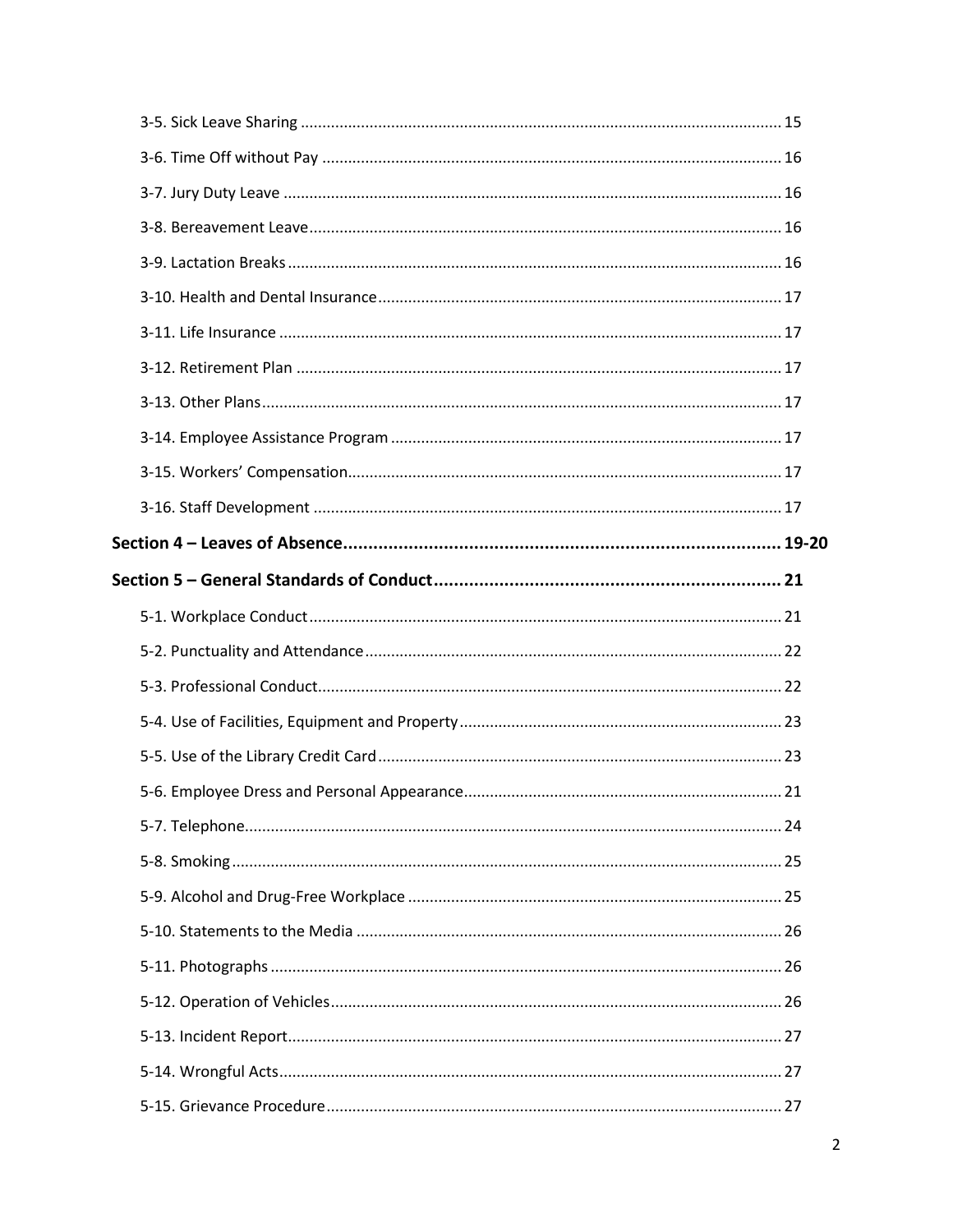| 5-19. Personal and Library-Provided Portable Communication Devices  31       |
|------------------------------------------------------------------------------|
|                                                                              |
|                                                                              |
|                                                                              |
|                                                                              |
|                                                                              |
|                                                                              |
|                                                                              |
|                                                                              |
|                                                                              |
|                                                                              |
|                                                                              |
|                                                                              |
|                                                                              |
|                                                                              |
| Section 7 - Guidelines for Paul Sawyier Public Library Staff Association  46 |
|                                                                              |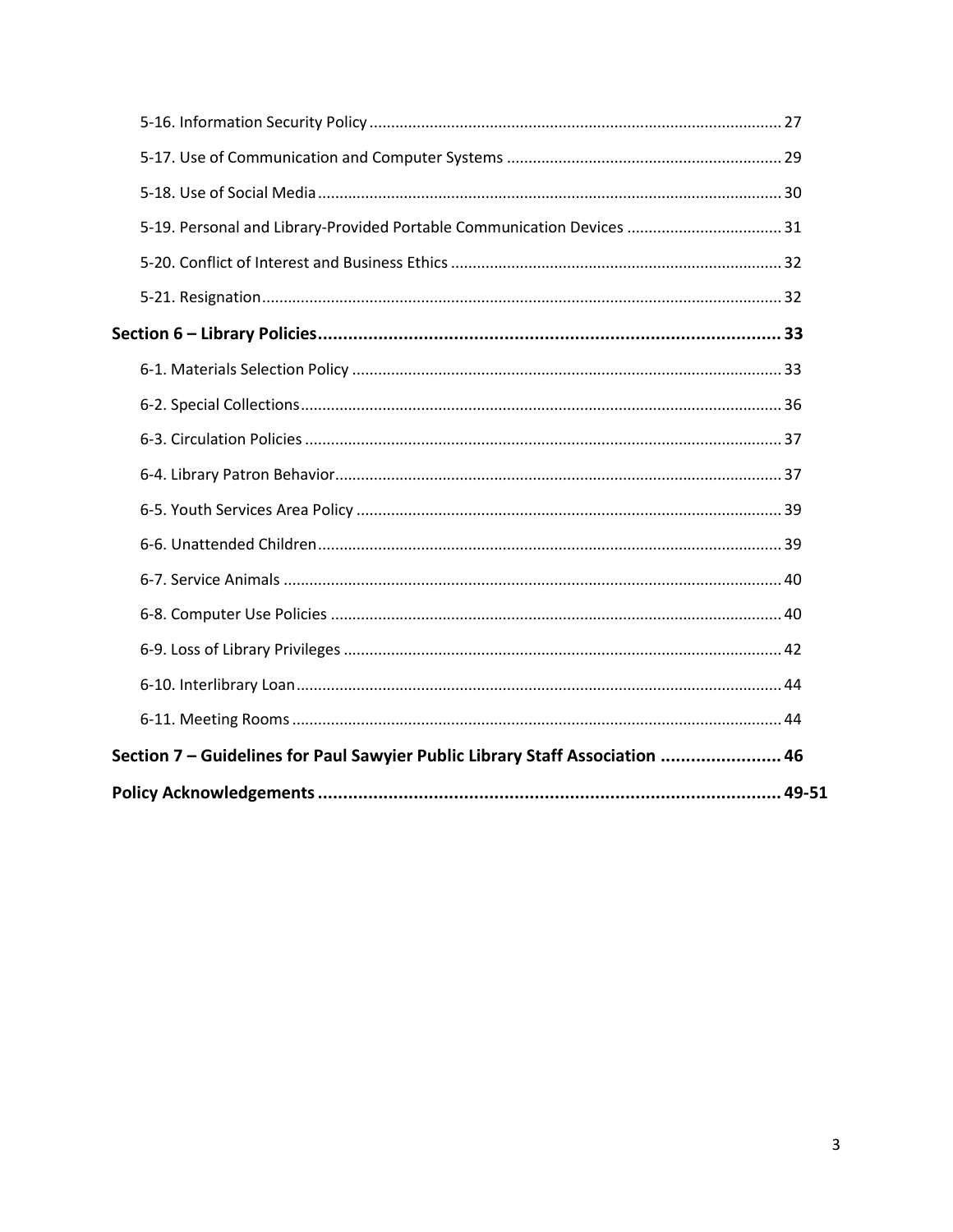### **Policy Manual**

This manual is intended to give you a broad summary of things you should know about Paul Sawyier Public Library. The information in this manual is general in nature and, should questions arise, a member of management should be consulted for complete details. While we intend to continue the policies, rules and benefits described in this handbook, Paul Sawyier Public Library, in its sole discretion, may always amend, add to, delete from or modify the provisions of this handbook and/or change its interpretation of any provision set forth in this handbook.

In order to ensure that employees are using the current issue of the Policy Manual, they should refer to the electronic, not a print copy, of the manual.

# **Section 1 - Governing Principles**

# **1-1. Mission Statement**

The Paul Sawyier Public Library exists to provide opportunities for lifelong learning through free and open access to materials and resources that inform, educate, enrich, inspire, and entertain.

## **1-2. Financial Support of the Library**

The bulk of the funds for the operation of the Library come from the citizens of Frankfort and Franklin County through taxes on real and personal property. This tax is part of the annual County Tax Bill, collected by the sheriff and transmitted to the Library Board. Tax rates are prepared by the Department for Libraries and Archives annually. The Library may levy either a compensating rate or a 4% increase rate to cover inflation. In addition, the county clerk collects a motor vehicle property tax each time a vehicle is reregistered and transmits these funds to the Board. By the terms of the petition that established the District in 1971, the tax rate was set at two cents on each \$100 of assessed valuation. In July 1990, the Library Board petitioned the residents of Franklin County and increased the tax rate to 4.9 cents per \$100 of assessed valuation.

Other sources of income include basic aid from the State of Kentucky, state grants for special purposes, donations from individuals, and other miscellaneous sources, such as fines and interest.

### **Investment Policy**

The Board of Trustees of the Paul Sawyier Library has the primary responsibility for the management of the investment portfolio and operating funds. The Board of Trustees is authorized to delegate, at its discretion, certain investment and fund management functions and responsibilities to either the Director of the Library and the Treasurer or the Budget/Finance Committee of the Board of Trustees. Within the limitations of this policy statement, the investment portfolio will be managed to provide essential liquidity for the operation of the Paul Sawyier Library and safety of the monies invested. The status of the investment portfolio and the operating cash accounts will be reported to the Board of Trustees monthly.

The following rules will govern the management of the Paul Sawyier Library investment portfolio and operating funds: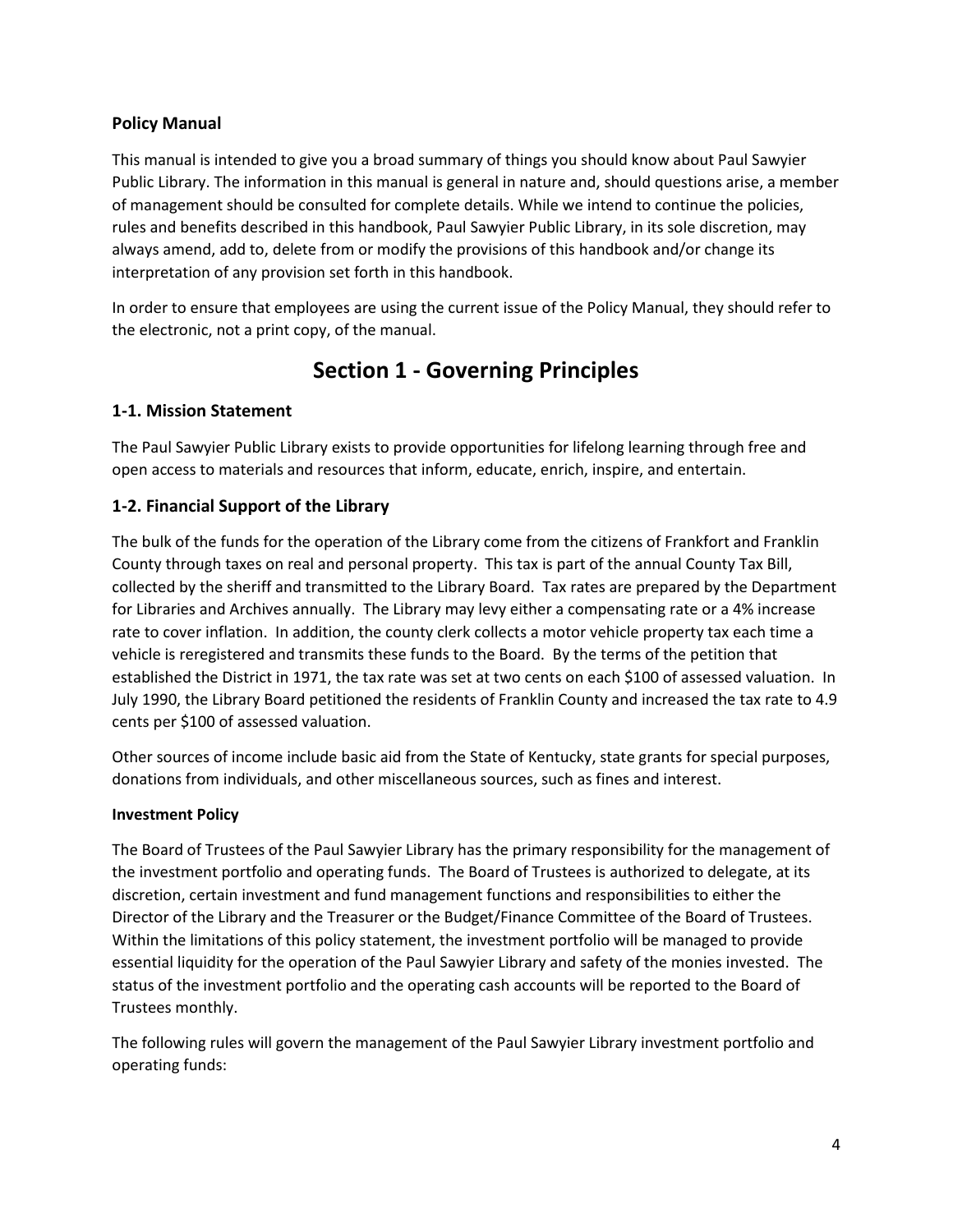- 1. All deposits in financial institutions should be insured by either the Federal Deposit Insurance Corporation or the Federal Savings and Loan Insurance Corporation. Any funds held in a financial institution in excess of the amount insured by one of these two agencies will be collateralized by securities that meet the standards of collateralization for the Commonwealth of Kentucky as stated in KRS 42.500. Funds necessary to cover six (6) months operating expenses should be invested in local financial institutions. Excess funds may be invested in non-local financial institutions if the rate on these deposits is in excess of ½% of the rate for comparable deposits in local institutions.
- 2. Investments may be made in direct obligations of the United States government and in debt securities issued by the United States government agencies. Duration of the investments will be recommended by the Budget Committee or alternately by the Library Director and the Treasurer and be approved by the full Board of Trustees.

### **1-3. Organizational Structure**

### **Board of Trustees**

The Board of Trustees, generally known as the Library Board, is the legislative or policymaking body for the Library. The Board formulates the program of service, based upon the advice and counsel of the Library Director, and supplies the means for carrying it out. The organizational structure of the Board is detailed in the bylaws of the Franklin County District Library Board.

### **Administration**

The Executive Director, chief executive officer of the Library, is hired by and reports directly to the Library Board. The Director has full responsibility for the operation and management of the Library, consistent with the policies established by the Board. The Director shall be employed and terminated upon decision of the Board, made after considering any recommendation of its Personnel Committee.

Support staff includes all employees except the Director and may be responsible for performing Supervisory as well as professional and clerical duties. Support shall be employed and terminated upon decision of the Director. The Director shall report employment actions to the Board.

### **1-4. Equal Opportunity Employer**

Paul Sawyier Public Library is an Equal Opportunity Employer that does not discriminate because of actual or perceived race, creed, color, religion, alienage or national origin, ancestry, citizenship status, age, disability or handicap, sex, marital status, veteran status, sexual orientation, genetic information, arrest record, or any other characteristic protected by applicable federal, state or local laws. The Library is dedicated to this policy with respect to recruitment, hiring, placement, promotion, transfer, training, compensation, benefits, employee activities and general treatment during employment.

The Library will endeavor to make a reasonable accommodation to the known physical or mental limitations of qualified employees with disabilities unless the accommodation would impose an undue hardship on the operation of the Library.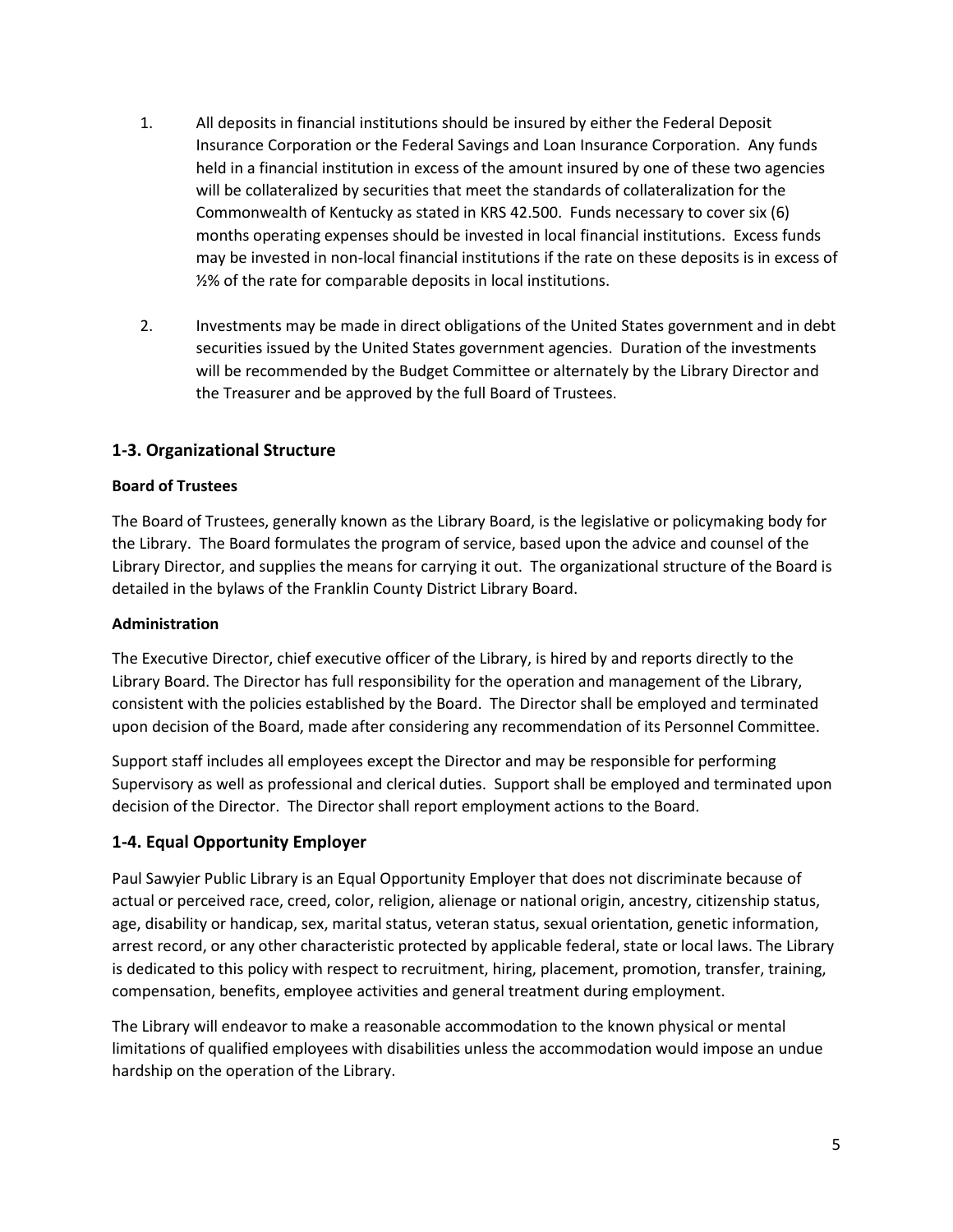The Library will endeavor to accommodate the sincere religious beliefs of its employees to the extent such accommodation does not pose an undue hardship on the Library's operations.

# **1-5. Non-Harassment**

Paul Sawyier Public Library's policy prohibits intentional and unintentional harassment of any individual by another person based on any protected classification including, but not limited to, race, color, national origin, disability, religion, marital status, veteran status, sexual orientation, gender identity, or age.

Any employee, volunteer, patron or board member who feels that he or she has been subjected to conduct which violates this policy should immediately report the matter to his or her Supervisor, or the Library Director if the complaint involves the employee's Supervisor. Every report of perceived harassment will be brought to the Library Director and fully investigated. Corrective action will be taken where appropriate. Violation of this policy will result in disciplinary action, up to and including discharge. All complaints will be kept confidential to the extent possible, but confidentiality cannot be guaranteed. The Library will not tolerate any form of retaliation against individuals who report unwelcome conduct to management or who cooperate in the investigations of such reports in accordance with this policy. All employees must cooperate with all investigations. Employees who make complaints in bad faith may be subject to disciplinary action, up to and including discharge.

If the Library Director is the person toward whom the complaint is directed, the employee should contact the President of the Library Board of Trustees.

# **1-6. Sexual Harassment**

It is Paul Sawyier Public Library's policy to prohibit harassment of any employee by any Supervisor, employee, patron or vendor because of sex or gender. While it is not easy to define precisely what types of conduct could constitute sexual harassment, examples of prohibited behavior include unwelcome sexual advances; requests for sexual favors; obscene gestures; displaying sexually graphic magazines, calendars or posters; sending sexually explicit e-mails, text messages; and other verbal or physical conduct of a sexual nature, such as uninvited touching of a sexual nature or sexually related comments. Depending upon the circumstances, improper conduct also can include sexual joking, vulgar or offensive conversation or jokes, commenting about an employee's physical appearance, conversation about your own or someone else's sex life, or teasing or other conduct directed toward a person because of his or her gender which is sufficiently severe or pervasive to create an unprofessional and hostile working environment.

Any employee, volunteer, patron or board member who feels that he or she has been subjected to conduct which violates this policy, should immediately report the matter to his or her Supervisor, or the Library Director if the complaint involves the employee's Supervisor.

Every report of perceived harassment will be fully investigated and corrective action will be taken where appropriate. Violation of this policy will result in disciplinary action, up to and including discharge. All complaints will be kept confidential to the extent possible, but confidentiality cannot be guaranteed. The Library will not tolerate any form of retaliation against individuals who report unwelcome conduct to management or who cooperate in the investigations of such reports in accordance with this policy. All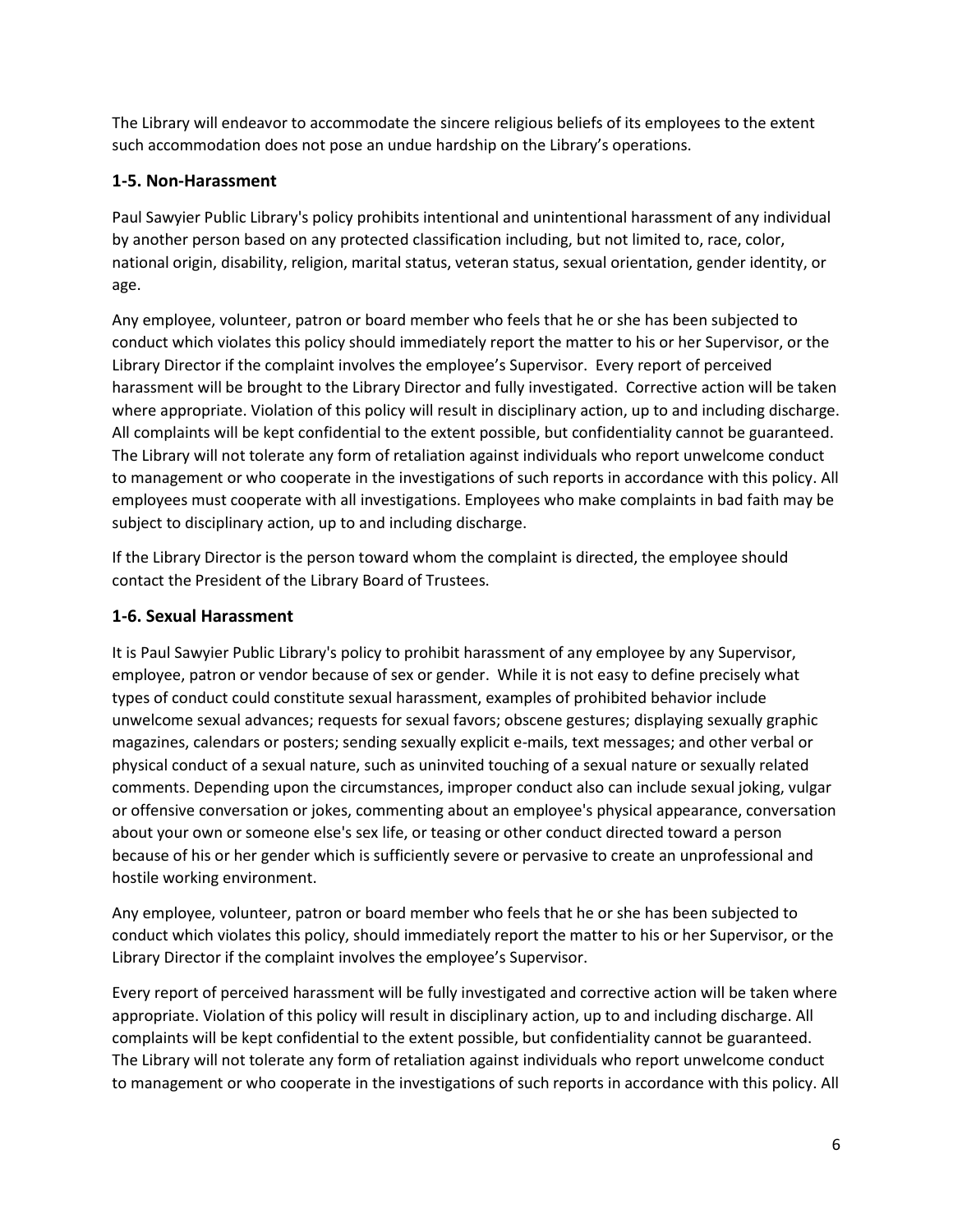employees must cooperate with all investigations. Employees who make complaints in bad faith may be subject to disciplinary action, up to and including discharge.

If the Library Director is the person toward whom the complaint is directed, the employee should contact the President of the Board of Trustees.

## **1-7. Workplace Violence**

Paul Sawyier Public Library is committed to providing a safe workplace.

We encourage employees to exercise reasonable judgment in identifying potentially dangerous situations, such as over-resentment, anger and hostility; extreme agitation; making ominous threats such as bad things will happen to a particular person, or a catastrophic event will occur; sudden and significant decline in work performance; irresponsible, irrational, intimidating, aggressive or otherwise inappropriate behavior; reacting to questions with an antagonistic or overtly negative attitude; discussing weapons and their use, and/or brandishing weapons in the workplace; overreacting or reacting harshly to changes in Library policies and procedures; personality conflicts with co-workers; obsession or preoccupation with a co-worker or Supervisor; attempts to sabotage the work or equipment of a co-worker; blaming others for mistakes and circumstances; and demonstrating a propensity to behave and react irrationally.

Threats, including any verbal or physical harassment or abuse, any attempt at intimidating or instilling fear in others, menacing gestures, flashing of weapons, stalking or any other hostile, aggressive, injurious or destructive action undertaken for the purpose of domination or intimidation, threatening language or any other acts of aggression or violence made toward or by any Library employee should be reported immediately to a member of management, who will bring the report to the Library Director. Reports of threats will be kept confidential to the extent that maintaining confidentiality does not impede the investigation or response to the complaints. All threats will be promptly investigated. All employees must cooperate with all investigations. No employee will be subjected to retaliation, intimidation or disciplinary action because of reporting a threat in good faith under this policy.

If the Library determines, after an appropriate good faith investigation, that someone on staff has violated this policy, the Library will take swift and appropriate corrective action, up to and including discharge.

# **Section 2 - Operational Policies**

# **2-1. Employee Classifications**

For purposes of this handbook, all employees fall within one of the classifications below.

Full-time Employees - Employees who regularly work at least 37.5 hours per week.

Part-time Employees - Employees who regularly work fewer than 37.5 hours per week.

Short-term Employees - Employees who were hired for a specific short-term project, or on a short-term freelance, per diem, or temporary basis. Short-term employees are not eligible for Library benefits, but may be eligible to for statutory benefits.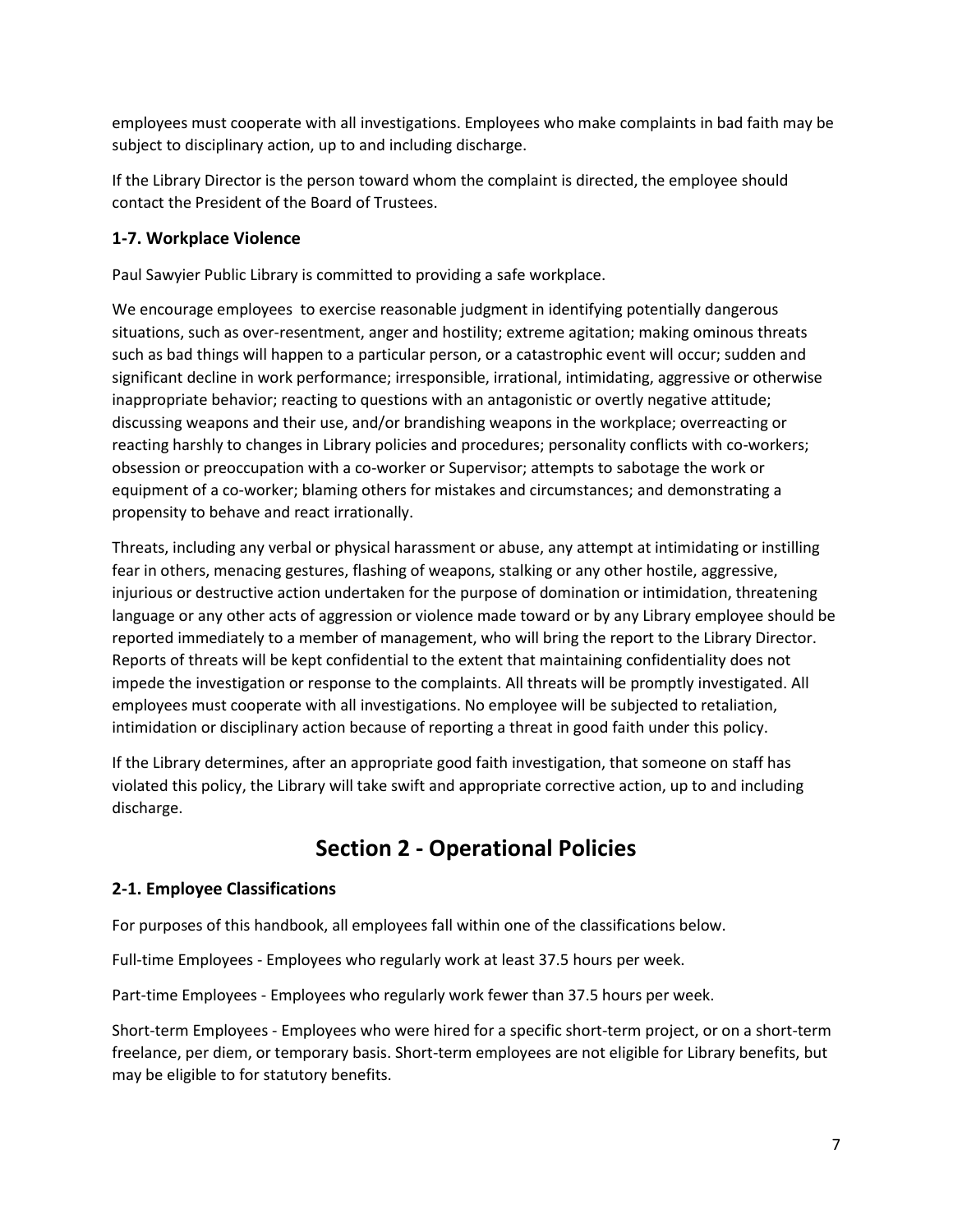Exempt and non-exempt - In addition to the above classifications, employees are categorized as either "exempt" or "non-exempt" for purposes of federal and state wage and hour laws. Employees classified as exempt do not receive overtime pay.

# **2-2. Training Period**

The first three months of employment is a training period. This is an opportunity for the Library to evaluate a new employee's performance, and is an opportunity for a new hire to decide whether he or she is happy being employed by the Library. The Library may extend the training period if it desires. Completion of the training period does not alter an employee's at-will status.

Paul Sawyier Public Library will conduct a formal performance review at the end of the introductory period based on the following schedule:

Director: at the conclusion of six (6) months employment and the conclusion of twelve (12) months employment.

Specialized librarians or staff: at the conclusion of three (3) months employment and the conclusion of six (6) months employment

Other employees: at the conclusion of six (6) weeks employment and the conclusion of three (3) months employment.

# **2-3. Certification**

The Library Director, Outreach Librarians, Public Service Department Supervisors, and all other full-time employees who provide Library information service must be certified as outlined by the Kentucky Department for Libraries and Archives. It is the responsibility of the individual employee to pursue and maintain certification.

# **2-4. Employment Records**

Employees should keep their personnel files up to date by informing the Human Resources Administrator of any changes. Unreported changes of address, marital status, etc. can affect withholding tax and benefit coverage. Out of date personal or emergency contact information could cause a health or safety risk.

# **2-5. Working Hours and Schedule**

Each staff member will be assigned a work schedule and will be expected to begin and end work according to the schedule. To accommodate the needs of the Library, individual work schedules may change on either a short-term or long-term basis.

All staff members are expected to report to their assigned workstations promptly at their scheduled time and are expected to remain at their workstations until the end of their workday. If a staff member is going to be late or is unable to come to work, the Supervisor must be notified as soon as possible. Repeated tardiness, unreported absences, or excessive absenteeism will result in disciplinary action, including discharge.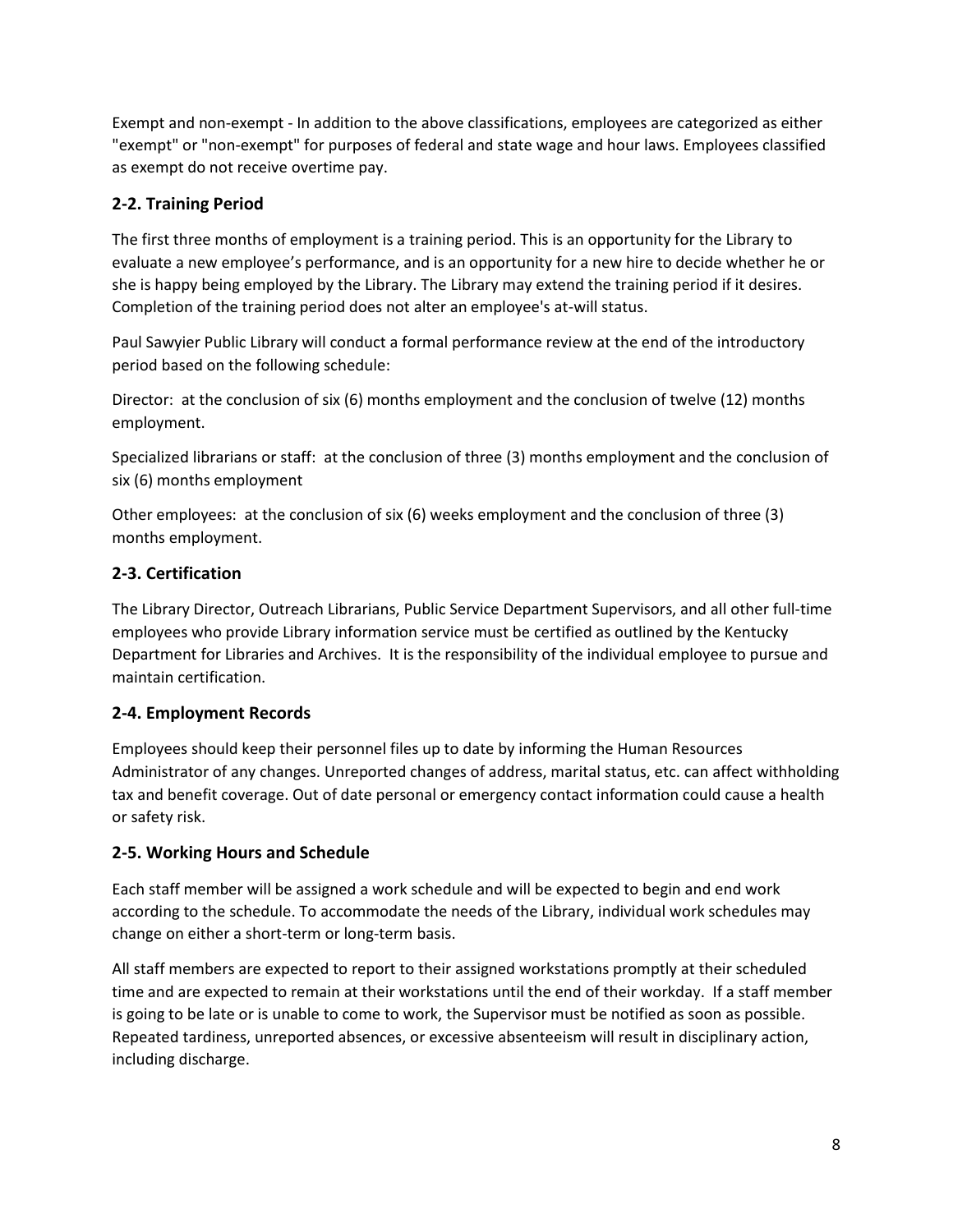Each station is to maintain service until closing time. Public service staff members are not to leave until the Library has been cleared of all patrons. Meal breaks, unless approved in advance, are normally one (1) hour, which is unpaid. Based on staffing, meal breaks on Saturday and Sunday may only be thirty (30) minutes in length.

For each four (4) consecutive hours worked, employees are allowed one (1) fifteen (15) minute break. Breaks may not be used to extend meal breaks, shorten work schedule, or make up time.

# **2-6. Timesheets**

Employees must electronically record and verify their actual time worked for payroll and benefit purposes.

Altering, falsifying, or tampering with time records is prohibited and subjects the employee to discipline, up to and including discharge.

It is the individual employee's responsibility to complete and certify the accuracy of all time recorded. If the timesheet is not completed in a timely manner, the employee's paycheck may be delayed. If the Supervisor or the Director finds errors or inaccuracies that require adjustment to the timesheet, the employee will make the necessary changes. If through unexpected circumstances the employee is unable to complete his/her timesheet, the appropriate Supervisor may adjust the timesheet if correct information is available. Both the employee and the Director will receive immediate written or electronic notice of changes made by the Supervisor.

# **2-7. Overtime**

- 1. The Library complies with state laws and regulations (KRS 337) regarding overtime.
- 2. Every effort will be made to adjust each employee's weekly schedule to avoid overtime.
- 3. Changes in schedule, including arriving early, leaving early or late, or modifications in approved sick or vacation requests, should have a Supervisor's or the Library Director's prior approval. Scheduling overtime must have the Director's approval.
- 4. Based on KRS 337.010(2)(a)(2) Library positions classified as exempt are exempt from "both the minimum wage and overtime requirements set forth in KRS 337.275 & 337.285.
- 5. Full-time employees in non-exempt positions will be paid overtime for any hours over 40 hours worked during the established workweek
- 6. When computing the time for overtime, only actual hours worked will be considered, i.e., if an employee uses sick, vacation or holiday time on Monday and then accrues 5 hours of overtime by the end of the same work week, overtime is not accrued at time and one half.
- 7. Part-time staff are paid straight time for any extra hours worked above their regular scheduled time up to 40 hours; and are paid overtime (time and one half) for any hours over 40 hours worked during the established work week.

# **2-8. Paychecks**

Employees will be paid bi-weekly for time worked during the past pay period. The Library's established workweek is Sunday through Saturday.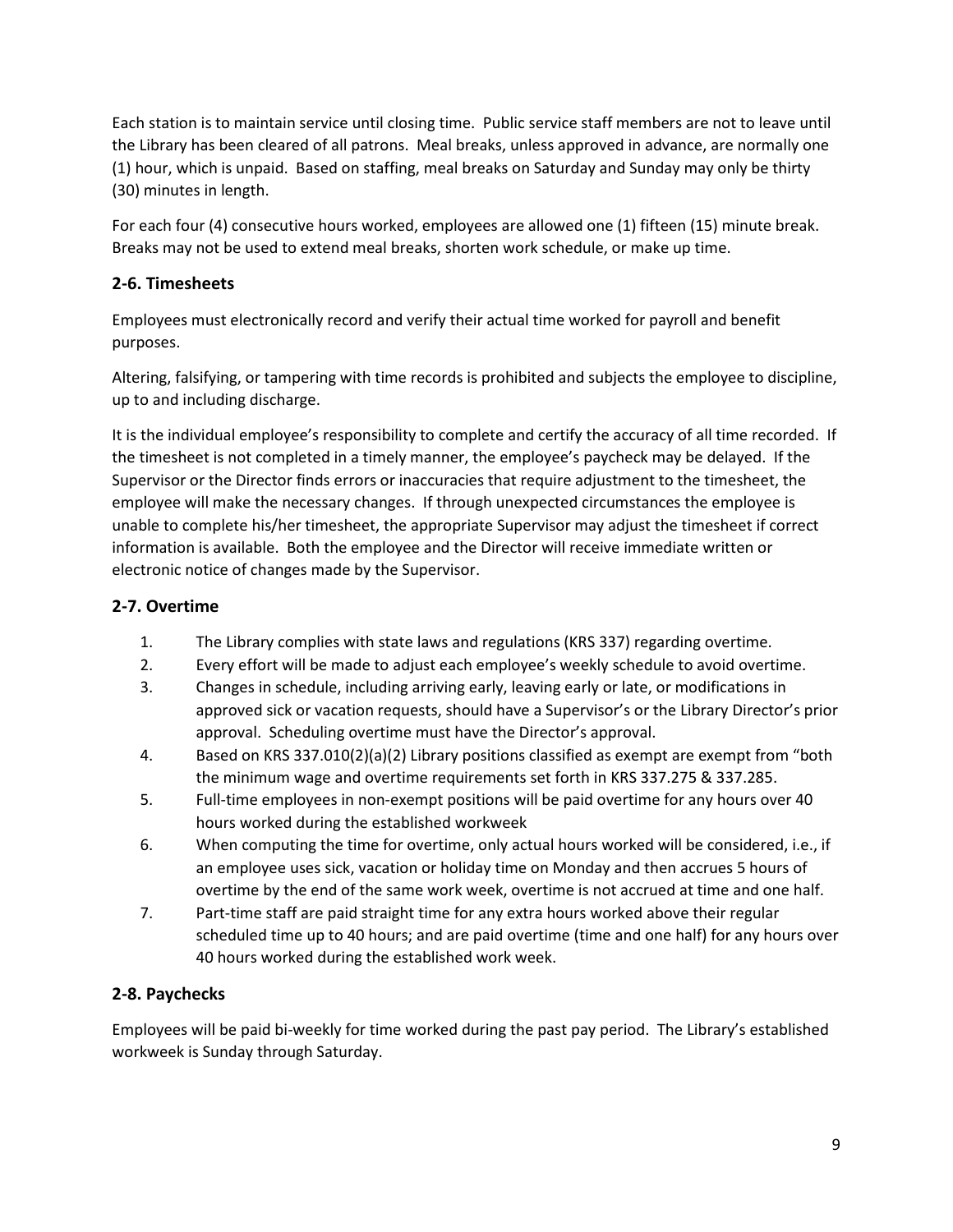By law, the Library is required to make deductions for Social Security, federal income tax and any other appropriate taxes. These required deductions also may include any court-ordered garnishments.

If you believe there is an error in your pay, bring the matter to the attention of the Library Accountant immediately so the Library can resolve the matter.

# **2-9. Direct Deposit**

Payroll checks are direct deposited.

## **2-10. Performance Reviews**

The appropriate Supervisor shall complete a performance review on each employee's anniversary date. A positive performance review does not guarantee an increase in salary, a promotion, or continued employment. Compensation increases and the terms and conditions of employment, including job assignments, transfers, promotions, and demotions are determined by and at the discretion of management.

If approved by the Supervisor and Director, salary step increases may be available at four-year increments, up to sixteen years. The employee must have held a position for four years, demonstrated a sustained quality performance and not received a step increase within the preceding four years. The step increase will be based on the position start date. No hire date changes will occur when an employee moves from part-time to full-time in the same position with the same job duties.

Reviews and responses will be retained in the employee's personnel file. Employee reviews and responses are confidential and may be viewed only by the employee, the Director, the employee's Supervisor and members of the Library Board. In addition to these formal performance reviews, the Library encourages discussions of job performance on a frequent and ongoing basis.

# **2-11. Emergencies**

An emergency is any situation that presents an immediate danger to life, property, or personal safety and should be dealt with immediately by the person in charge.

In the absence of the Director, the person in charge is a Supervisor, a Circulation Manager or a reference staff member.

All staff should be familiar with the Emergency and Evacuation Procedures.

# **2-12. Emergency Closing**

The general policy of the Library is to maintain its regular schedule of hours of operation, however, it is recognized that there are emergency situations in which it may be necessary to close the Library for all or part of a regular working day. In such instances, employees regularly scheduled to work will be paid for the hours they would have worked. Employees not scheduled to work, on sick leave, vacation, or other authorized leave will not be paid because of closing the Library. They will use their sick or vacation time as scheduled.

The decision to close the Library will be made by the Director, who will inform the Board President.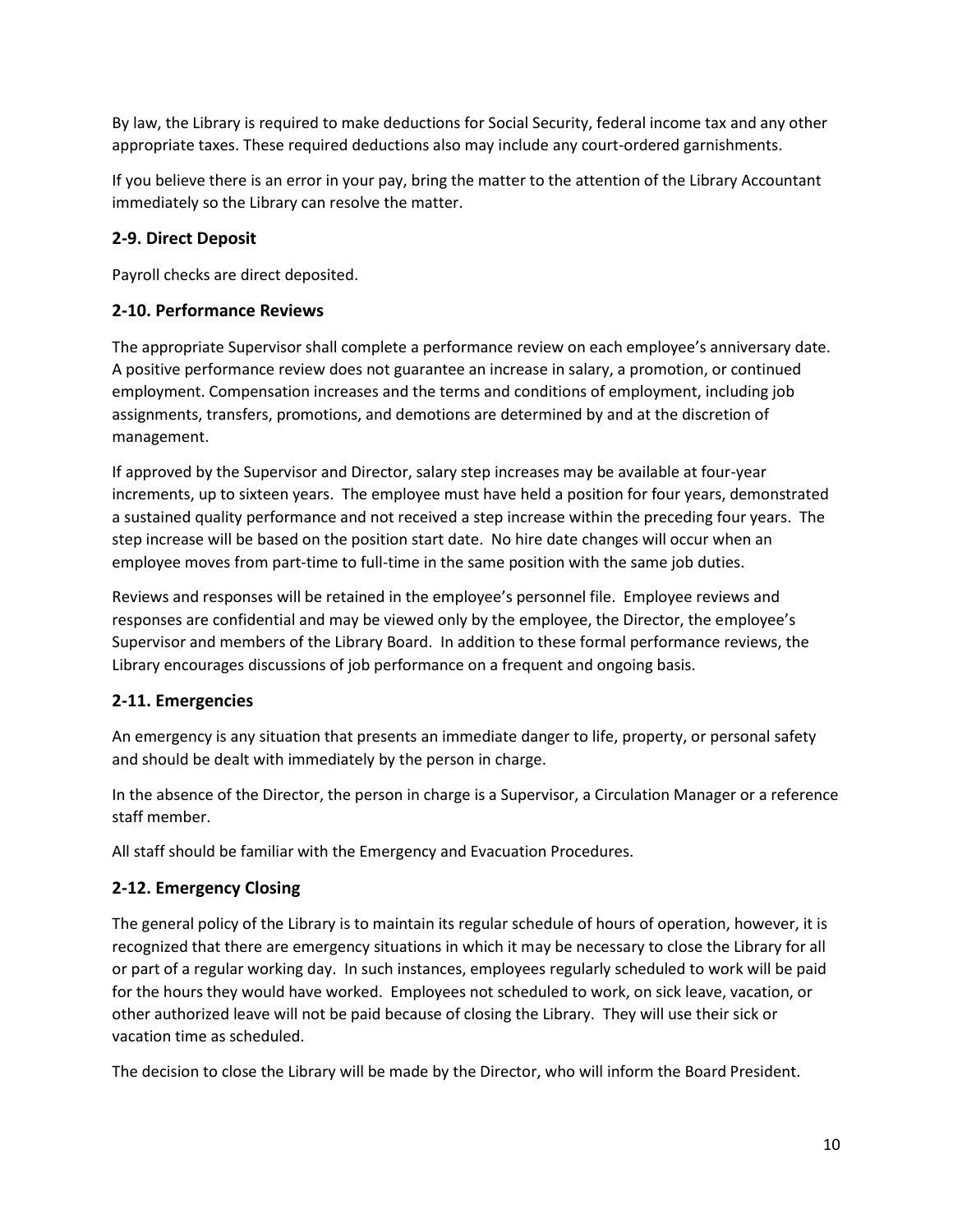When such a decision is reached, local radio stations will be notified and the Library's internal emergency closing routine is initiated.

Although the actions of the local educational and governmental units are taken into consideration in deciding to close the Library, employees should not assume that the Library is closed simply because the other agencies are closed.

In the event of inclement weather, employees should use their judgment regarding the safety of traveling to work. If staff members feel they cannot safely travel to work because of road conditions, they should notify their Supervisors. Staff members will use vacation hours or leave without pay for this time off; they will use this time even if the Library closes later that day.

Staff who are on vacation or who are not at work because of a scheduled day off or who are on sick leave when the Library closes during an emergency will not be granted compensation for the hours the Library is closed, i.e., an employee who reports an illness at 9:00 a.m. on a day the Library closes at 2:00 p.m. due to an emergency will report 7.5 hours of sick time.

## **2-13. Security Cameras**

The Paul Sawyier Public Library maintains a security camera system to provide surveillance of various public areas. The purpose of the security system is to promote the safety and security of Library users, staff and property, to enforce the Library's rules of conduct, to discourage inappropriate and illegal behavior, and to aid in apprehension and prosecution of offenders.

### **Camera Locations**

Cameras are located to view on a continuous basis, public areas that lack direct site lines, elevator entrances and exits, washroom entrances/exits, and areas prone to activity in violation of Library policy. Video surveillance for security purposes at the Library is limited to locations that do not violate the reasonable expectation of privacy.

Staff will review the placement of recording equipment as needed.

### **Signs**

A sign will be posted informing the public that security cameras are in use.

### **Access to Digital Images**

Video data is recorded and stored digitally on servers equipped with onboard hard drive storage. The recorded data and the servers are considered confidential and secure. Both the recorder and recorded data shall be are housed in a limited-access, controlled area. Staff shall have remote access via the Library's network to live feeds in order to monitor activity at the Library on a continuing basis. Images will be viewed on desktop monitors placed in secure areas.

Only the following individuals are authorized to access the recorder and recorded archival data: Library Director, Department Supervisors, Security, and Information Technology personnel. Authorized individuals, with notice to the Library Director, may ask other staff to review recorded data in order to investigate security concerns related to a specific incident.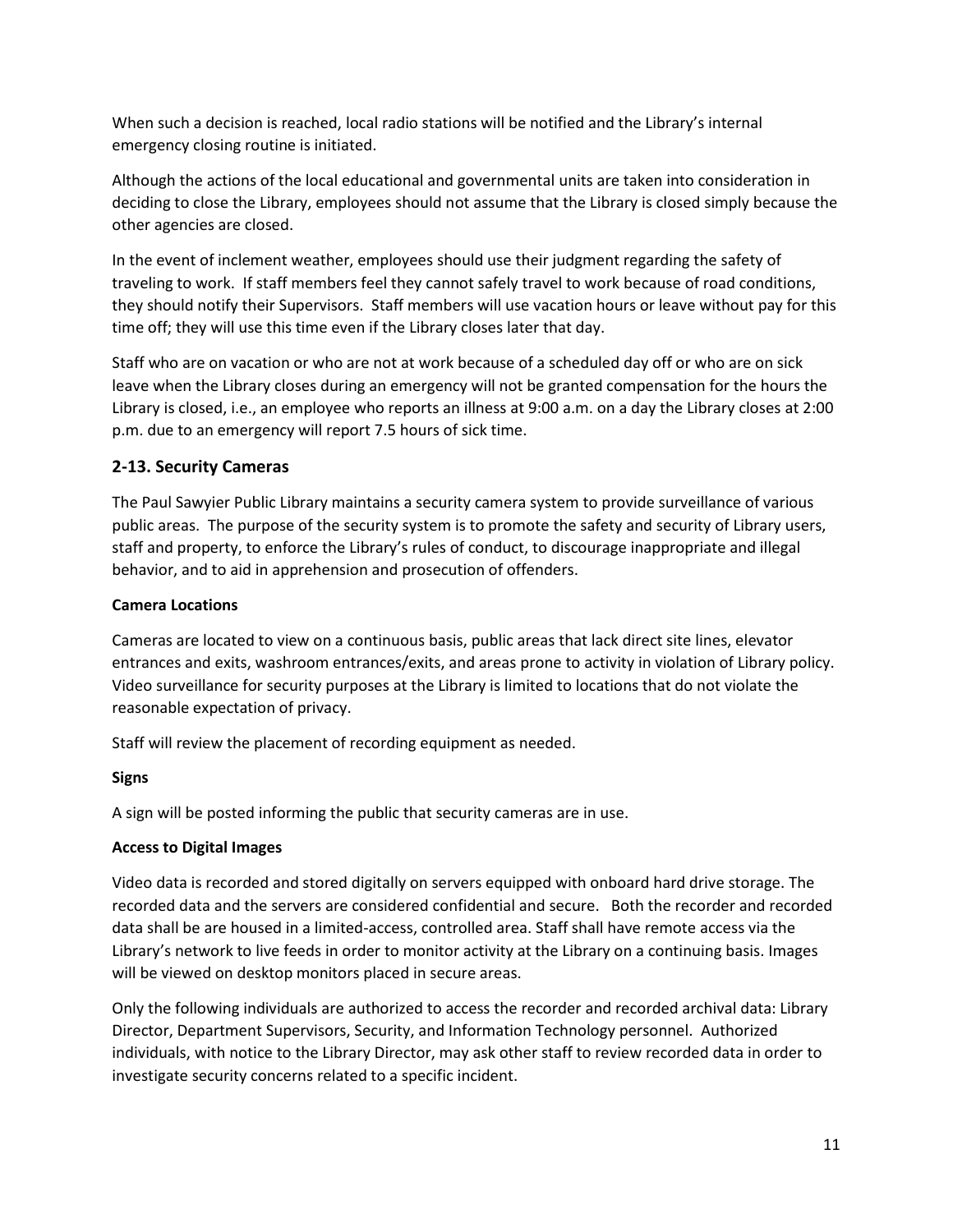Authorized personnel may make spot checks of the recorded data.

### **Retention of Digital Images**

Recordings shall be kept for a reasonable period of time, not to exceed 60 days, unless required as part of an ongoing investigation. As new images are recorded, the oldest images will be automatically deleted.

### **Access by Law Enforcement and Patron Privacy**

Authorized individuals may use a still shot or selected portions of recorded data to request law enforcement review for assessing the security risk of a specific individual or for investigating a crime on Library property. Video monitoring and recording will be conducted in a manner consistent with all existing local and applicable laws and ordinances and the Library's confidentiality of Library records policy. For investigations initiated by law enforcement agencies, recorded data will be made available to law enforcement upon presentation of a valid search warrant, court order or subpoena, subject to the Library's right to challenge the warrant, order or subpoena. The Library Director shall be informed of any such court order or subpoena before any information is released.

# **Section 3 - Benefits**

## **3-1. Benefits Overview**

While the Library intends to maintain the following employee benefits, it reserves the absolute right to modify, amend, or terminate these benefits at any time and for any reason.

# **3-2. Holidays**

The Library will be closed and employees will be paid for the following holidays:

New Year's Day, first day of January Martin Luther King, Jr. Day (3rd Monday in January) President's Day (3rd Monday in February) Good Friday (close at noon) Memorial Day, last Monday in May Independence Day (July 4) Labor Day, First Monday in September Thanksgiving Day, fourth Thursday in November Day after Thanksgiving Christmas Eve, 24th day of December Christmas Day, 25<sup>th</sup> day of December Day after Christmas, 26<sup>th</sup> day of December New Year's Eve, 31<sup>st</sup> day of December

For the holiday hours listed above, full- and part-time employees will be paid for holidays that fall on a regularly scheduled work day. When a holiday falls outside of an employee's regular schedule, the employee will receive floating holiday hours, prorated, based on a regular work week, i.e., full-time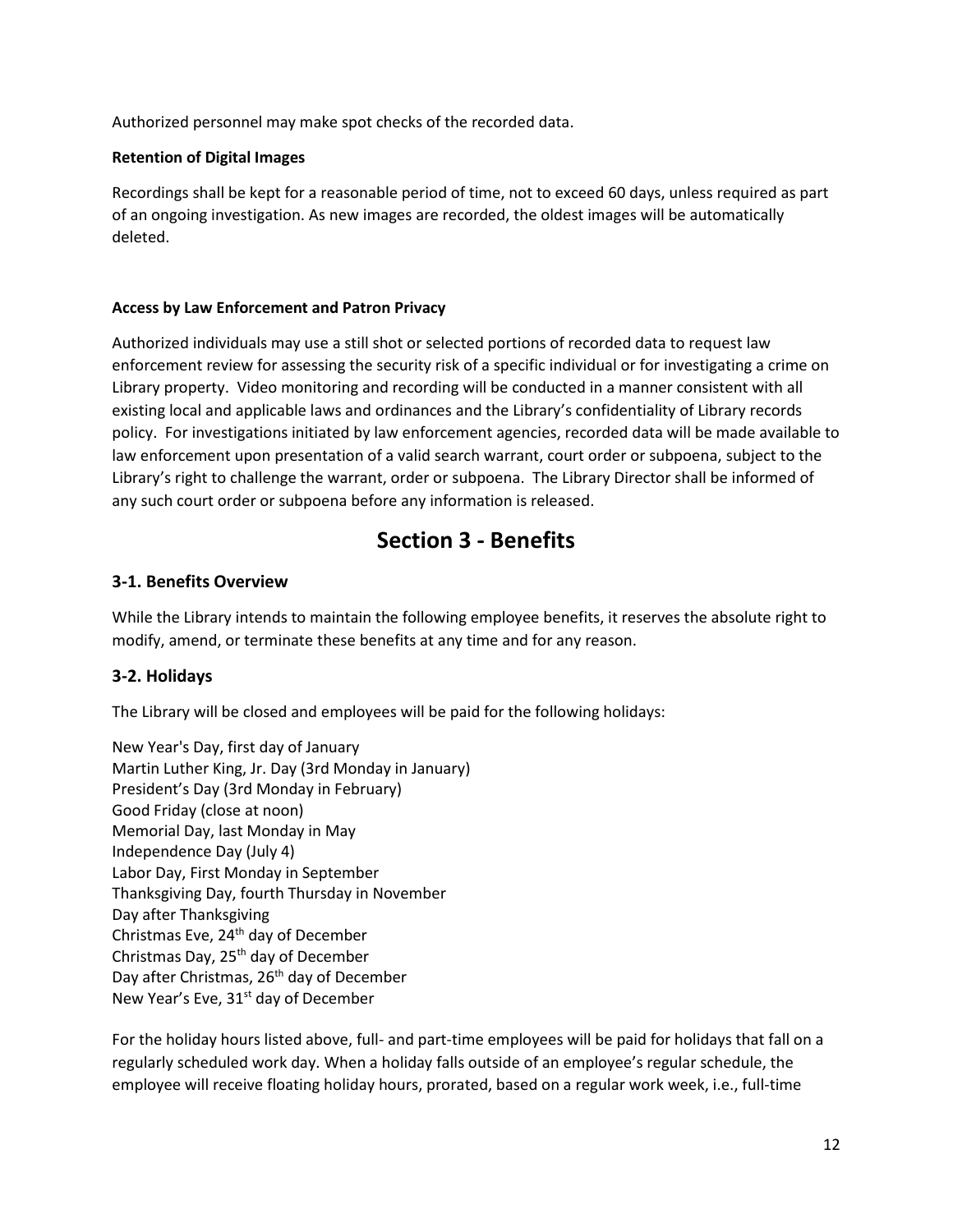employees will receive 7.5 floating holiday hours; part-time employees will receive hours equivalent to one-fifth of a work week.

Floating holiday hours may accumulate to a maximum of time equal to one regularly scheduled week of work.

The hours may be used in a similar fashion to vacation hours, i.e., with supervisor's advance approval and based on the operational needs of the department and organization.

Accumulated floating holiday hours will not be paid out at an employee's termination of employment.

The Library will be closed on Easter Sunday, but it is not a paid holiday. The Library will close at 6 p.m. on the Wednesday prior to Thanksgiving but it is not a paid holiday

The Library reserves the right to change holiday scheduling to meet the operational needs of the Library.

### **3-3. Vacation Days**

Full-time employees shall accumulate vacation time at a rate of 12 working days per fiscal year, plus one extra day for each additional year of service to a maximum of 22 days.

Part-time employees shall accumulate vacation time at a rate based on the regular number of hours they work each week, i.e., if their normal schedule is 20 hours per week, they will earn 20 hours of vacation time per fiscal year, etc.

Short-term employees do not accumulate vacation hours.

Vacation time may accumulate to a maximum of 225 hours for full-time staff. Vacation time may accumulate to a maximum of 46 hours for part-time staff.

No vacation time may be taken before it is accrued.

Unused vacation time will be paid out upon resignation, retirement, or termination of both full-time and part-time employees.

During the initial training period, vacation time does accrue, but may not be taken until the satisfactory completion of the training period, unless approved by the Director.

Requests for vacation time should be submitted on an electronic REQUEST FOR LEAVE form to the Supervisor with as much advance notice as possible. If the vacation request is not approved, an explanation will be given. When scheduling vacations, in cases of conflict, priority will be given to the needs of the Library, the first request received, and past vacation hours granted.

Vacations may be scheduled throughout the year. In order to facilitate vacation scheduling, staff may be asked to submit tentative vacation dates.

At the discretion of the Supervisor and Director, all vacation hours should be used before time without pay will be granted.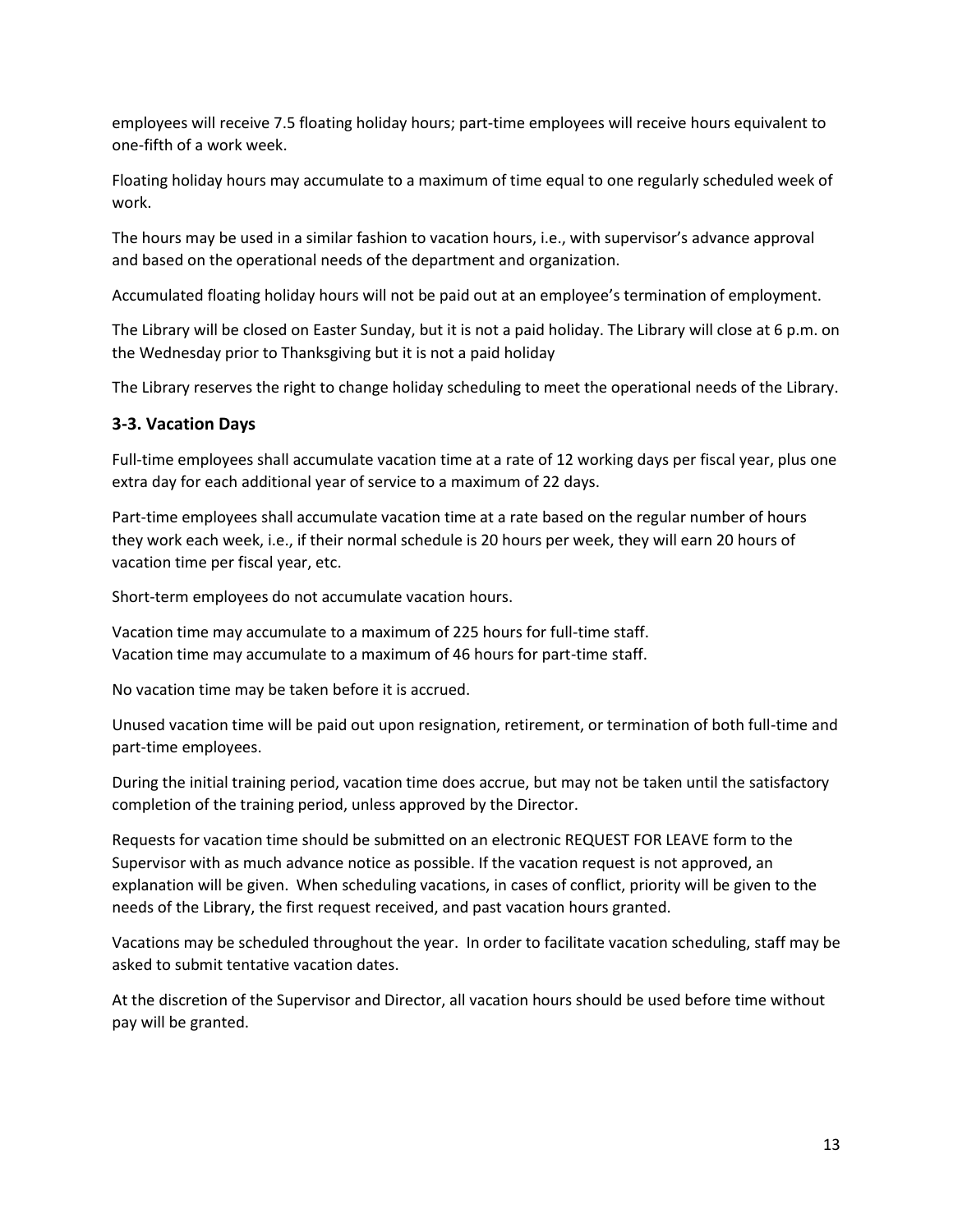## **3-4. Sick Time**

All full-time employees will earn sick time at the rate of l day per month worked.

Part-time and short-term temporary employees do not earn sick time.

An employee may not use sick time before it is earned. Time off due to illness during the training period that is not covered by sick leave may be made up or deducted from the employee's pay, whichever is mutually convenient to the employee and the Library.

Sick time may be used for:

- a. illness or injury of the staff member
- b. illness or injury in the immediate family (immediate family includes parents, spouse, children, siblings, grandparents, immediate in-laws or a person living in the same household as a member of the family)
- c. pregnancy, childbirth, adoption
- d. medical appointments that cannot be arranged outside working hours (requests for medical appointments must be approved in advance)

When using sick time, the employee is required to notify the Supervisor of the cause of absence as early as possible on the day(s) of occurrence. Employees will not be paid for work missed if they do not call to report an absence within two hours after the time they were scheduled to report for duty. No pay will be given for unreported absences.

The Library reserves the right to require medical statements to support the use of sick time. Employees absent for more than three working days for unconfirmed illness may be required to submit a physician's statement. Failure to provide requested documentation may result in loss of pay for the period in question.

Sick time with pay may not be taken in excess of the amount accumulated.

Sick time accumulates during any leave with pay, but not during leave without pay.

If a staff member has exhausted sick time, previously earned vacation time must be used for the duration of the illness. When all accumulated sick time and vacation time have been exhausted, the employee must request leave of absence without pay. The extent of such leave of absence will be granted in accordance with practices and procedures at the discretion of the appropriate Supervisor and the Director. (See LEAVE OF ABSENCE).

When a staff member is on scheduled vacation, sick time cannot be used except in certain cases, such as hospitalization. The request is subject to the approval of the Director.

Unused sick time will not be paid upon termination or resignation of any employee.

The employee is charged with sick time at the rate that he/she is absent.

An employee who has a condition that requires medical attention, and/or that continues for more than three (3) consecutive workdays, may be required to present a physician's note verifying the illness and stating the employee's probable date of return to work. Upon return to work an employee absent for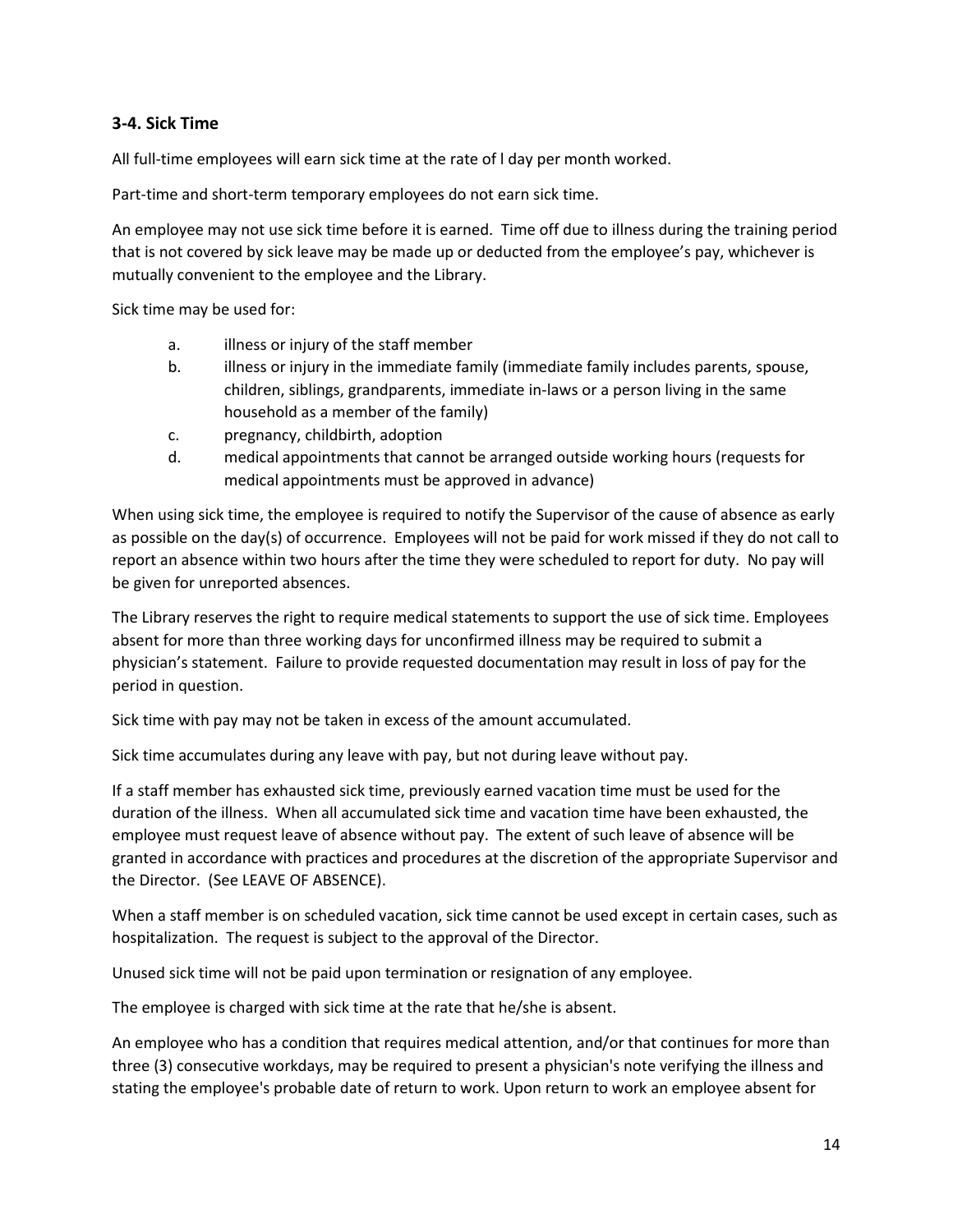seven (7) or more workdays must furnish a completed return to work form from a licensed provider certifying his/her ability to perform the position duties.

Sick leave taken on the day before or after a holiday may require certification by a licensed provider. provided to the employee's Supervisor or the Director.

## **FMLA**

The Paul Sawyier Public Library, as a governmental agency, adopts the provisions of Public Law 103-3; 29 U.S.C. sec. 2601; 29 CFR 825, the Family Medical Leave Act. Under the auspices of this act the Library has no employees eligible for FMLA benefits, as there are fewer than 50 staff members employed by the Library. Unless the threshold of 50 staff members is reached the Library will not provide FMLA benefits. If the Library employs 50 or more staff members in the future, a more detailed policy will be developed.

## **3-5. Sick Leave Sharing**

An employee who has accrued a sick leave balance of more than 75 hours (10 working days) may request that the Director make available for transfer a specified amount of his/her sick leave balance to another named employee authorized to receive leave under the guidelines specified below. The employee may not transfer an amount of sick leave that would result in reducing his/her own sick leave balance to less than 75 hours.

An employee may receive transferred sick leave if all of the following criteria are met:

- a. the employee has exhausted all accumulated sick and vacation leave;
- b. the employee or a member of the immediate family (immediate family defined in SICK TIME) suffers from illness, injury, impairment or physical or mental condition which has caused or is likely to cause the employee to go on leave for at least 5 working days;
- c. the employee has documented the need for absence and has received approval from the Director;
- d. the employee has complied with policies regarding use of sick time.

The Director shall determine the amount of leave, if any, an employee may receive. The Library may require medical statements to support the use of sick time. At the Director's discretion the Library may require written authorization from the attending physician prior to an employee being allowed to return work.

Transfers of leave shall not exceed the amount requested by the recipient and will be apportioned on a per pay period basis. The maximum amount of transferred sick leave any employee shall receive is 20 working days per year.

While an employee is on transferred sick leave, he/she shall continue to be recognized as a Library employee but will not continue to accrue sick leave. Accrued vacation leave will continue to be used by the employee.

Any transferred leave that is unused shall be returned on a pro rata basis to the employee(s) who transferred the leave.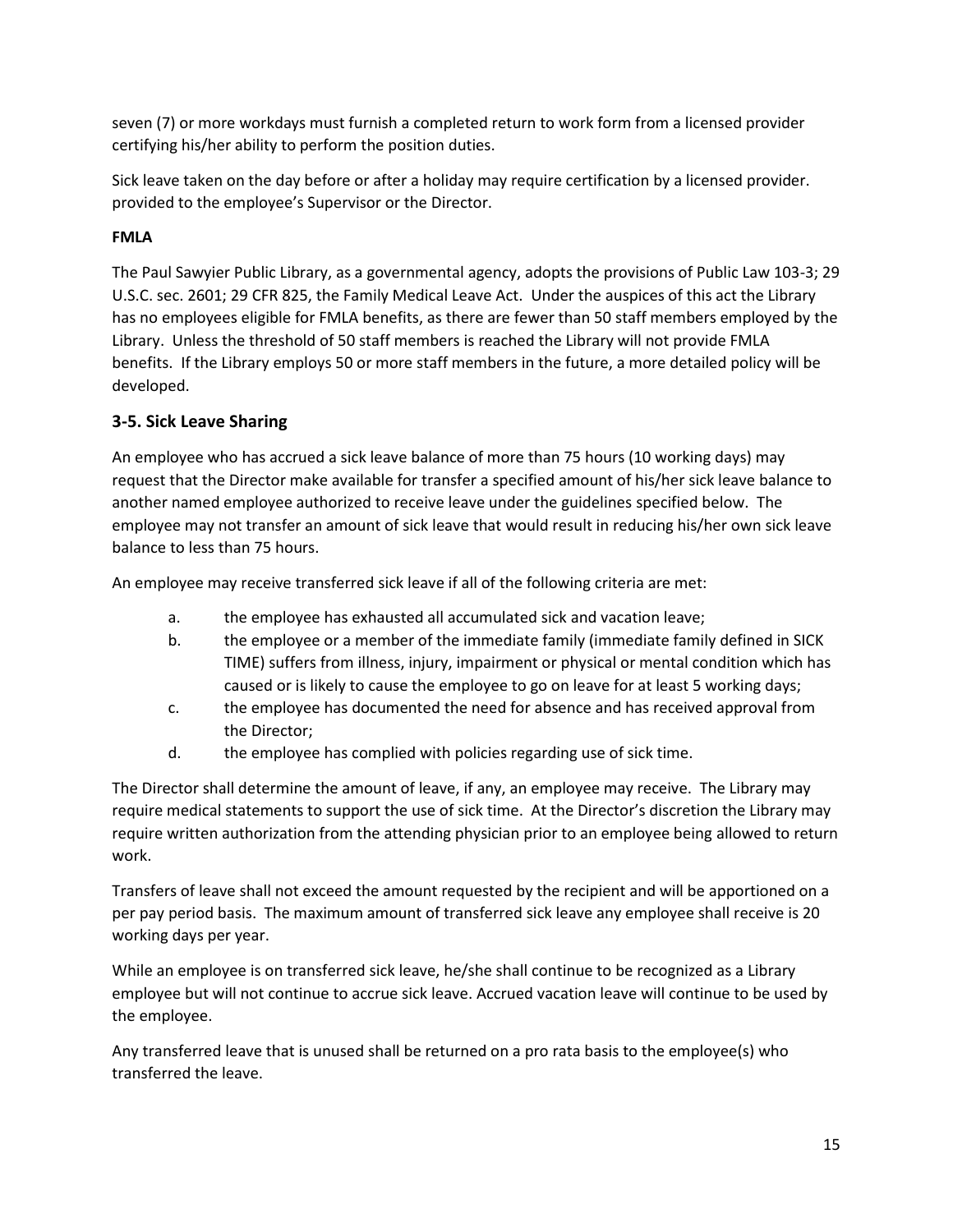No employee shall interfere with any other employee's right to voluntarily contribute leave to a fellow employee.

### **3-6. Time Off without Pay**

Time Off Without Pay is to be used for short-term situations (up to two weeks), when an employee does not have sick leave or vacation time available but needs time off for a medical or personal emergency for the employee or a close family member.

Time off without pay must be approved in advance by the employee's Supervisor and the Director. Appropriate documentation must be provided to the employee's Supervisor or to the Director. The approval will be based on the operational needs of the organization.

An employee may request time off without pay for up to two weeks of regularly scheduled time.

Vacation time and sick Time (as appropriate) will not accumulate while an employee is on leave without pay, but the Library will continue to pay the Library's portion of the employee's insurance and retirement (as appropriate).

# **3-7. Jury Duty Leave**

Employees will be allowed time off to perform such civic service as required by law. The employee is expected to provide the Library with proper notice of a request to perform jury duty, and with verification of service. The employee is to keep management informed of the expected length of jury duty service, and to report to work for the major portion of the day if excused by the court. If the required absence presents a serious conflict for management, the employee may be asked to try to postpone jury duty. If the employee on jury duty leave is paid for his or her jury duty service time, he or she may retain any fees paid by the court. The Library will evaluate the individual employee's situation if exceptional time and expense are involved for extended jury duty leave.

# **3-8. Bereavement Leave**

A full-time employee who loses a close relative may be allowed to use up to five (5) days of sick and/or vacation time to assist in attending to obligations and commitments. If more than five (5) days are needed, only vacation time may be used. In the event the employee does not have sick or vacation time, the employee, with the approval of the Director, may take leave without pay. For the purposes of this policy, a close relative includes a spouse, domestic partner, child, parent, sibling, grandparent, immediate in-law, a person living in the same household as a member of the family or any other relation required by applicable law.

# **3-9. Lactation Breaks**

The Library will provide a reasonable amount of break time to accommodate an employee desiring to express breast milk for the employee's infant (up to 12 months-old) child, in accordance with and to the extent required by applicable law. Every effort should be made to make use of the break periods already provided to the employee, but additional break periods for this purpose may be taken with a Supervisor's approval.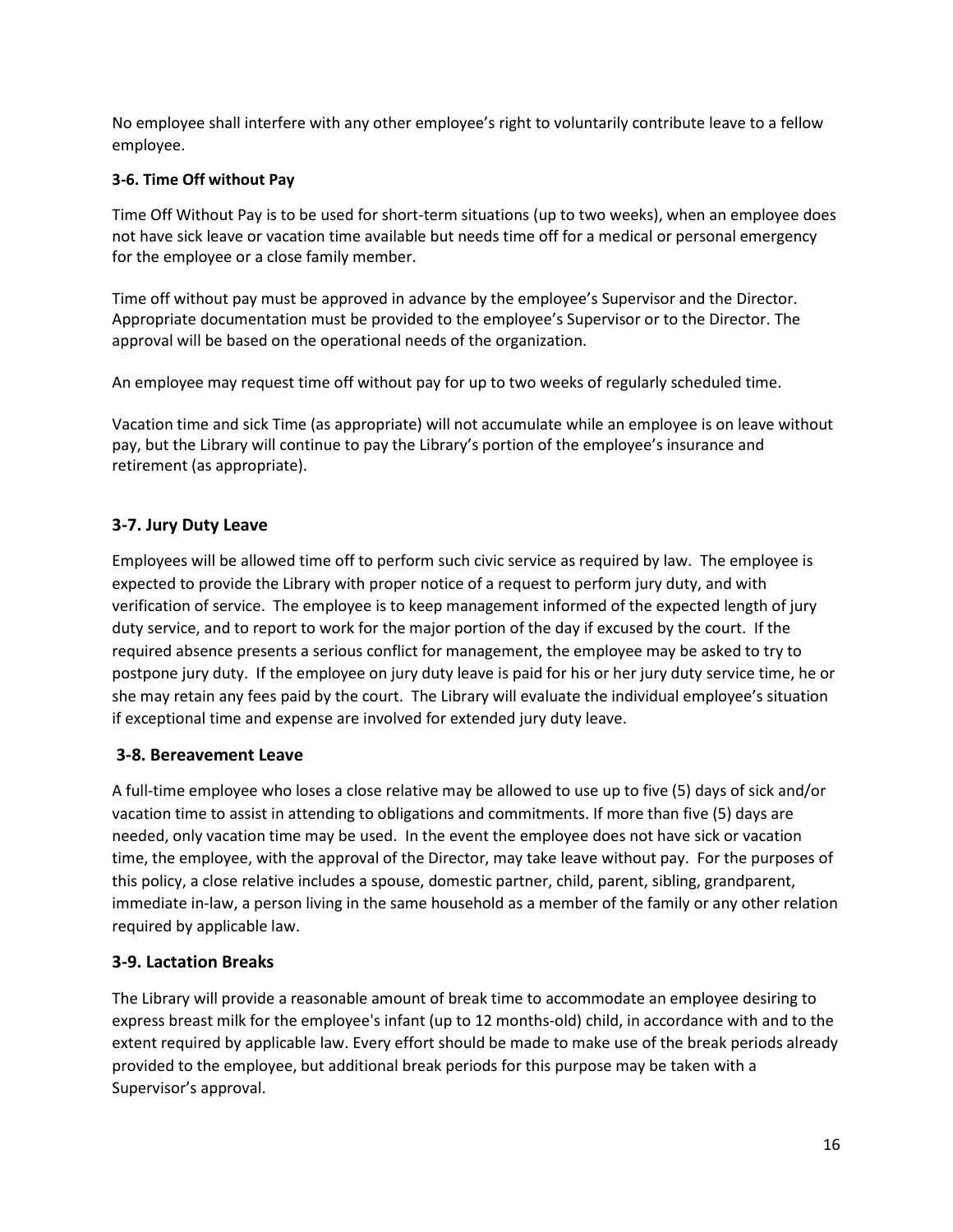An employee should advise her Supervisor if a break time and an area for this purpose is needed; a s[ace will be provided in accordance with applicable law. Employees will not be discriminated against or retaliated against for exercising their rights under this policy.

# **3-10. Health and Dental Insurance**

Full-time employees may participate in health and dental insurance plans for themselves. Health insurance coverage for additional family members may be added to the employee's plan at the employee's expense.

# **3-11. Life Insurance**

Term life insurance is provided and paid for by the Library for permanent full-time employees.

# **3-12. Retirement Plan**

Eligible employees participate in the Library's retirement plan in cooperation with the Kentucky Retirement System. Participation in the retirement system is compulsory for all full-time employees. Part-time employees are not eligible for the retirement program.

# **3-13. Other Plans**

All employees may participate in the Kentucky Public Employees Deferred Compensation System, cafeteria plan, and supplemental insurance plans.

# **3-14. Employee Assistance Program**

Paul Sawyier Public Library provides an Employee Assistance Program for employees. Employee Assistance certified counselors offer help in coping with work, family, or personal difficulties. Further details may be obtained by accessing the information on the staff web page.

# **3-15. Workers' Compensation**

On-the-job injuries are covered by the Library's Workers' Compensation Insurance Policy. If an employee is injured on the job, he or she should report the incident immediately to the Supervisor. Failure to follow Library procedures may affect the employee's ability to receive Workers' Compensation benefits.

This is solely a monetary benefit and not a leave of absence entitlement. Employees who need to miss work due to a workplace injury must request a formal leave of absence. See the LEAVES OF ABSENCE section of this handbook for more information.

# **3-16. Staff Development**

The purpose of this Staff Development Policy is to provide opportunities for Library staff to increase work-related skills and knowledge. All staff are encouraged to participate in the programs available to them. The Library has developed the following guidelines for staff development.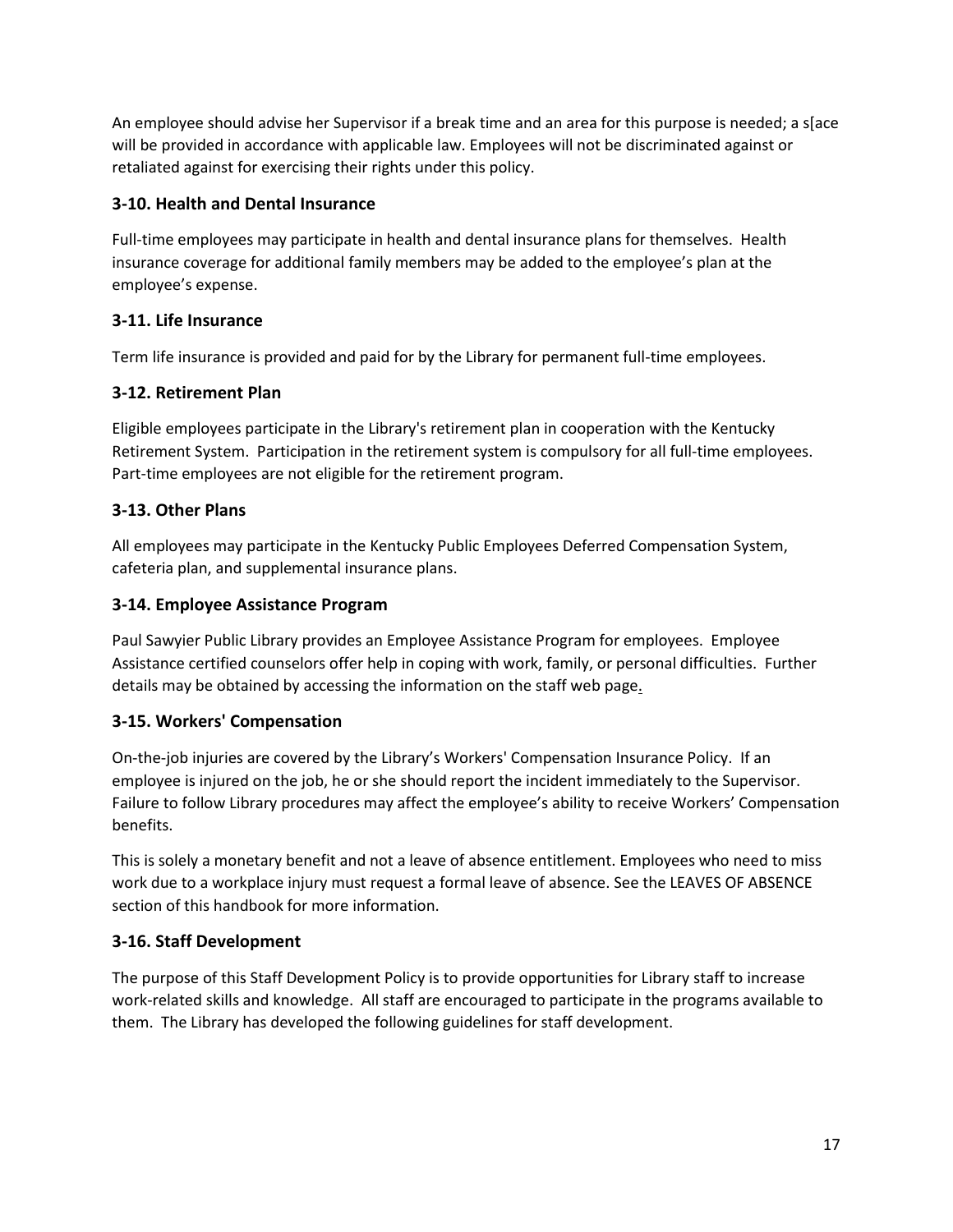### **Conference Fund**

The Conference Fund is to offset the cost of attending professional Library-related meetings and conferences. Staff may attend according to the following guidelines:

- a. The conference is work related, and
- b. a CONTINUING EDUCATION/CONFERENCE REQUEST FORM has been submitted and attendance approved by the Supervisor and the Director, and
- c. attendance on Library time depends on the schedule, and
- d. funding depends on the budget, and
- e. the Board is informed of out-of-state travel.

### **Continuing Education**

All staff are encouraged to attend workshops, seminars, classes or training that are related to their positions or are necessary for certification. Staff may attend according to the following guidelines:

- a. The workshop, etc., is work related, and
- b. priority will be given to staff who need to be certified, and
- c. a CONTINUING EDUCATION/CONFERENCE REQUEST FORM has been submitted and attendance approved by the Supervisor and the Director, and
- d. attendance on Library time depends on the schedule, and
- e. funding depends on the budget, and
- **f.** the Board is informed of out-of-state travel.

### **Professional Education**

As an incentive to any staff member to increase work-related skills and knowledge, the Library will provide assistance for college credit courses, subject to the prior approval of the Director, as follows:

- a. All full and part-time staff who have been employed for at least 6 months are eligible to participate.
- b. Only college credit courses will be considered.
- c. Written request must be submitted 30 days prior to the beginning of the course by completing an EDUCATION REQUEST AND TUITION REIMBURSEMENT FORM.
- d. Up to 50% of tuition costs will be reimbursed upon successful completion of the course with a grade of C or better.
- e. Funding depends on the budget and number of participants.
- f. Reimbursement will be made upon receipt of proof of attendance and grade.
- g. Course must relate to staff member's work.
- h. Only one class per person per semester will be reimbursed.
- i. Courses must be taken on employee's time, however, schedule permitting, and with the approval of the Director, schedules may be changed, i.e., any missed time must be made up, vacation time used, or unpaid leave taken.
- j. If other tuition assistance is received for the same course, such as scholarships, grants, etc., the staff member is ineligible for Library assistance during the time of the outside assistance.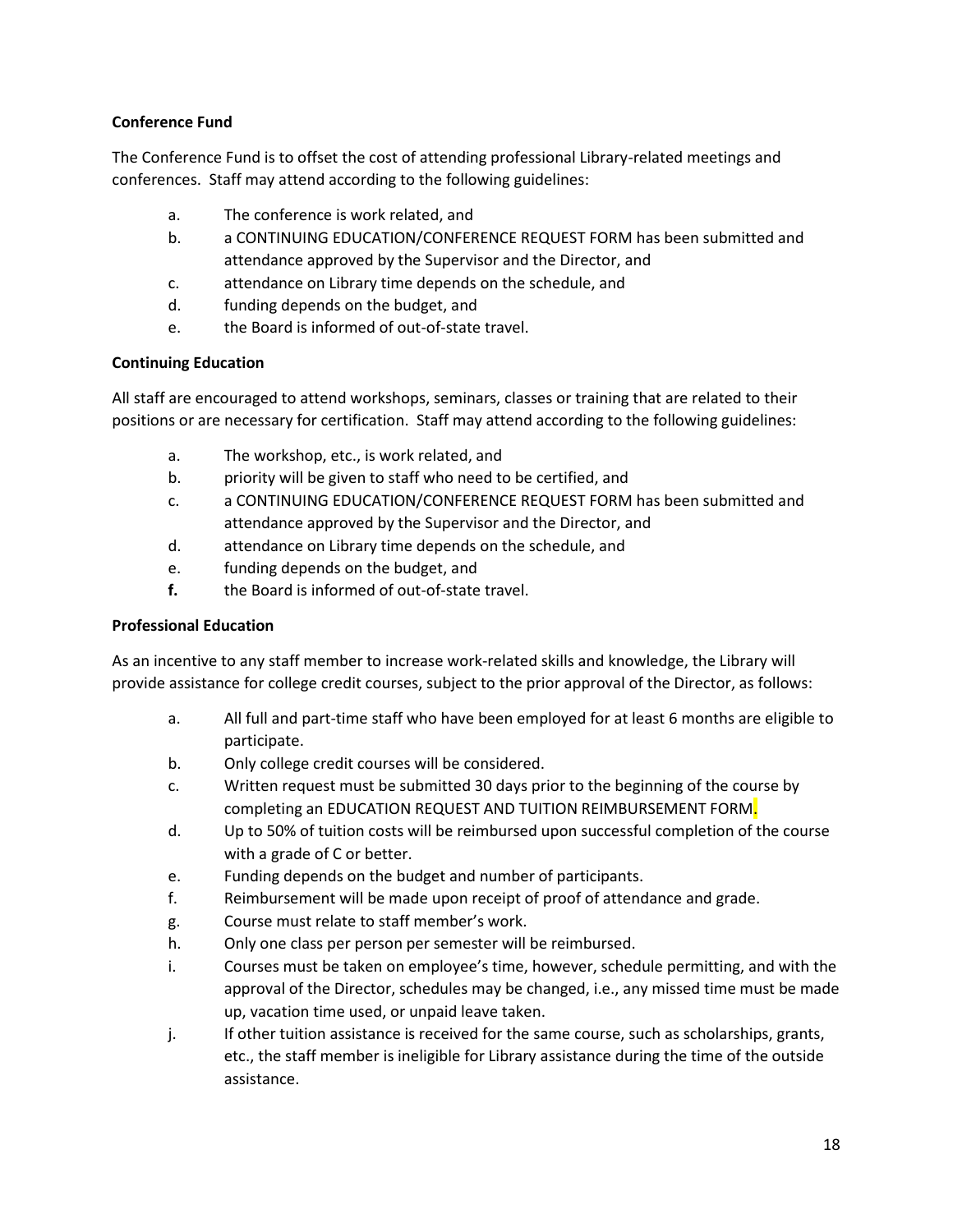### **Payment/Reimbursement Procedures**

When attendance at a conference, workshop, etc., is approved, the Library will pay/reimburse staff and Board members as follows:

If deadlines permit, the Library will pay advance registration and accommodations with the understanding that if the staff member is unable to attend and a replacement cannot be found, that staff member is responsible for reimbursing the Library for all nonrefundable expenses.

Registration and accommodations paid for by the employee or Board member will be reimbursed by the Library upon completion by the staff or board member of a TRAVEL and/or EXPENSE form.

With prior approval of the Director, and upon submitting receipts and completing a TRAVEL and/or EXPENSE form, staff or Board members may be reimbursed for meals at conferences, workshops, or meetings that are overnight stays, are out of town and/or are part of or occur during the workshop. Reimbursement for meals will be made for the amount of the receipt, not to exceed the state per diem rate, and will not include reimbursement for alcoholic refreshments.

If a staff or Board member is being reimbursed for his/her travel expenses by another agency and/or organization (i.e., KLA, another Library for a presentation, etc.), the Library will not reimburse him/her for the same event.

It is the responsibility of the staff or Board member to complete the TRAVEL and/or EXPENSE form and submit it in a timely manner.

Mileage for out-of-town programs, meetings, classes, workshops, etc. which have the prior approval of the Director will be reimbursed. If more than one staff member attends, staff should car pool. In such instances, only one staff member, the one whose vehicle is used, will be reimbursed. Mileage will be computed from the Library to the site of the meeting, or from the employee's home, whichever is less, and is the logical departing point.

Mileage for in-town trips will be reimbursed only if they are Library related, they have prior approval of the Director, and they do not involve traveling to and/or from home. The Library will not reimburse any staff member for mileage coming from home to work or work to home.

Mileage will be reimbursed at the amount paid by the state of Kentucky.

It is the responsibility of the employee or Board member to complete the TRAVEL form and submit it in a timely manner.

With prior approval of the Director, the Library may pay some professional association dues. The Library will pay the Kentucky certification fee.

Payment/reimbursement forms can be found at [https://www.pspl.org/staff/.](https://www.pspl.org/staff/)

# **Section 4 - Leaves of Absence**

1. A leave absence, if granted, enables an employee to retain his or her position while the employee is unable to carry out his or her duties. During the period of the leave of absence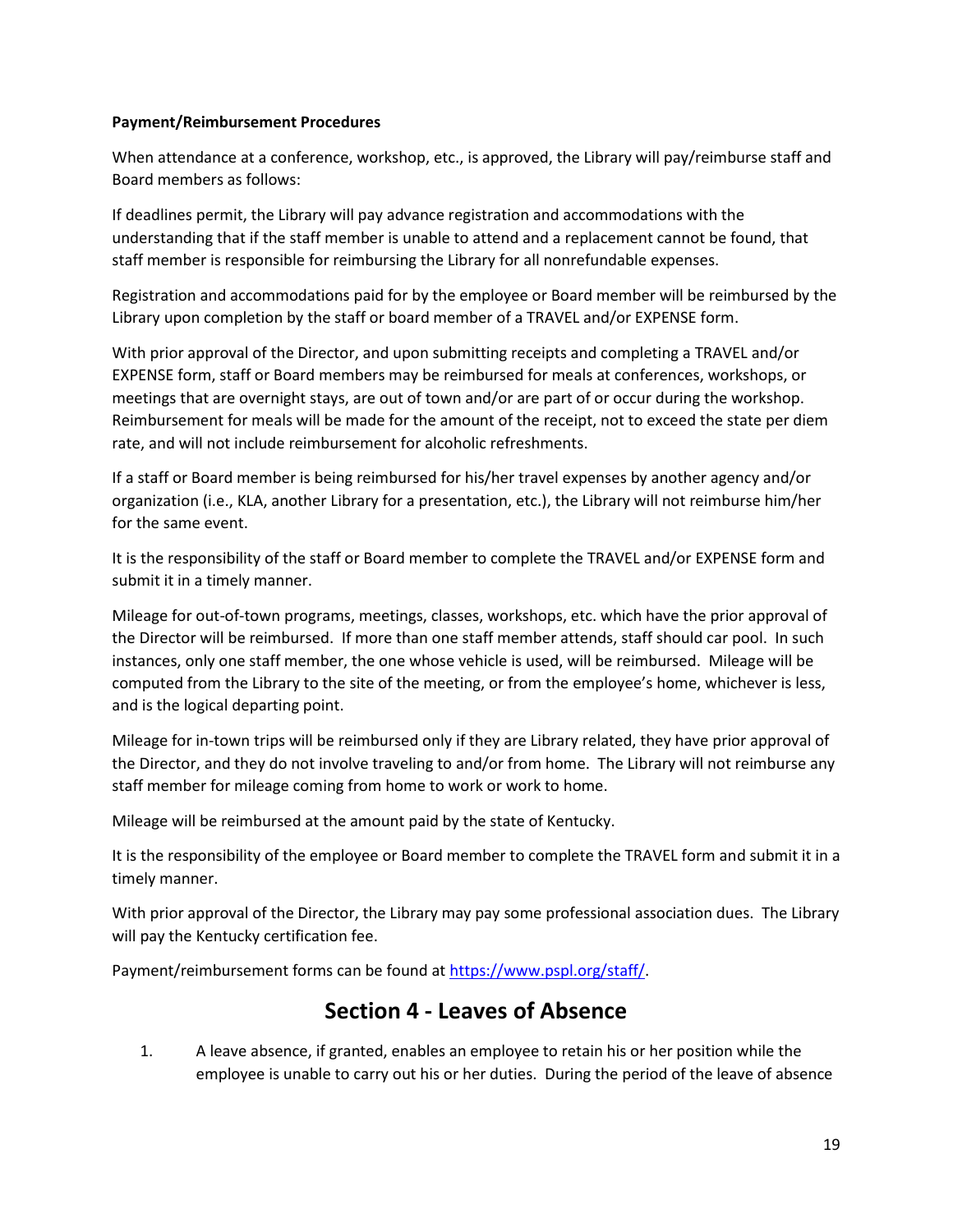the employee will not be paid, receive credit for service, or, except as described below, receive benefits.

- 2. Staff members who, because of medical or other reasons, cannot work and have used all accrued leave may apply for a leave of absence by completing the LEAVE OF ABSENCE REQUEST form.
- 3. It is the responsibility of the Director and appropriate Supervisor to determine in their discretion whether the position can be held open for the period of the requested leave. Availability of substitutes, length of the leave, and workloads are factors to be considered in arriving at a decision. The impact on Library services is of primary importance.
- 4. All leaves of absence must have the approval of the Board. The Director is responsible for notifying the Board in advance of all requests for leaves of absence or requests for extensions.
- 5. An employee with accrued vacation leave must use the accrued vacation leave before the leave of absence will begin.
- 6. Before an employee is granted a leave of absence for medical reasons, all accrued sick leave must also be used before the leave begins. The employee may be required to submit a physician's statement to document the necessity for the medical leave and should submit a physician's statement indicating he/she is released without restrictions before returning to work.
- 7. If it becomes necessary to fill the position held by the employee on granted leave, the employee will be notified in writing of the fact and will have priority on the first vacant position for which the employee is qualified for 12 months after such leave begins. In the event this offer is rejected, this re-employment opportunity will terminate.
- 8. During the period of the leave of absence, no benefits, including sick days, holidays, and vacation days, shall accrue.
- 9. Under the circumstances described below, the Library will pay the indicated portion of the Library-covered medical and dental plan costs for employees granted a leave:

(a) Upon the beginning of the medical leave period an employee with a minimum of 100 accrued hours of sick leave on the date the medical leave was granted, and who has used all accrued sick leave, will be reimbursed for 50 percent of the Library-covered portion of the employee's medical and dental plan costs for the remainder of the medical leave period;

(b) Upon the beginning of the medical leave period, an employee with a minimum of 250 accrued hours of sick leave on the date the medical leave was requested, and who has used all accrued sick leave, will be reimbursed for 100 percent of the Library-covered portion of the employee's medical and dental plan costs for the remainder of the medical leave period; and

(c) The purpose of this provision is to encourage employees to accrue sick leave for use with extended absences.

- 10. Salary raises implemented during a staff member's leave of absence will not be applicable to the employee on leave, but will be applied when the employee returns to work.
- 11. Vacation and sick time will not accrue during an unpaid leave of absence.
- 12. No leave of absence, including extensions, can be for a period longer than six months.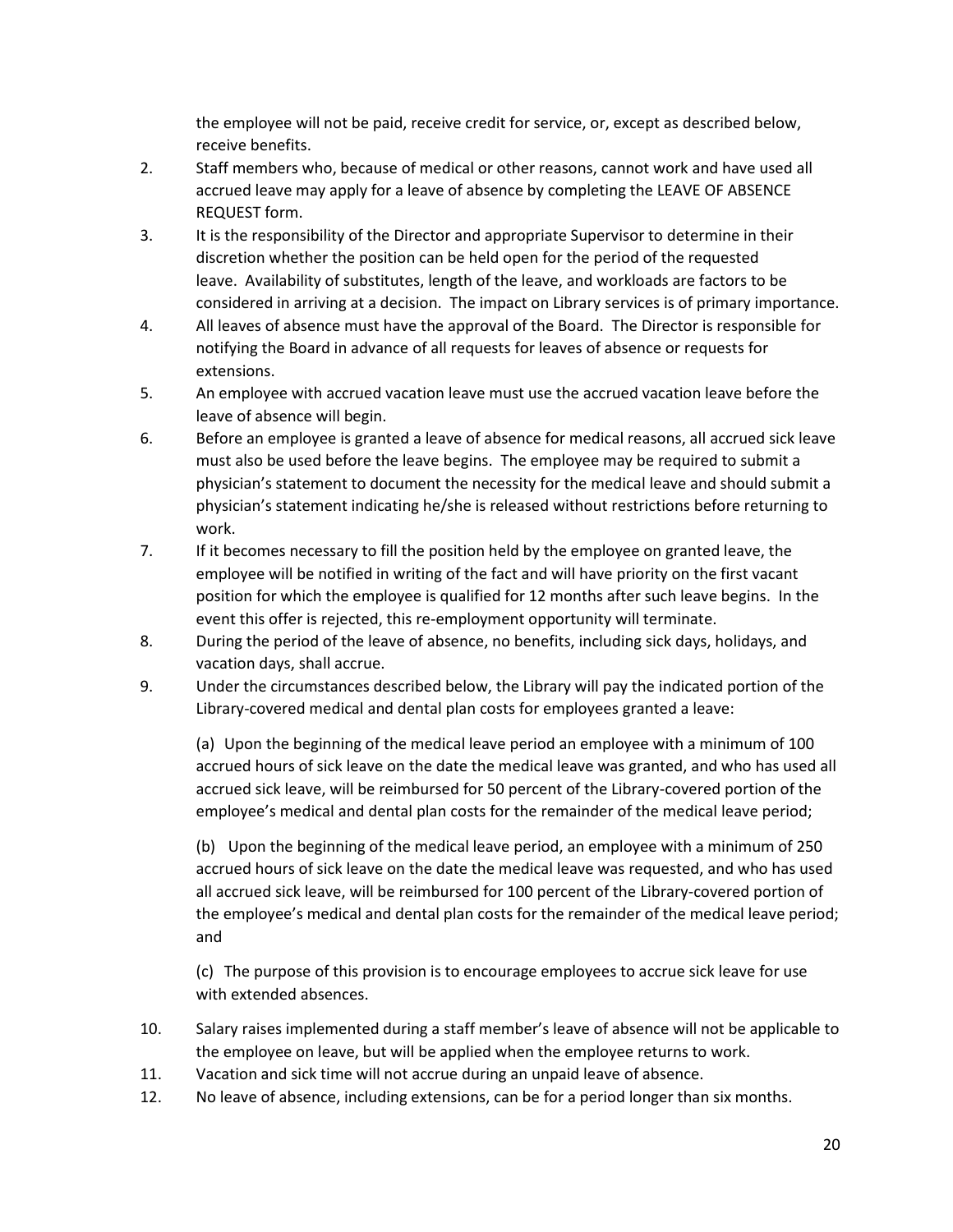# **Section 5 - General Standards of Conduct**

### **5-1. Workplace Conduct**

Paul Sawyier Public Library strives to maintain a positive work environment. Each employee plays a role in fostering this environment.

Unacceptable conduct may subject the offender to disciplinary action, up to and including discharge, at the Library's sole discretion. The following are examples of some, but not all, conduct which can be considered unacceptable:

- 1. Obtaining employment based on false or misleading information.
- 2. Stealing, removing, wasting, damaging or defacing Paul Sawyier Public Library property or a co-worker's assets, equipment or property.
- 3. Willful, negligent, careless or improper conduct leading to destruction or damage to Library assets or to the equipment or possessions of another employee.
- 4. Falsifying time records.
- 5. Completing another employee's time records.
- 6. Violation of safety rules and policies.
- 7. Fighting, threatening, or disrupting the work of others or other violations of Paul Sawyier Public Library's Workplace Violence Policy.
- 8. Insubordination, disrespectful conduct or failure to follow lawful instructions of a Supervisor.
- 9. Failure to perform assigned job duties.
- 10. Violation of the Punctuality and Attendance Policy (Section 5.2), including, but not limited to, irregular attendance, habitual lateness, or unexcused absences.
- 11. Gambling on Library property.
- 12. Smoking on Library property.
- 13. Disclosure of confidential Library information.
- 14. Unauthorized use of telephones, mail system, or other Library-owned equipment.
- 15. Violation of the Solicitation and Distribution Policy.
- 16. Violation of Paul Sawyier Public Library's Harassment or Equal Employment Opportunity Policies.
- 17. Violation of the Communication and Computer Systems Policy.
- 18. Unsatisfactory conduct or job performance.
- 19. The unlawful or unauthorized use, abuse, solicitation, distribution, theft, possession, transfer, purchase, or sale of drugs, drug paraphernalia or alcohol by an individual anywhere on Library premises, while on Library business, whether or not on Library premises, while operating Library-owned vehicles or equipment, or while representing the Library, reporting to work or remaining on duty after using drugs or alcohol in any amount that adversely affects the employee's ability to perform the functions of the job.
- 20. Any other violation of Library policy.

Obviously, not every type of misconduct can be listed. Note that all employees are employed at-will, and Paul Sawyier Public Library reserves the right to impose whatever discipline it chooses, or none at all, in a particular instance. The Library will deal with each situation individually and nothing in this handbook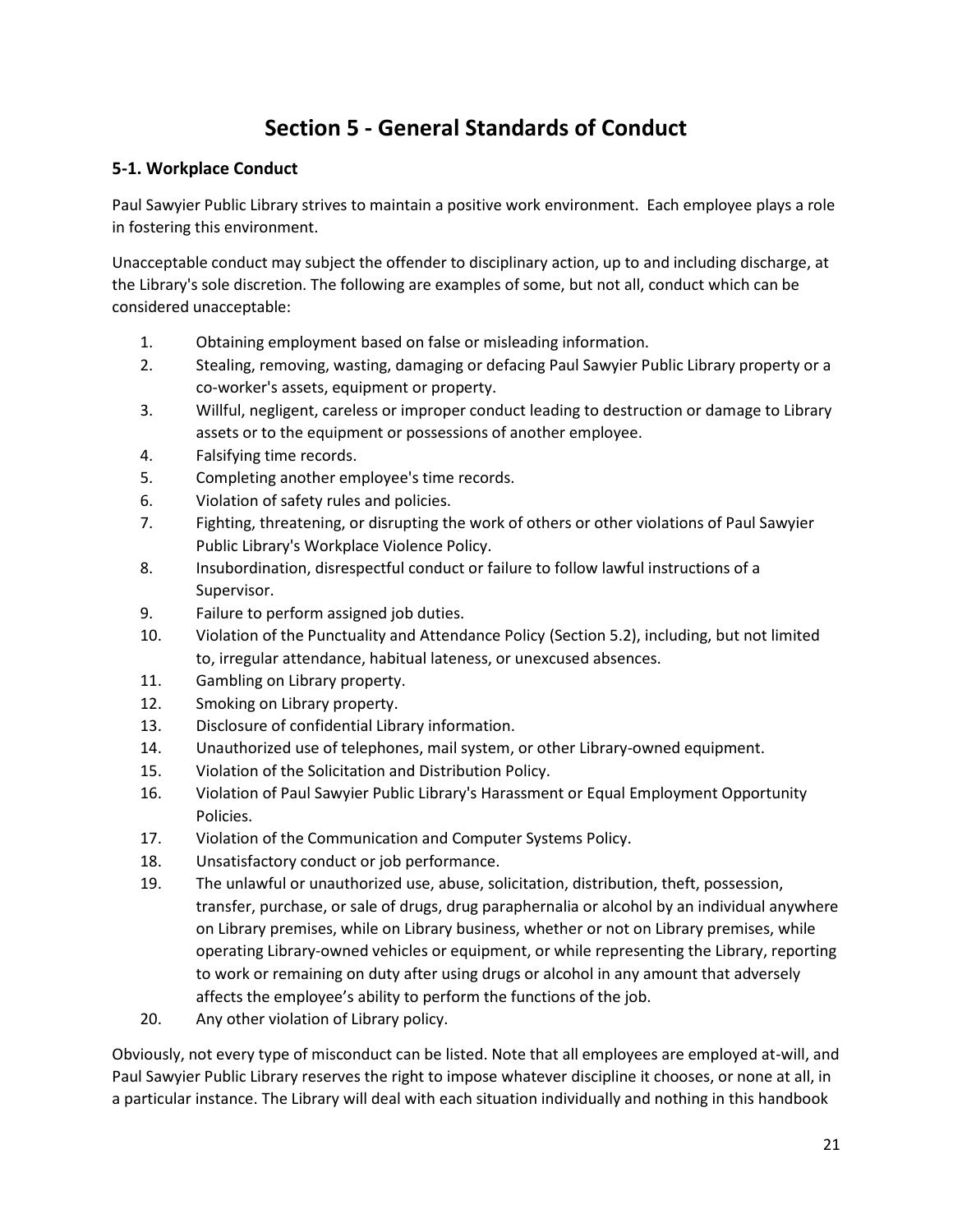should be construed as a promise of specific treatment in a given situation. Paul Sawyier Public Library will endeavor to utilize progressive discipline but reserves the right in its sole discretion to terminate an employee at any time for any reason.

# **5-2. Punctuality and Attendance**

Attendance and punctuality are very important. Unnecessary absences and lateness are expensive, disruptive, and place an unfair burden on co-workers and Supervisors. Excessive absenteeism or tardiness may will result in disciplinary action up to and including discharge.

There may be times when absences and tardiness cannot be avoided. In such cases, the employee is expected to notify his/her Supervisor every day that he/she is absent as early as possible, but no later than the start of the workday.

Unreported absences of three consecutive workdays generally will be considered a voluntary resignation of employment with the Library.

## **5-3. Professional Conduct**

Employees should remember that they are representatives of the Library. It is the responsibility of the Library staff to exhibit professional attitudes and conduct while at the Library and to place patron service before all other job duties.

All patrons, regardless of sex, race, religion, age, physical, social or intellectual status are to be given courteous, pleasant, prompt, and efficient service.

Personal interpretations of Library materials should be avoided.

### **Staff Reading at Public Service Desks**

Reading or computer use at public service desks should be job-related and staff should remain alert and give full attention to patrons requiring assistance.

### **Political, Religious and Social Opinions**

Staff may not promote or voice political, religious, or social preferences or opinions to the public during working hours.

This includes wearing or displaying campaign materials.

### **Handling a Complaint about Library Materials**

If a patron voices an objection to a book or other materials, the staff member should listen politely to the complaint. Library staff should not attempt to justify the item in question to the patron. A Supervisor or the Director may be consulted, if needed. If the patron wishes to complete the STATEMENT OF CONCERN form, he or she should be referred to a Supervisor or the Director.

### **Fines and Overdues**

Staff should be courteous to patrons while calmly explaining fines or overdues they question. If necessary, staff may take a patron aside to discuss a problem or refer the patron to an appropriate Supervisor.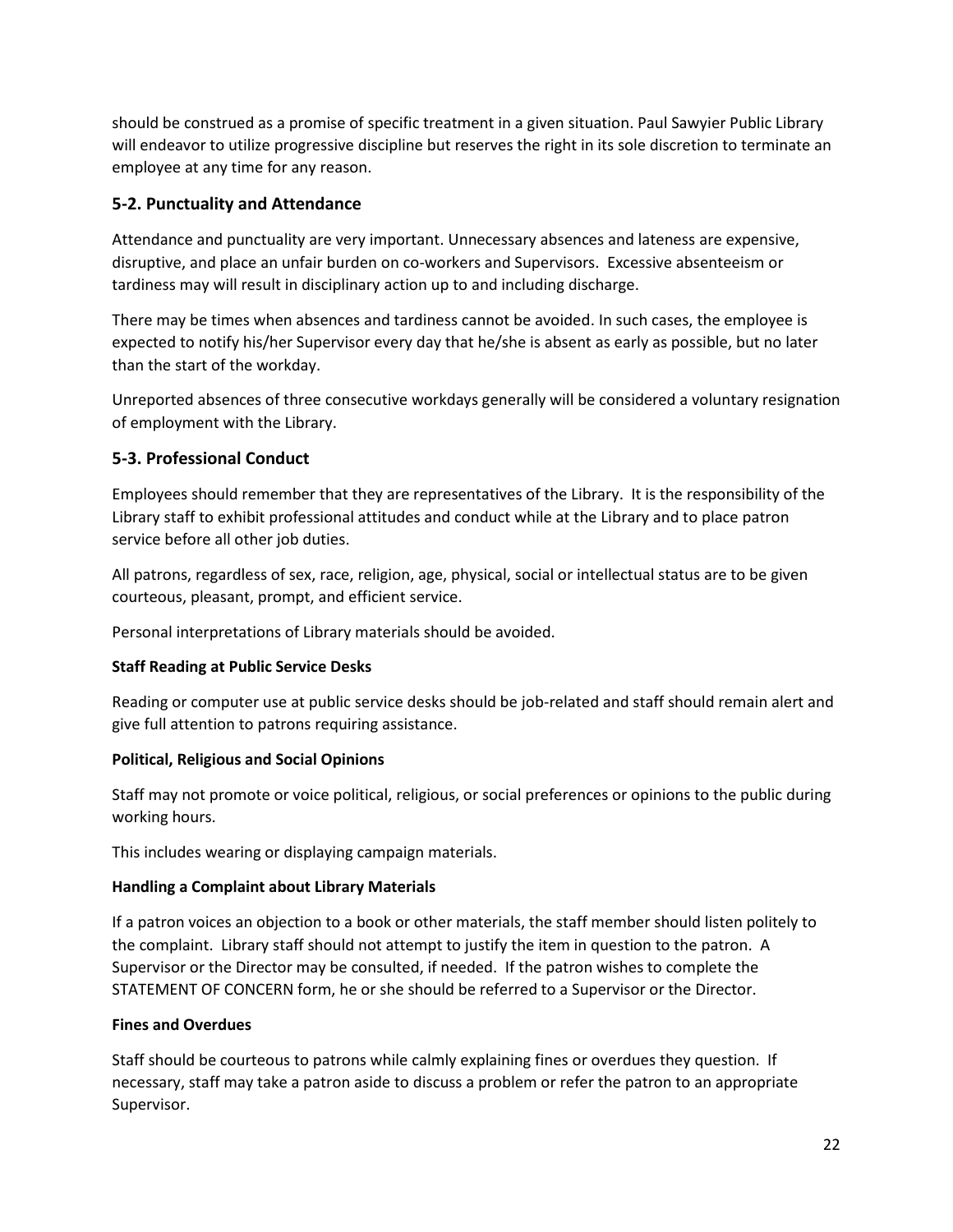### **Checking Out Library Materials**

Staff and Board members shall adhere to all circulation policies.

### **Children of Library Staff**

Library staff should not bring children requiring supervision to work.

### **Eating**

Eating is not allowed in public service areas.

### **Conversations**

Staff should be mindful of and avoid loud conversations or conversations about private or personal beliefs or opinions within hearing distance of the public. Conversations of any kind should never interfere with public service.

### **Confidentiality**

Library staff shall respect the privacy of patrons and fellow staff and shall not access, attempt to access, or reveal information in patron files unless it is work related. Information contained in patron records is protected by Library policy and by state law. Utilizing this data for external purposes, for personal gain, or allowing access to unauthorized persons is strictly forbidden. Employees who improperly use, copy, disclose, remove, physically or electronically, confidential information will be subject to disciplinary action, up to including termination of employment, and possible legal action. Requests for patron information from government representatives should be forwarded to the Library Director, who will consult with legal counsel. All press inquiries should be directed to the Library Director. Employees will be required to sign an agreement stating that they understand these obligations.

### **5-4. Use of Facilities, Equipment and Property**

When using Library property, employees are expected to exercise care, perform required maintenance, and follow all operating instructions, safety standards and guidelines. The employee should notify his or her Supervisor if any equipment appears to be damaged, defective, or in need of repair.

# **5-5. Use of the Library Credit Card**

The Paul Sawyier Public Library maintains a credit card for library related purposes only.

### **Responsibility**

The Library Director will be responsible for the issuance of cards, account monitoring, retrieval and compliance with the credit card policy. Authorized users of the credit card are the Library Director, Adult Services Supervisor, Youth Services Supervisor, IT Supervisor, Adult Outreach Librarian, and Maintenance. New (other) users may be added at the Library Director's recommendation to the Board of Trustees. Authorized users shall be responsible for the credit card's use. Authorized users will surrender the credit card upon leaving the employ of the Library or as requested to do so by the Board of Trustees or Library Director. A copy of this policy will be signed by each authorized user and placed in his/her personnel file.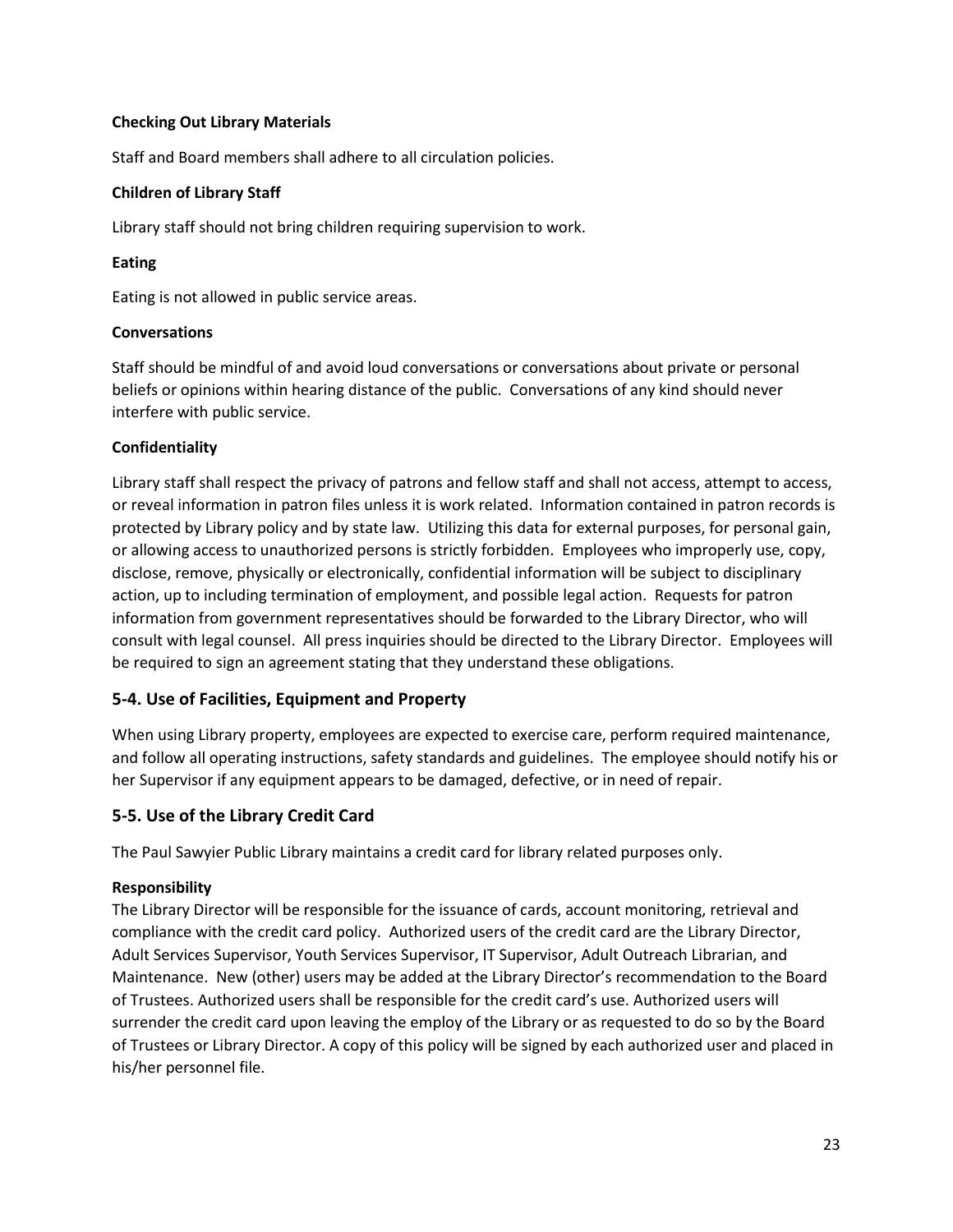### **Usage**

The credit card may only be used to purchase goods or services for the official business of the Paul Sawyier Public Library. Purchases must adhere to established library procurement policies and procedures as well as any applicable local, state or other laws or regulations. Documentation and original receipts detailing the goods and services purchased must be submitted in a timely manner to the business office by the authorized user. Cash advances, cash withdrawals, fines and private expenses are not authorized credit card uses. The Paul Sawyier Public Library retains the right to take any and all measures consistent with current law for unauthorized use of the credit card.

### **Protection/Loss**

Each authorized user is responsible for the protection of the credit card and shall immediately notify the financial institution issuing the card if the card is lost or stolen. Written documentation to the Library Director should follow the report as soon as possible detailing the date and circumstances of the theft or loss. The Library Director and the Board of Trustees Treasurer shall review each monthly credit card bill and accompanying paperwork.

### **Other**

Any benefits derived from the use of the credit card shall be the property of the Paul Sawyier Public Library.

### **5-6. Employee Dress and Personal Appearance**

The employees' personal appearance affects the Library's public service image. While carrying out work assignments, employees are expected to present a neat, clean, and professional appearance that is consistent with the requirements of their positions and accepted social standards. An employee's appearance, including clothing, jewelry and other adornments, should reflect a maturity of selfexpression and not be distracting to other staff members and patrons or inappropriate for a public service employee. Shoes should be safe for the work performed. An employee's Supervisor and the Director shall make the final decision as to the appropriateness of dress or appearance.

### **Name Tags**

Employees are expected to wear their name tags while at work and are responsible for the tag replacement cost if lost.

### **5-7. Telephone**

### **Telephone Guidelines**

The telephone should be answered promptly and in a pleasant and distinct manner.

Staff should be knowledgeable about operating hours and holiday schedules, meeting room policies and schedules and board meetings.

The person answering the phone should handle requests for renewals, reserves, queries about overdue notices, Library hours, etc., if possible. If a significant amount of time will be required to satisfy the patron's request, staff may offer the patron the option of waiting or receiving a call back.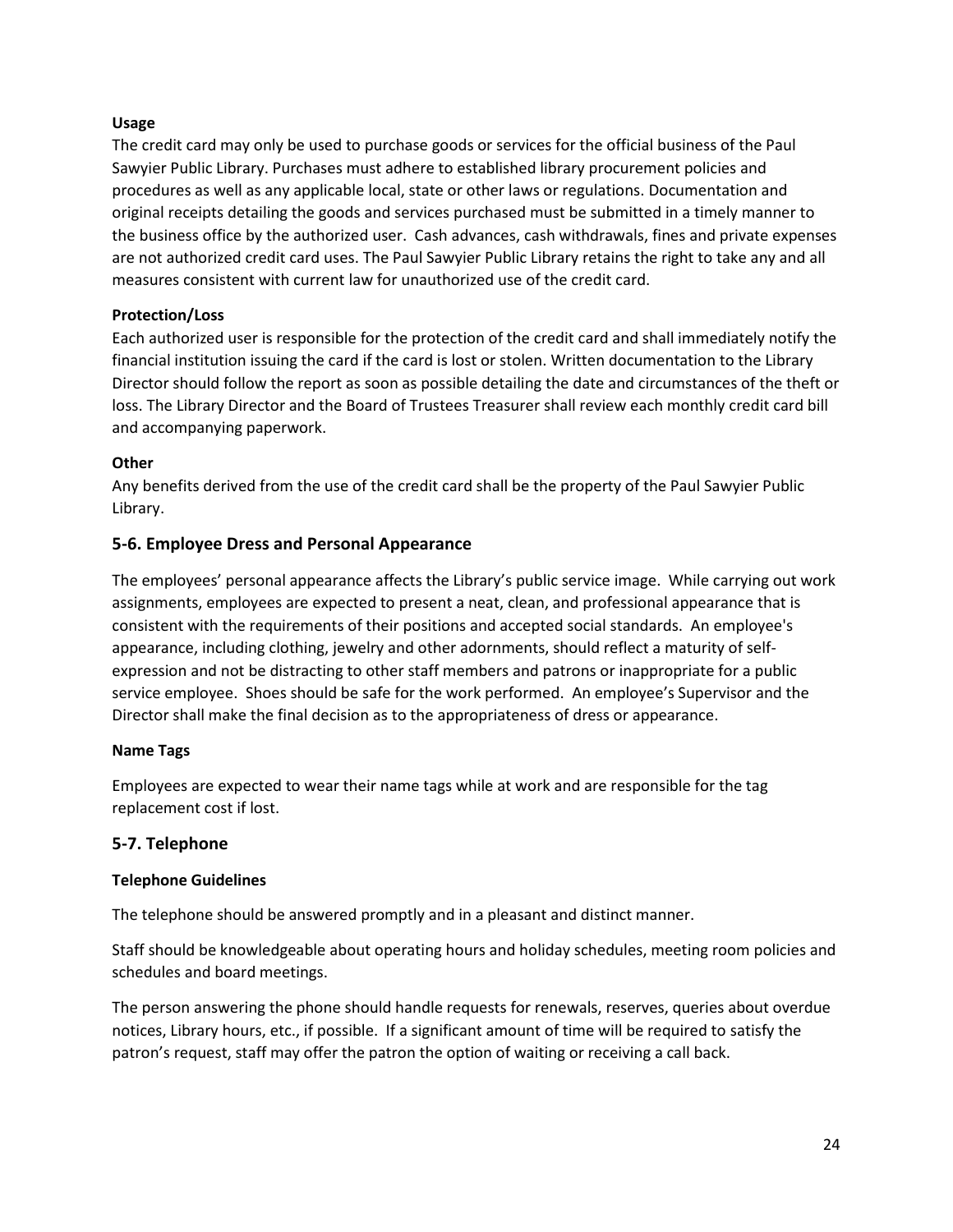Staff should make personal/cell telephone calls during break or meal times. Incoming personal calls should be avoided unless there is an immediate family concern, and should be kept as short as possible. Personal calls should be taken away from the public areas.

Without prior approval of a Supervisor, cell phones shall not be used or carried in the public work areas

Staff should refer patrons wishing to use the phone to the phone in the foyer.

Staff will locate patrons for emergency telephone calls only.

### **Telephone Reference**

Staff should ask the patron enough questions to have a clear understanding of the information he/she is seeking.

If the staff member who answers the phone can find the information quickly, he/she should ask the patron if he/she would like to hold.

If the patron does not wish to hold or if the search will take longer than a few minutes, the assisting staff member should ask for the patron's name and phone number and offer a general time frame to return the call.

When answering reference questions, the staff member should cite the sources used.

If the Library does not have the resources to answer the question, the staff member may ask the patron if he/she wishes to refer the question to the Kentucky Department for Libraries and Archives, or the staff member may call KDLA on behalf of the patron.

If a patron requests stock information or an interpretation of medical or legal information, staff should politely explain that we do not give that information over the phone, but he/she may come to the Library to use those sources

If a patron wants extensive research and asks for it to be ready for pick-up at a certain time, the staff member should complete what he/she can in a reasonable time and explain to the patron that he/she may come to the Library for further assistance.

When taking ILL requests over the phone, the staff member should include as much information as possible on the request form. The staff member should tell the patron that ILL material might take two or more weeks to receive, depending on the item.

### **5-8. Smoking**

The use of tobacco or tobacco-like products, including but not limited to, cigarettes, cigars, pipe tobacco, snuff, chewing tobacco, any product containing tobacco or tobacco substitute or any electronic smoking device (e-cigarettes) is prohibited on Library premises and in all Library vehicles.

# **5-9. Alcohol and Drug-Free Workplace**

The manufacture, possession, distribution, sale or use of alcohol, drugs or other controlled substances while on the job, on Library property, during Library work hours or in any Library or Library-insured vehicle is prohibited. Employees shall not operate a Library vehicle after such driver has partaken of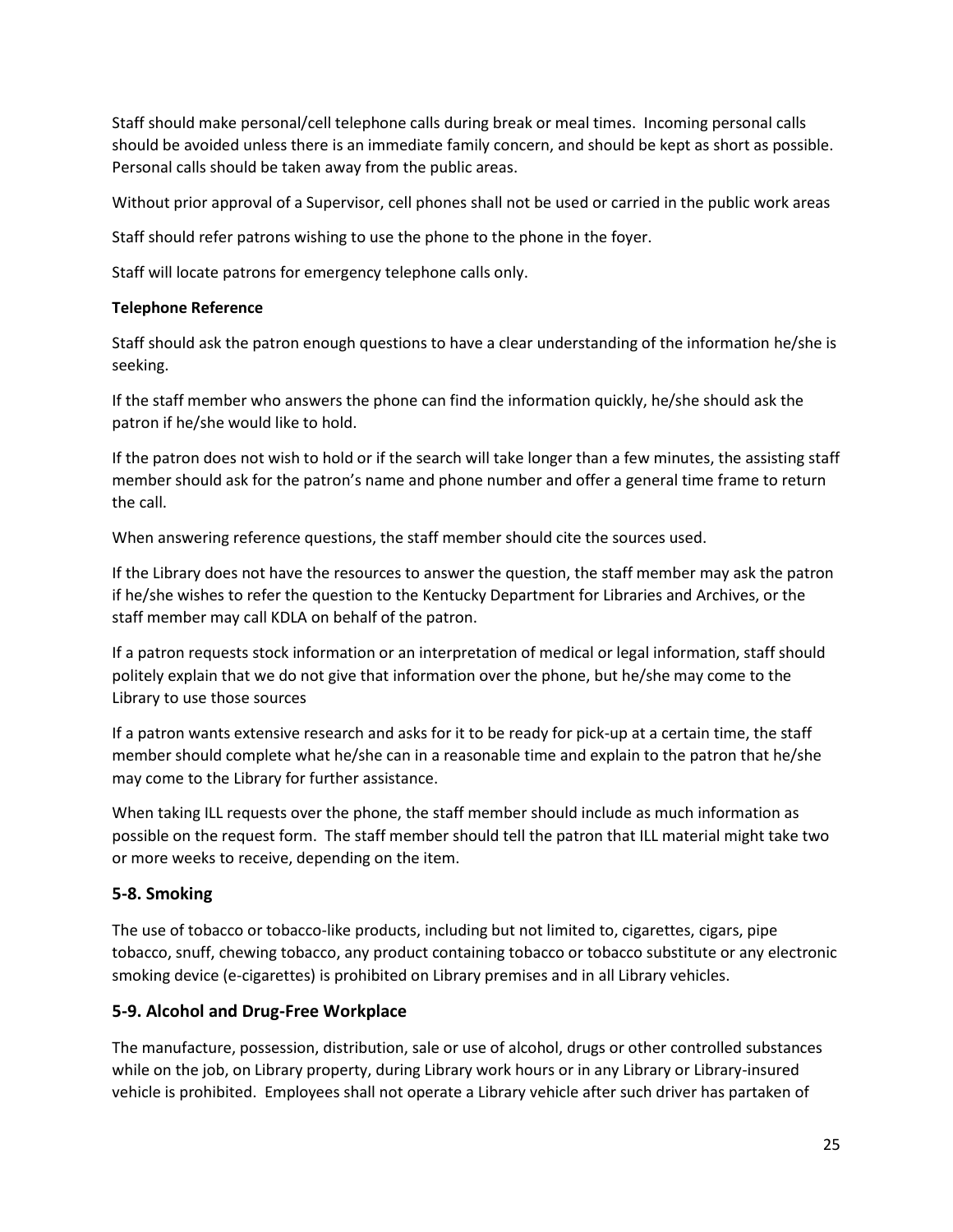alcohol, drugs, or other controlled substances. An employee shall not report to work under the influence of alcohol, drugs or other controlled substances. If an employee is taking prescription drugs that could interfere with work performance, he or she should notify the Director.

If the Library Director has probable suspicion that an employee is using or is under the influence of controlled substances or alcohol, disciplinary action may be taken, including unpaid time off and/or immediate termination.

# **5-10. Statements to the Media**

All media inquiries regarding the position of the Library as to any issues must be referred to the Director. Only the Director is authorized to make or approve public statements on behalf of the Library. No employees, unless specifically designated by the Director, are authorized to make those statements on behalf of the Library. Any employee wishing to write and/or publish an article, paper, or other publication on behalf of the Library must first obtain approval from the Director.

## **5-11. Photographs**

The Library is a public building. As such, anyone wanting to photograph the building or public programs may do so, without requiring permission. The Library reserves the right to photograph patrons during programs and events, for the purpose of library publicity, as stated in posters hanging in the public areas of the Library. However, anyone wanting to photograph patrons using the library, or individual library staff members, must obtain permission from that person. Without permission, the person taking photographs may be asked to stop, or be asked to leave the library if he or she refuses. Participants in a public program who are taking photos during the program may be asked about the intended usage of the photos; as long as the photos are for personal use, patrons will be allowed to photograph during the event or program.

# **5-12. Operation of Vehicles**

All employees authorized to drive Library-owned or leased vehicles or personal vehicles in conducting Library business must possess a current, valid driver's license and an acceptable driving record. Any change in license status or driving record must be reported to management immediately.

A valid driver's license must be in the employee's possession while operating a vehicle off or on Library property. It is the responsibility of every employee to drive safely and obey all traffic, vehicle safety, and parking laws and regulations. Library vehicles may be used only as part of an employee's job description or as authorized by the Director.

Employees who drive on Library business should not use a cell phone, laptop, tablet or any or digital device while driving. "Use" includes, but is not limited to, talking or listening to another person or sending an electronic or text message.

Employees should proceed to a safe location off the road and safely stop the vehicle before placing or accepting a call, texting, sending emails or any electronic activity.

Under no circumstances should employees feel that they need to place themselves at risk to fulfill business needs.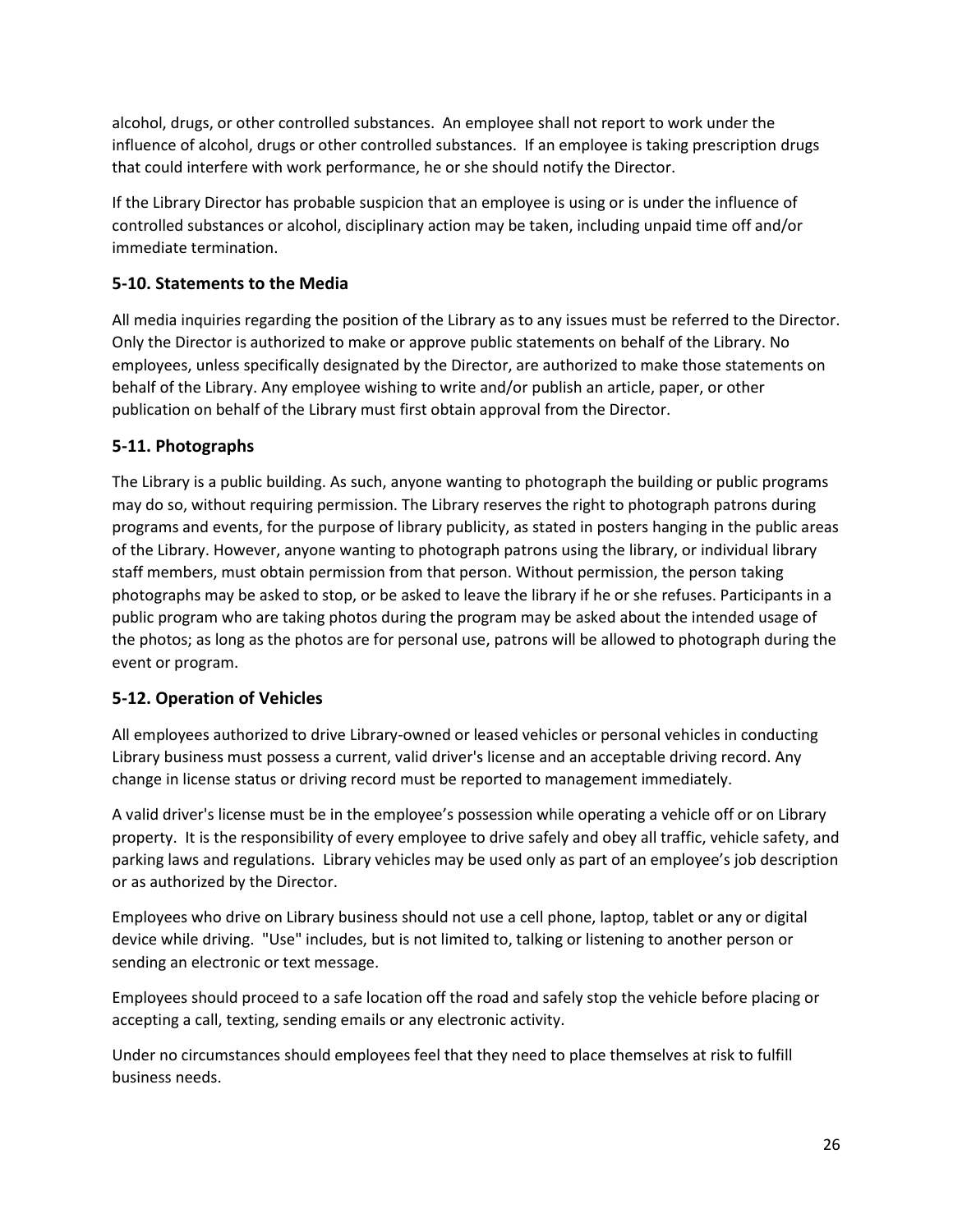Since this policy does not require any employee to use a cell phone while driving, employees who are charged with traffic violations resulting from the use of their electronic devices while driving will be solely responsible for all liabilities that result from such actions and may be subject to Library disciplinary action up to and including discharge.

# **5-13. Incident Report**

In the event of an emergency, accident or disruption of Library services, Library staff members who handle or are involved in a situation should complete an INCIDENT REPORT.

# **5-14. Wrongful Acts**

Any action that is illegal or in violation of Library policies must be reported immediately. Any staff member who is aware of a wrongful act committed by any other staff, volunteer, patron and/or board member, must report the wrongful act to his/her Supervisor immediately. The Supervisor will report to the Director, who will consult with the President of the Board. In the event the Director commits the wrongful act, it should be reported to the President of the Board; if committed by the President of the Board, it should be reported to the Director or the Vice President of the Board. Upon hire, each employee shall sign the POLICY ACKNOWLEDGEMENT form, stating that he or she has read and understands the terms of this policy.

# **5-15. Grievance Procedure**

All grievances should be taken first to the immediate Supervisor. If a satisfactory resolution is not reached, the employee may request a meeting with the Director. If a satisfactory resolution is still not reached, the employee may, after notification to the Director, request a meeting with the Personnel Committee of the Board.

If a satisfactory resolution is not reached with the Director or the Personnel Committee, the employee may appear before the full Library Board. The Director, the Chair the Personnel Committee, and the Board President should be contacted so that the employee's grievance can be placed on the agenda of the next regularly scheduled board meeting. A written statement of the grievance should be submitted to the Board prior to the meeting.

Neither the existence nor the terms of the grievance procedure shall affect the at-will nature of all employees' employment.

# **5-16. Information Security Policy**

In accordance with KRS 61.931-KRS 61.934, the Franklin County Public Library District (Paul Sawyier Public Library) will take reasonable precautions to protect against the unauthorized access of any personal information that is kept by the Library for any purpose.

Paul Sawyier Public Library will follow the policies established by the Department for Local Government. See Security and Incident Investigation Procedures and Practices for Local Government Units for these policies.

The Library Director and IT Manager are Paul Sawyier Public Library's Points of Contact for the purpose of adherence to Department for Local Government's policies.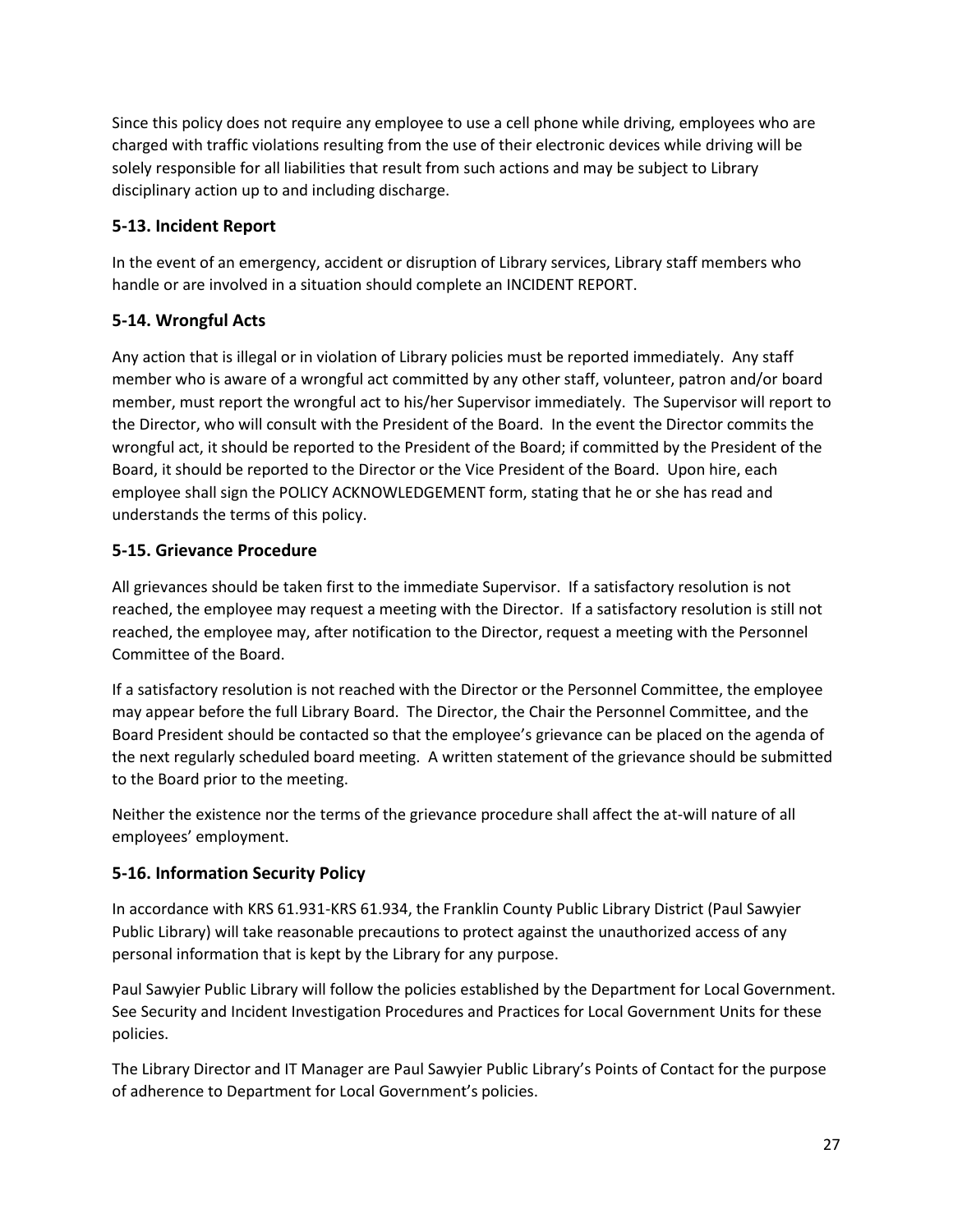A "Point of Contact" is designated by Paul Sawyier Public Library to:

- 1) Maintain the Library's adopted Information Security Policy and be familiar with its requirements;
- 2) Ensure the Library's employees and others with access to personal information are aware of and understand the Information Security Policy;
- 3) Serve as contact for inquiries from other agencies regarding its Information Security Policy and any incidents;
- 4) Be responsible for ensuring compliance with the Information Security Policy; and
- 5) Be responsible for responding to any incidents.

### **Patron information**

Paul Sawyier Public Library limits the amount of personally identifiable information that it retains, subject to the need to retain information for the transaction of day-to-day business.

Most information related to patrons is kept for the purposes of circulating materials and ensuring that responsibility is attributed to the correct person when an item is borrowed. This information is not publicly available and, beyond interactions between the Library and the patron, will be shared only with third-party vendors with whom the Library has contracted for services necessary for conducting business, and law enforcement personnel upon valid, legal request. Information related to delinquent patrons may be shared with a third-party vendor for the purposes of collection. The Library will not share personally identifiable patron information for any other purpose.

When a patron record has been inactive for 5 years and carries no outstanding debt, financial or in borrowed materials, the record is deleted from the Library's computer system and is not archived.

Personal information about patrons is generally only retained in electronic format with appropriate back-up devices in place for recovery in the event of a database failure. All back-up devices are kept secured at all times in areas that are not accessible to the general public and with limited accessibility by staff.

### **Staff Information**

Paul Sawyier Public Library retains information about its staff that is directly related to their employment. Social security numbers, health information, and performance records are retained only as a part of standard human resources processes such as payroll, retirement, or health insurance. This information is subject to records retention policies of the Commonwealth of Kentucky and Paul Sawyier Public Library. Records will be retained and destroyed according to the records retention schedule.

Certain staff personal information is subject to the Kentucky Open Records Act and will be shared with anyone properly requesting that information in accordance with the Open Records Act. Information protected from disclosure under the Open Records Act will not be shared with any outside agency for any purpose other than for the reason it was collected, i.e., to a payroll vendor for tax purposes.

Personal information about staff will be kept secured at all times in areas that are not accessible to the general public and with limited accessibility by staff.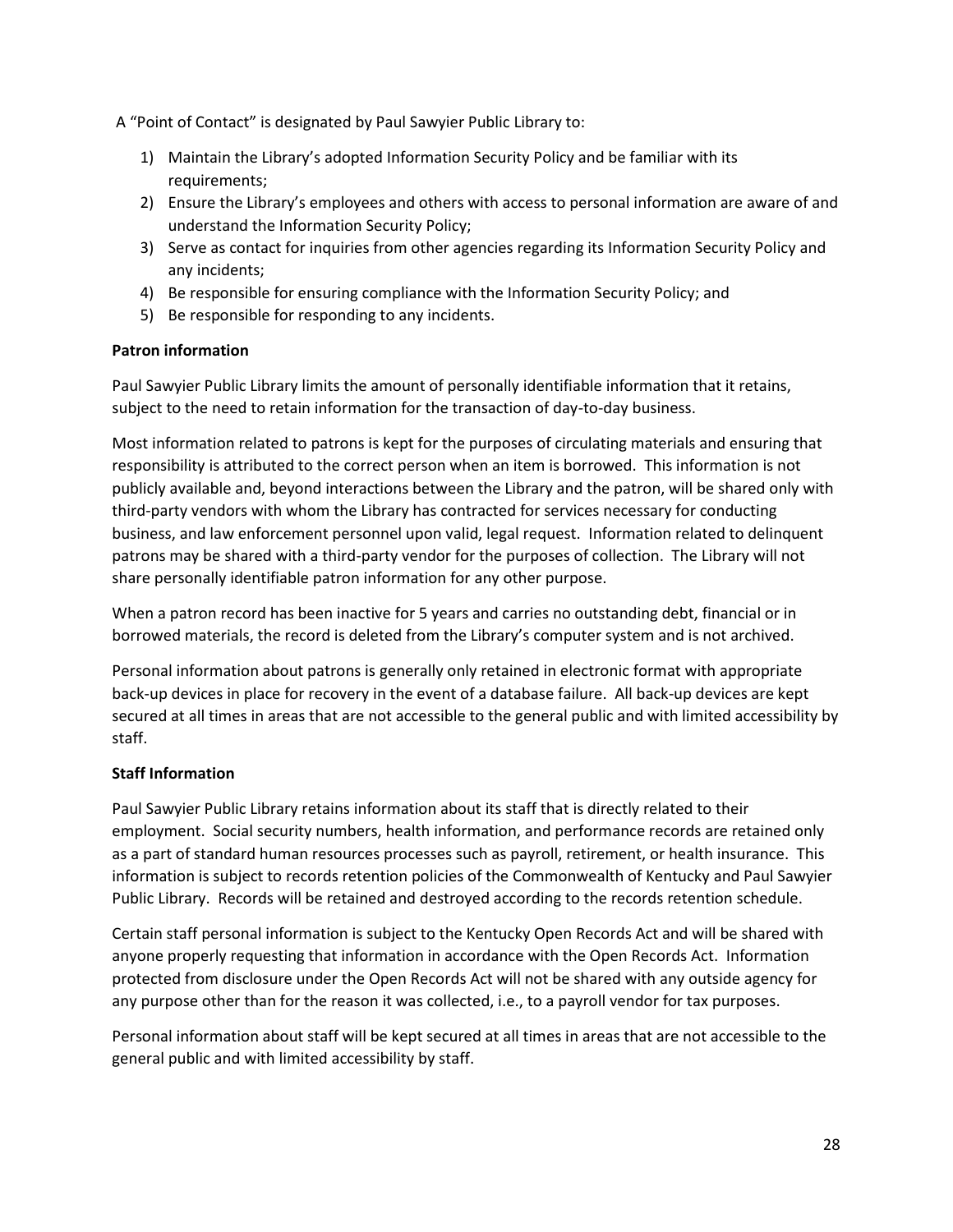### **Security Measures**

The Library does not share any information with any outside agency for any reason other than the purposes for which it was collected. Third-party vendors with whom the Library does business are required by KRS 61.932 to provide their own security measures to protect any personal information shared with them by the Library. Where possible, the Library has informed each entity in writing that appropriate security and breach notification is required.

The Library provides an internal, closed network for the collection and use of most patron data. The network is not accessible to the general public and access to it is limited to third-party vendors with whom the Library has contracted services.

Where the Library's systems interact with any outside vendor or patron, i.e., through the internet-based catalog, transactions will take place using secure transmission protocols. Such interactions will be limited to the purpose of the transaction only and will not allow access to any more information than is required for the purpose of the transaction, i.e., a patron reviewing a list of items that are currently checked out to him/her.

Personal information stored on computers or back-up devices is not accessible to the general public and is protected by a computer firewall and anti-virus systems.

### **Security Breaches and Notifications**

If Paul Sawyier Public Library becomes aware of a breach that would allow outside access to its network or access to devices used to store personal information, action will be taken as soon as practicable to remove the device from the network or to close the network to all external traffic. Where appropriate, the Library Director and members of the Library Board of Trustees will be notified and the Library will use reasonable efforts to notify affected parties as required by KRS 61.933 or the Department for Local Government. Investigations that follow such a breach will be reported as required by the same statute.

Paul Sawyier Public Library will notify vendors of their responsibilities to inform the Library of any breach in their own systems that would expose or compromise the security of personal information provided by the Library. Notification of such must conform to the requirements of KRS 61.932 and will include any reports of investigations that are conducted into the breach. Contracts that are made or amended with the Library after January 1, 2015, must contain provisions to account for the requirements under KRS 61.932.

# **5-17. Use of Communication and Computer Systems**

Paul Sawyier Public Library's communication and computer systems are intended for business purposes and may be used only during working time; however, limited personal usage is permitted if it does not hinder performance of job duties or violate any other Library policy. This includes e-mail and internet systems. Users have no legitimate expectation of privacy in regard to their use of the systems.

Paul Sawyier Public Library may access the voice mail and e-mail systems and obtain the communications within the systems, including past voice mail and e-mail messages, without notice to users of the system, in the ordinary course of business when the Library deems it appropriate to do so. The reasons for which the Library may obtain such access include, but are not limited to: maintaining the system; preventing or investigating allegations of system abuse or misuse; assuring compliance with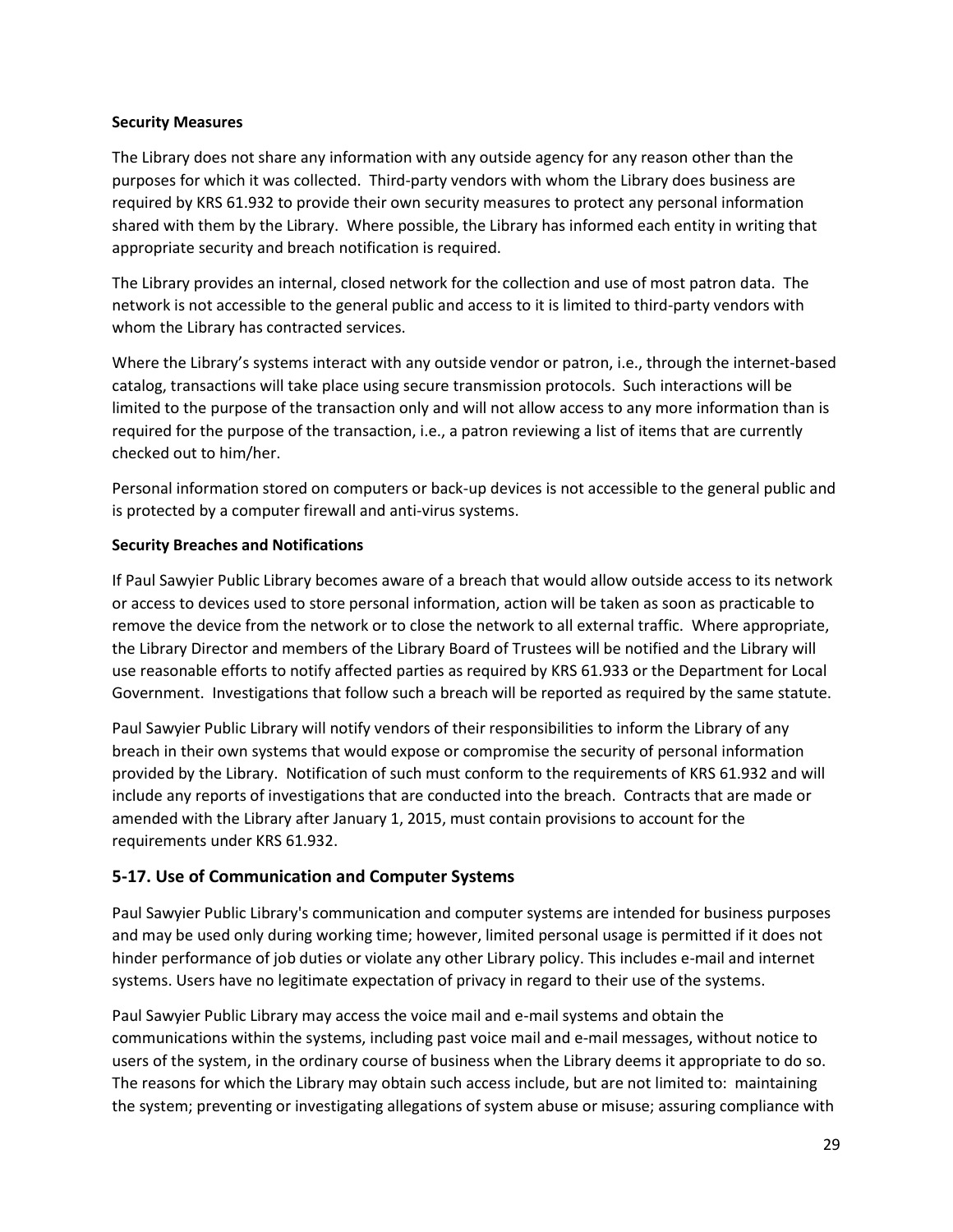software copyright laws; complying with legal and regulatory requests for information; and ensuring that Library operations continue appropriately during an employee's absence.

Paul Sawyier Public Library may review internet usage to ensure that such use with Library property, or communications sent via the internet with Library property, are appropriate. The reasons for which the Library may review employees' use of the Internet with Library property include, but are not limited to: maintaining the system; preventing or investigating allegations of system abuse or misuse; assuring compliance with software copyright laws; complying with legal and regulatory requests for information; and ensuring that Library operations continue appropriately during an employee's absence.

The Library may store electronic communications for a period of time after the communication is created. From time to time, copies of communications may be deleted.

The Library's policies prohibiting harassment, in their entirety, apply to the use of Library's communication and computer systems. No one may use any communication or computer system in a manner that may be construed by others as harassing or offensive based on race, national origin, sex, sexual orientation, age, disability, religious beliefs or any other characteristic protected by federal, state or local law.

Since the Library's communication and computer systems are intended for business use, these systems may not be used to solicit for religious or political causes or outside organizations.

Since the Library's communication and computer systems are intended for business use, all employees, upon request, must inform management of any private access codes or passwords.

Unauthorized duplication of copyrighted computer software violates the law and is strictly prohibited.

No employee may access, or attempt to obtain access to, another employee's computer systems without appropriate authorization.

Violators of this policy may be subject to disciplinary action, up to and including termination.

### **5-18. Use of Social Media**

Paul Sawyier Public Library respects the right of any employee to maintain a blog or web page or to participate in a social networking, or similar site, including but not limited to Facebook, Twitter, and LinkedIn. To protect Library interests and ensure employees focus on their job duties, employees must adhere to the following rules:

Employees may not post on personal, non-Library sponsored social media sites (Facebook, Twitter, or similar sites) during working time or at any time with Library equipment or property.

All rules regarding confidential and proprietary business information apply in full to blogs, web pages, social networking, and similar sites. Any information that cannot be disclosed through a conversation, a note or an e-mail also cannot be disclosed in a blog, web page, social networking, Twitter or similar site.

Whether an employee is posting something on his or her own blog, web page, social networking, or similar site or on someone else's, if the employee mentions the Library and also expresses either a political opinion or an opinion regarding the Library's actions, the poster must include a disclaimer. The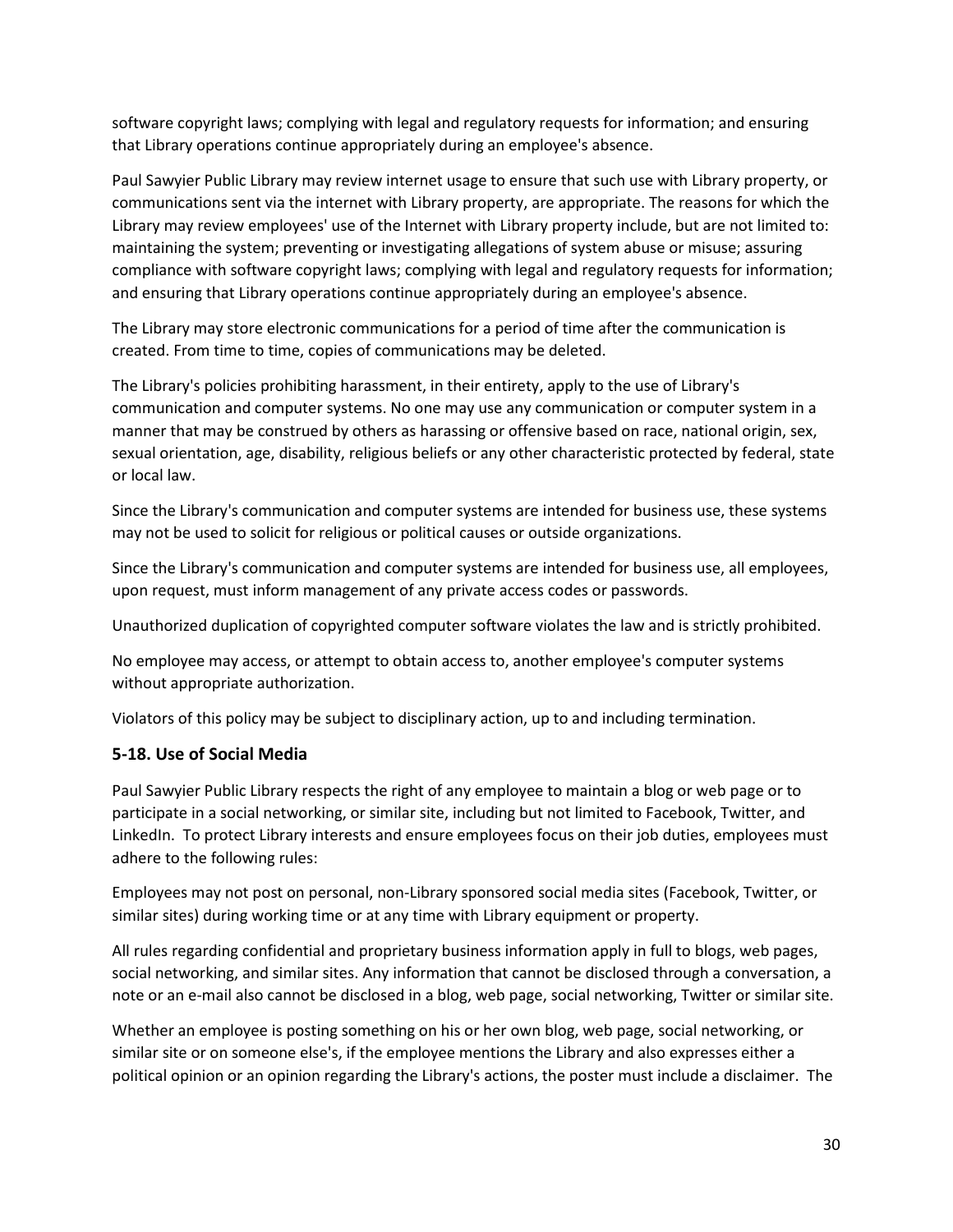poster should specifically state that the opinion expressed is his/her personal opinion and not the Library's position.

Any conduct that is impermissible under the law if expressed in any other form or forum is impermissible if expressed through a blog, web page, social networking, or similar site. For example, posted material that is discriminatory, obscene, defamatory, libelous or threatening is forbidden. Library policies apply equally to employee social media usage.

Paul Sawyier Public Library encourages all employees to keep in mind the speed and manner in which information posted on a blog, web page, and/or social networking site is received and often misunderstood by readers. Employees must use their best judgment. Employees with any questions should review the guidelines above and/or consult with their Supervisor. Failure to follow these guidelines may result in discipline, up to and including termination.

## **5-19. Personal and Library-Provided Portable Communication Devices**

Library-provided portable communication devices (PCDs), including cell phones should be used primarily for business purposes. Employees have no reasonable expectation of privacy in regard to the use of such devices, and all use is subject to monitoring, to the maximum extent permitted by applicable law. This includes, as permitted and necessary, the right to monitor personal communications.

Some employees may be authorized to use their own PCD for business purposes. These employees should work with the IT department to configure their PCD for business use. Communications sent via a personal PCD also may subject to monitoring if sent through the Library's networks and the PCD must be provided for inspection and review upon request.

When sending a text message or using a PCD for business purposes, whether it is a Library-provided or personal device, employees must comply with applicable Library guidelines, including policies on sexual harassment, discrimination, conduct, confidentiality, equipment use and operation of vehicles.

If an employee who uses a personal PCD for business resigns or is terminated, the employee will be required to submit the device to the IT department for resetting on or before his or her last day of work. At that time, the IT department will reset and remove all information from the device, including but not limited to, Library information and personal data (such as contacts, e-mails and photographs).

Employees who use their personal PCD for Library-related business, or install Library-related applications, should be willing to surrender that device so that IT may verify that all Library applications have been removed. The removal of Library information is crucial to ensure compliance with the Library's confidentiality and proprietary information policies and objectives.

Please note that whether employees use their personal PCD or a Library-issued device, the Library's electronic communications policies, including but not limited to proper use of communications and computer systems, remain in effect.

As a reminder, employees who drive on Library business should not use a cell phone, laptop, table or any or digital device while driving. "Use" includes, but is not limited to, talking or listening to another person or sending an electronic or text message.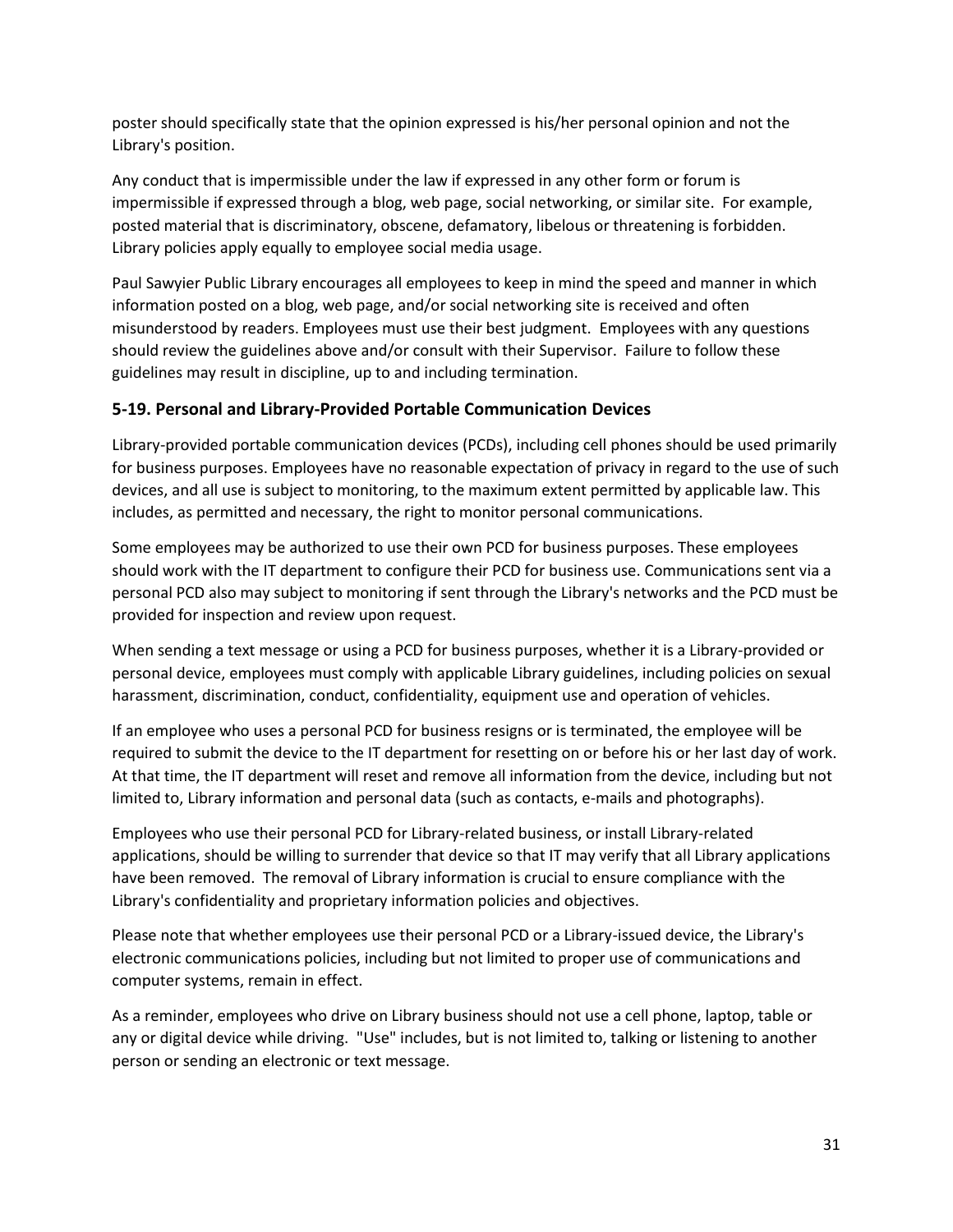Employees should proceed to a safe location off the road and safely stop the vehicle before placing or accepting a call, texting, sending emails or any electronic activity.

Under no circumstances should employees feel that they need to place themselves at risk to fulfill business needs.

Since this policy does not require any employee to use a cell phone while driving, employees who are charged with traffic violations resulting from the use of their electronic devices while driving will be solely responsible for all liabilities that result from such actions and may be subject to Library disciplinary action up to and including discharge.

# **5-20. Conflict of Interest and Business Ethics**

It is Paul Sawyier Public Library's policy that all employees avoid any conflict between their personal interests and those of the Library. The purpose of this policy is to ensure that the Library's honesty and integrity, and therefore its reputation, are not compromised. The fundamental principle guiding this policy is that no employee should have, or appear to have, personal interests or relationships that actually or potentially conflict with the best interests of the Library.

It is not possible to give an exhaustive list of situations that might involve violations of this policy. However, the situations that would constitute a conflict in most cases include but are not limited to:

- 1. Holding an interest in or accepting free or discounted goods from any organization that does, or is seeking to do, business with the Library, by any employee who is in a position to directly or indirectly influence either the Library's decision to do business, or the terms upon which business would be done with such organization.
- 2. Holding any interest in an organization that competes with the Library.
- 3. Being employed by, including as a consultant, or serving on the board of any organization that does, or is seeking to do, business with the Library or which competes with the Library.
- 4. Profiting personally, e.g., through commissions, loans, expense reimbursements or other payments, from any organization seeking to do business with the Library.
- 5. A conflict of interest would also exist when a member of an employee's immediate family is involved in situations such as those above.
- 6. This policy is not intended to prohibit the acceptance of modest courtesies, openly given and accepted as part of the usual business amenities, for example, occasional businessrelated meals or promotional items of nominal or minor value.
- 7. It is the employee's responsibility to report any actual or potential conflict that may exist between the employee and/or the employee's immediate family and the Library.

# **5-21. Resignation**

All staff members, other than the Director and supervisors, are requested to give at least two weeks written notice of resignation to the Director. The Director and supervisors are requested to give four weeks written notice of resignation; supervisors will notify the Director, and the Director will give notice to the President of the Library Board of Trustees.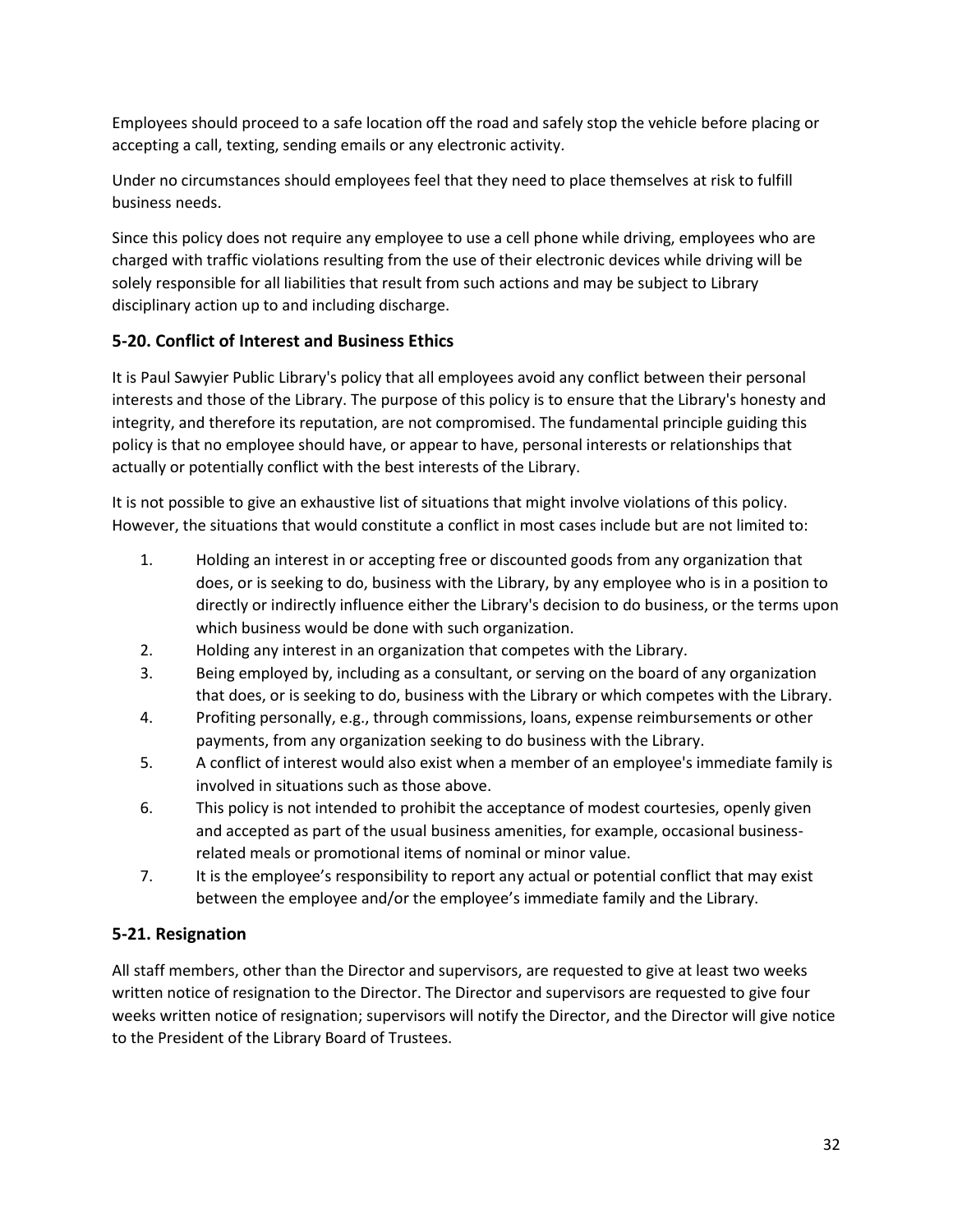All Library property including, but not limited to, keys, security cards and fobs, laptop computers, etc. must be returned at separation. To the extent permitted by law, employees will be required to repay the Library (through payroll deduction, if lawful) for any lost or damaged Library property.

As noted previously, all employees are employed at-will and nothing in this handbook changes that status.

# **Section 6-Library Policies**

# **6-1. Materials Selection Policy**

# **PURPOSE**

The purpose of this policy on materials selection is to guide in the selection of materials and to inform the public about the principles upon which selections are made.

# **OBJECTIVES**

The Paul Sawyier Library selects, acquires, organizes, makes available and encourages the use of all media, print and non-print that:

- 1. contribute to the individual's awareness of self and community while providing insight into a wide range of human and social conditions and various cultural heritages;
- 2. enrich and support the educational, recreational, and informational needs of the community;
- 3. stimulate thoughtful participation in the affairs of the community, the state, the nation and the world;
- 4. enhance job-related knowledge and skills;
- 5. give free access to a variety of opinions and ideas;
- 6. assist individuals to grow intellectually, culturally, mentally, spiritually, emotionally and physically.

# **RESPONSIBILITY FOR SELECTION OF MATERIALS**

The selection of materials for the collection is the responsibility of the Director and is done within the framework of the policies determined by the Board of Trustees. The Director may delegate selection of particular materials to qualified staff. The Library welcomes suggestions for selection from the staff, board and community, but the final decision for inclusion in the collection rests with the Director.

# **CRITERIA FOR SELECTION**

Each type of material must be considered in terms of its own merit and the audience for whom it is intended. No single standard can be applied in all cases. The following criteria should be used as a guideline in the selection process. An item need not meet all of the criteria in order to be acceptable.

- 1. Have received favorable assessments of critics, reviewers, and the public through awards and professionally recognized publications or media.
- 2. Are produced by authors, illustrators, publishers or producers of significance, skill, competence, or quality reputation.
- 3. Are a suitable physical form for Library use.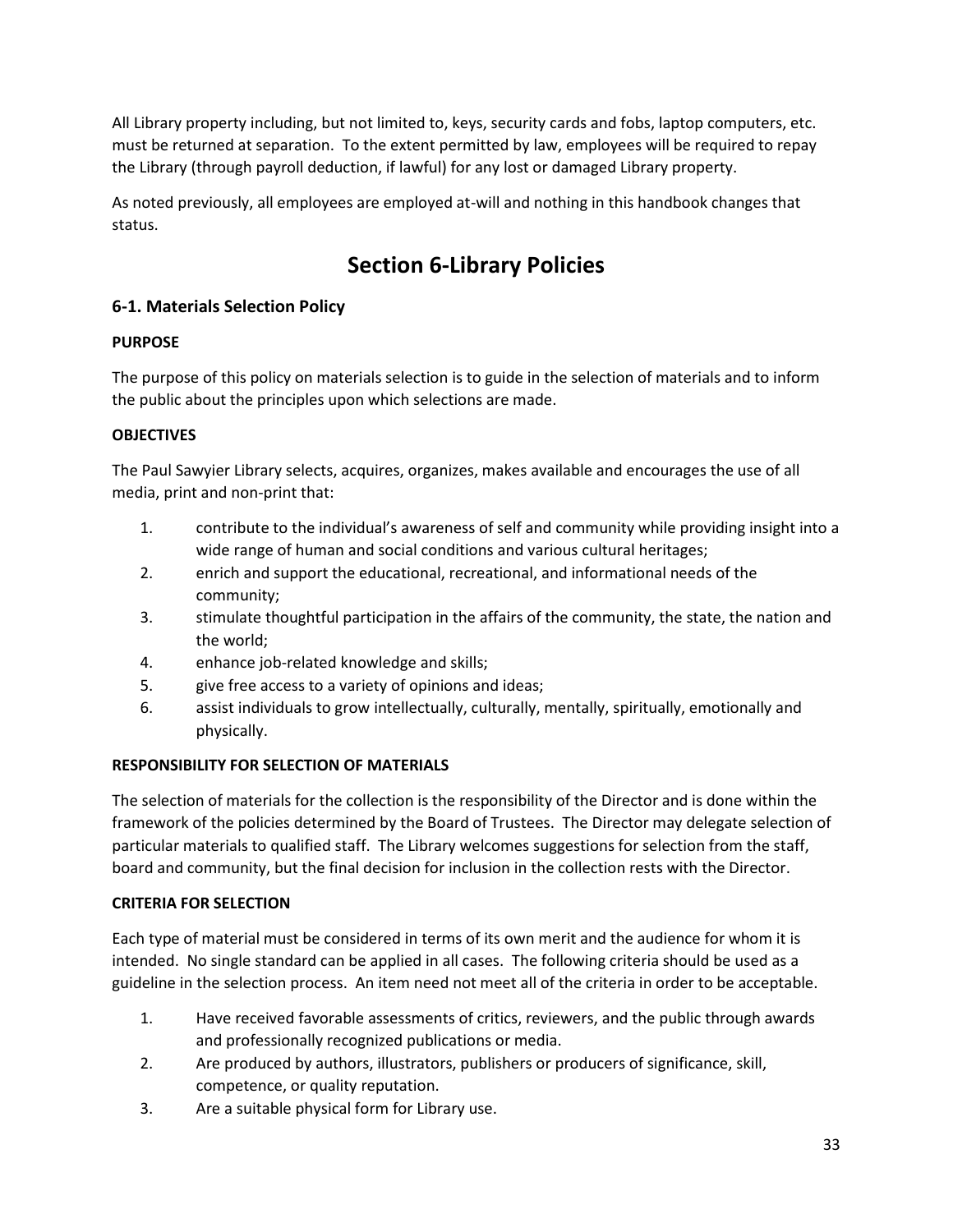- 4. Are a suitable subject and style for intended audience.
- 5. Reputation and literary significance of the author.
- 6. Relevance to community needs.
- 7. Importance as a document of the times.
- 8. Relation to existing Library collections and other materials on the subject.
- 9. Accuracy and authority.
- 10. Popular appeal and demand.
- 11. Local significance.
- 12. Availability of material in other libraries.
- 13. Cost; cost per use.
- 14. Representation of important movement, genre or trend of culture.
- 15. Artistic presentation.
- 16. Vitality and originality.
- 17. Space; physical limitations of the shelving and building.
- 18. Availability of material in print or other format.
- 19. Representation of challenging point of view.
- 20. Permanent value as source material or interpretation.
- 21. Materials that are obscene by definition of state law will not be purchased.

KENTUCKY'S REVISED STATUES, Chapter 531, "Obscene means: a) To the average person, applying contemporary community standards, the predominant appeal of the matter, taken as a whole, is to prurient interests in sexual conduct; and b) The matter depicts or describes the sexual conduct in a patently offensive way; and c) The matter, taken as a whole, lacks serious literary, artistic, political or scientific value."

All of these specific factors do not and will not apply to every item selected. The aim of this policy is to facilitate the building of a diversified Library collection of merit and significance that reflects the interests and needs of the total community within the physical and budgetary constraints of the Library.

Knowledgeable people in specific subject areas and reputable, unbiased, professionally prepared selection aids and booklists may also be consulted.

### **GENEALOGY**

The Library may purchase basic instructional materials, books of local genealogical interest, and subscribe to databases which patrons may find helpful in conducting individual research. Persons interested in further on-site study in this subject may be referred to the Kentucky Historical Society Library, the Archives Room of the Kentucky Department for Libraries and Archives or may be offered interLibrary loan services.

### **WEEDING THE COLLECTION**

Weeding the collection is a necessary adjunct of book selection. Materials will be weeded/withdrawn from the collection according to accepted profession practices. Criteria for withdrawing materials may include but are not limited to items that are:

- 1. Out of date.
- 2. In poor physical condition.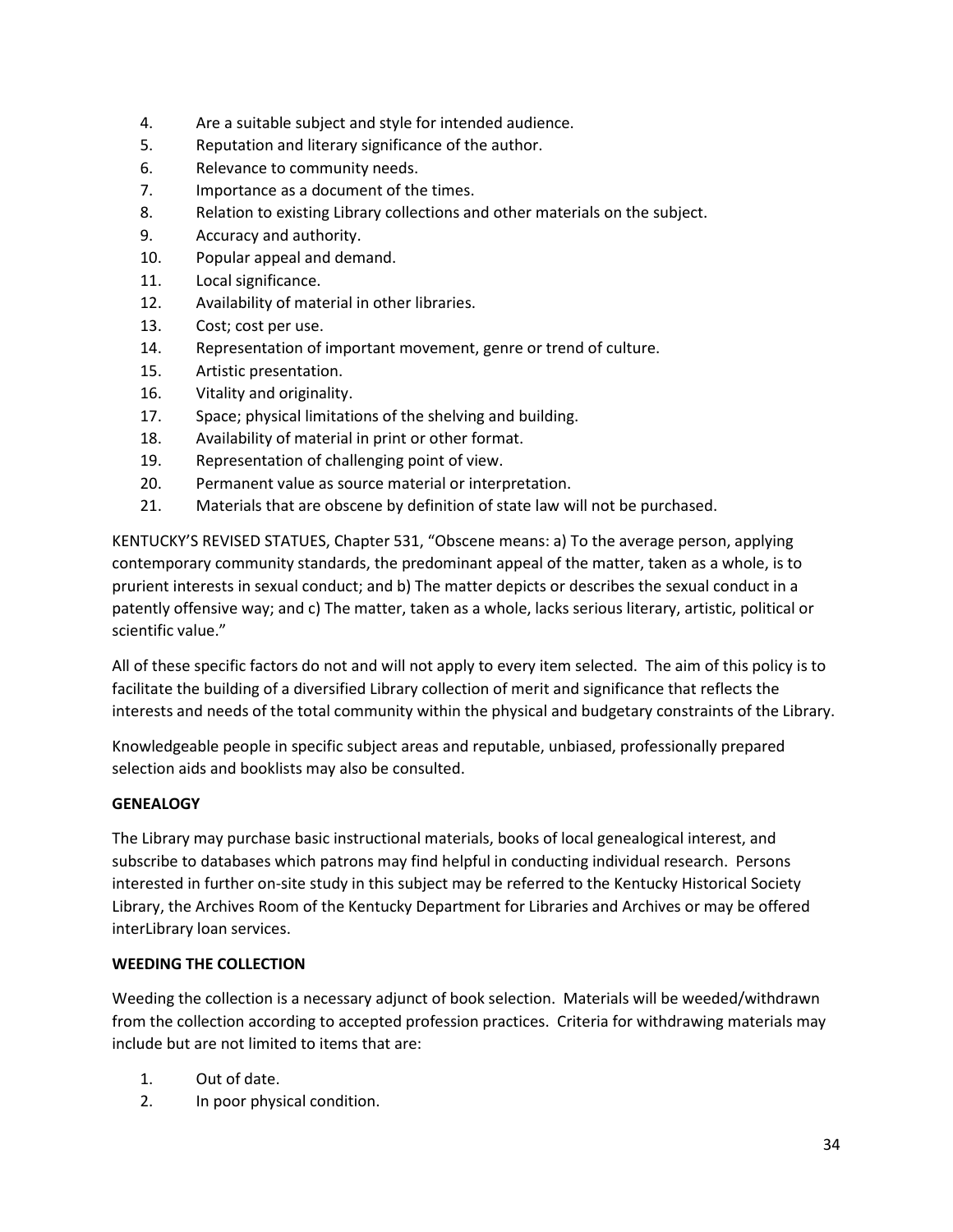- 3. Insufficiently used.
- 4. Available in newer editions.
- 5. No longer popular or in demand.
- 6. Little-used material that is duplicated in the region.

The first decision to withdraw an item from the collection is the decision of the Director. The Director may delegate weeding of particular materials to qualified staff. Withdrawn items may be placed in the Friends of the Library bookstore or sale.

### **GIFTS**

The Library welcomes and encourages donations and gifts of Library materials with the understanding that the material meets the same standards of value required of materials purchased. Prior to accepting the gift, the donor will be informed that the Library may use, sell, or dispose of some or all of the gift materials. At the time of the donation of materials, the donor will be given a Gift Material Receipt if requested. For tax purposes, the appraisal of gift materials to the Library is the responsibility of the donor. The Library will set no monetary value on gifts of books or other material.

### **INTELLECTUAL FREEDOM**

Many books are controversial and any given item may offend some persons. The Library's collection contains a diversity of viewpoints and opinions and the presence of an item in the Library does not indicate an endorsement of its contents by the Library. Selection of materials by the Paul Sawyier Library will not, however, be made on the basis of anticipated approval or disapproval, but solely on the merits of the material in relation to building the collection and to serving the interests of the readers.

With respect to the use of Library materials by children, the decision as to what a minor may or may not read is the responsibility of his parent or guardian. Selection will not be inhibited by the possibility that books may come into the possession of minors.

### **CHALLENGED MATERIALS**

The principle of the freedom to read is of paramount importance. When a patron objects to the presence or absence of a book or other Library material, the patron should discuss the matter with the Director. If the patron wishes the material to be removed from or added to the collection, he should fill out the Library's STATEMENT OF CONCERN form, and return it to the Director. Items are considered for removal or addition only if this form is filled out properly and signed; no action will be taken based on a verbal complaint alone. The item in question will be re-examined by the Director and other Library staff involved in materials selection. The Director shall decide whether the item in question will be kept or added to the collection, moved to another part of the collection or removed from the collection and will notify the Library Board of the decision. The complainant will be notified in writing of the Library's decision. If further action is required, a committee consisting of the Library Director, selected Library staff members and members of the Board of Trustees will meet to review the material in question.

### **LABELING OF MATERIALS**

The fact that materials are purchased, processed and added to the collection shall in no way reflect a value judgment of the materials. There will be no labeling of any item or of its computer record to indicate its point of view or bias.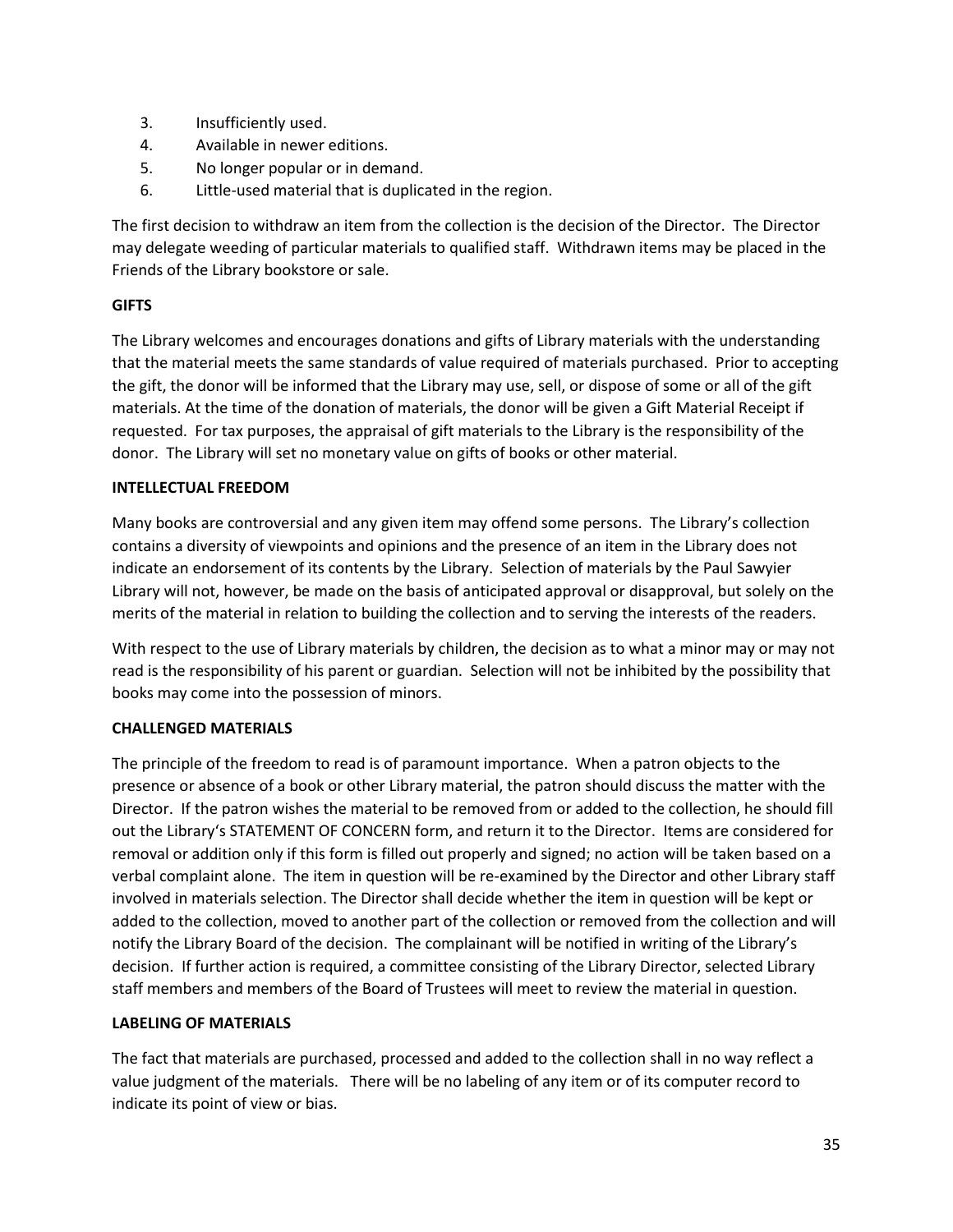### **ACCESS TO MATERIAL**

All materials will be shelved in their proper order on open shelves except for irreplaceable or frequently stolen materials that need to be protected from theft and/or damage.

Children are not limited to the juvenile collection, although the juvenile collection may be kept together to facilitate use. Responsibility for a child's reading choices must rest with the parent or guardian, not with the Library. Children's reading cannot be monitored in the Library. Circulation of material to children cannot be monitored or limited except for materials that carry fines. Materials that carry fines are not available for circulation on a card issued to a patron age 15 year or younger.

## **6-2. Special Collections**

The primary mission of the Special Collections Room of the Paul Sawyier Public Library is to collect, organize, provide access to, and preserve records of historical value or local interest. Other items on an individual basis will be considered based on appropriateness to the collection and the Library's ability to properly store the item.

Items in the Special Collections Room are non-circulating materials that exist by either endowment or Library decision to collect and make such materials available to the public. They are available for use to any patron willing to be responsible for the care of those materials, and all further policies for these items are based on the desire to have these materials used as much and as conveniently as possible, while fully realizing the responsibility inherent in having unique collections, and to preserve and protect those materials from abuse and negligence.

When acquiring new resources, the Library asks donors to complete a deed of gift, which includes the name and address of the donor, a description of the acquisition, and the provenance of the donation. The deed also serves to record the history of the donation and protects the Library by transferring legal ownership of materials to it.

### **De-accessioning Special Collections Materials**

Special Collections materials may be de-accessioned if they are free of any restrictions that prohibit their removal from the collection, and

- 1. The material is outside the scope of the mission statement and the collections objectives, or it is no longer relevant to the purposes and activities of the Library as defined by the Director and the Board of Trustees; or
- 2. The provenance or authenticity of the material has been disproved; or
- 3. The material is redundant, or the Library has acquired a better or more complete example of the material; or
- 4. The material has deteriorated to the degree that renders it no longer useful.

### **Outgoing Loans of Special Collection Materials**

Loans may be made to museums, historical societies, educational institutions, or for educational purposes for a specific short-term period, at the judgment of the Director.

Materials will only be loaned if they are in such condition that they can withstand the rigors of travel, extra handling and climate changes.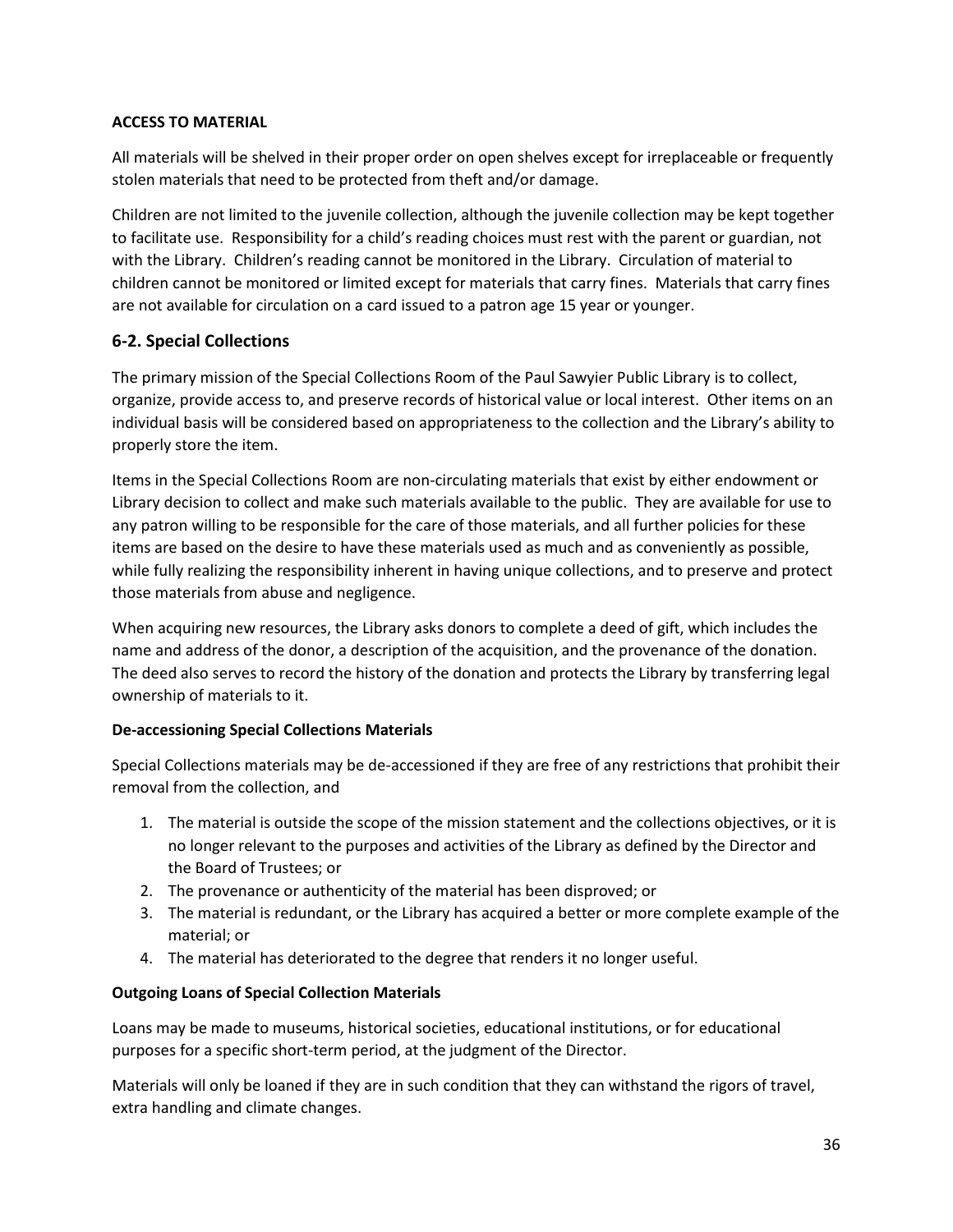A written request for the loan of materials is required. All parties must complete and sign a SPECIAL COLLECTIONS LOAN form. The borrowing institution will be responsible, including appropriate insurance at the discretion of the Director, for the materials while in their possession.

# **6-3. Circulation Policies**

# **VENUE POLICY**

The Board has instituted a policy that in the event any claim or action is brought by the Library with respect to the use of a Paul Sawyier Public Library card, venue for such action or claim shall lie in the courts of Franklin County, Kentucky.

# **LIBRARY CARD**

Library cards are free to all citizens of the Commonwealth of Kentucky. Residents of others states may be eligible for a temporary Library card, subject to evaluation by Library staff.

In order to receive a Library card, patron must present identification and proof of current address. This can include driver's license, blank check, receipts for rent, utilities, phone; mail addressed and delivered to a current address.

Persons under the age of eighteen (18) must have their application signed by parent or guardian. By signing the application form, parents and/or guardians are accepting the responsibility for what their child checks out, what their child accesses on Library computers and for any fines/charges incurred by their child.

# **CHECK OUT POLICIES**

- 1. Any patron who is 16 years or older may check out any material in the Library.
- 2. Patrons are responsible for determining the suitability of any material.
- 3. DVDs may not be used for commercial purposes and no admission may be charged.
- 4. Patrons are responsible for replacement cost of any damaged or lost material. Refunds for last materials previously paid for by the patron may be made within 90 days of the return if the item is current and in acceptable condition to be placed back on Library shelves. The patron is responsible for requesting a refund. A staff member will complete a REQUEST FOR REFUND form and a refund check will be sent by mail to the patron.
- 5. All materials may be returned in the book drop.

# **6-4. Library Patron Behavior**

Under Kentucky law (KRS173.380) "every Library established or maintained under KRS 173.300-173.390 shall be free for the use of the inhabitants of the government unit in which it is located, subject to such reasonable rules and regulations the trustees find necessary.

The Paul Sawyier Public Library strives to provide, on equal terms, free Library services to all residents of Franklin County. The Library abides by the American Library Association Library Bill of Rights, which states, "A person's right to use a Library should not be denied or abridged because of origin, age, background or views."

For the comfort and protection of all Library patrons, the Library has adopted the following policies.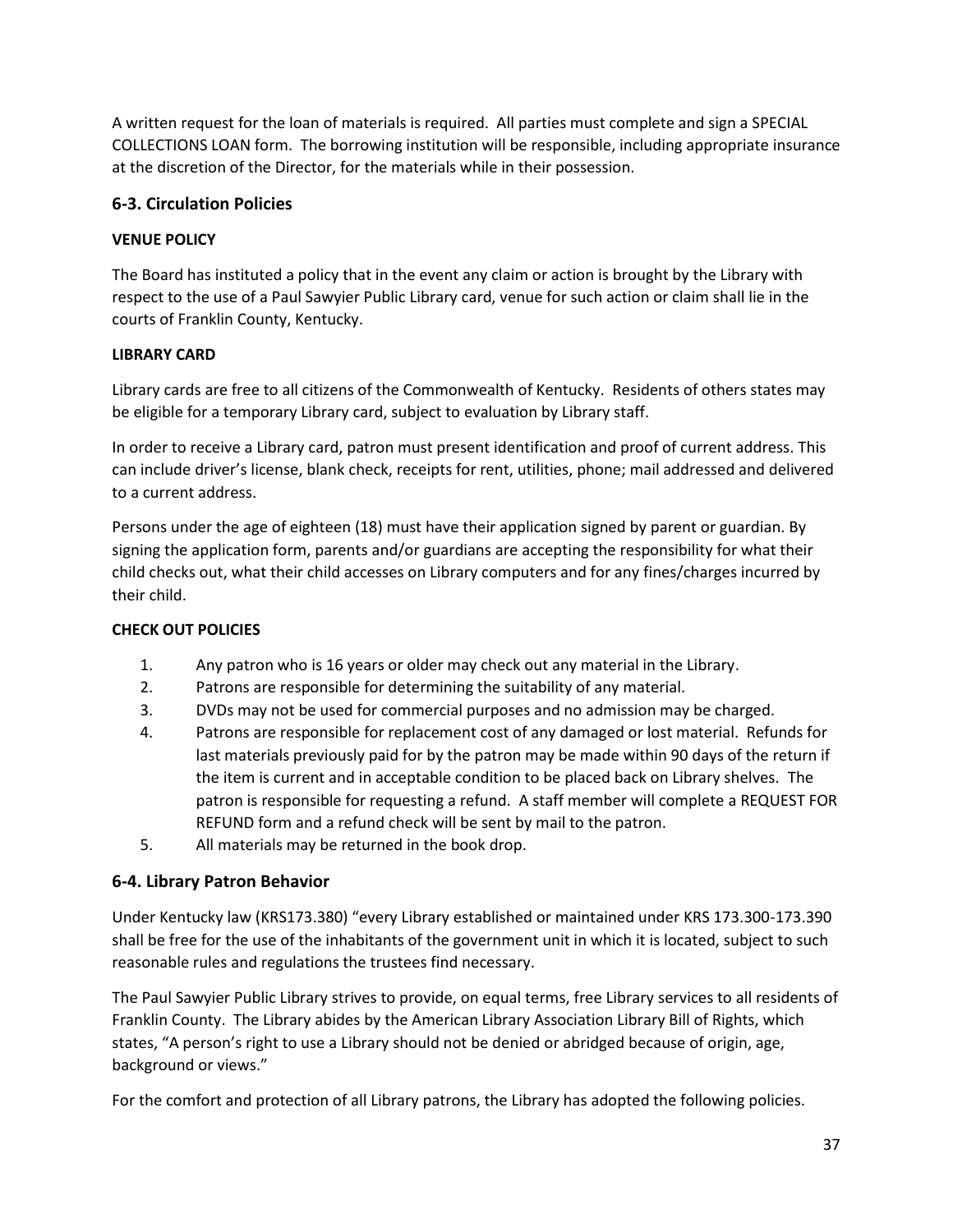### **WHILE IN THE LIBRARY NO PERSON SHALL BE ALLOWED TO:**

- 1. Use tobacco or tobacco-like products, including but not limited to cigarettes, cigars, pipe tobacco, snuff, chewing tobacco, any product containing tobacco, any tobacco substitute or any electronic smoking device, including but not limited to electronic cigarettes
- 2. Be intoxicated or under the influence of drugs/chemicals
- 3. Eat. Beverages with lids are allowed in non-computer areas
- 4. Sleep
- 5. Be disruptive and/or disorderly
- 6. Destroy/deface property
- 7. Misuse the restrooms, i.e., shave, wash clothing or person, smoke, steal paper, etc.
- 8. Loiter
- 9. Solicit, which includes, but is not limited to:
	- a. Selling goods or services
	- b. Distributing merchandise, flyers, literature or leaflets
	- c. Soliciting donations or otherwise raising funds
	- d. Panhandle
	- e. Canvas or proselyte for political, religious, or other causes
	- f. Circulate petitions

g. Disturb information to patrons or the public for purposes of eliciting or influencing their opinions and associations, or promoting any causes other than those directly related and beneficial to the Library

- 10. Harass other patrons or staff
- 11. Be offensive or a nuisance in language, action, or body odor to other patrons or staff
- 12. Use a cell phone. Cell phones shall be changed to vibrate upon entering the Library. Cell phone conversations must be conducted in the lobby, parking garage, outside the Library building or by permission from official Library staff
- 13. Be in the Library before or after Library hours without prior permission
- 14. Trespass in non-public areas
- 15. Fail to provide proper supervision of children or adults in need of care
- 16. Enter or stay in the Library without proper attire which conforms to the standards of the community for public places, including shoes and shirts
- 17. Bring animals in the Library, with the exception of assistive/service animals or animals involved in Library programs or events
- 18. Bring trash, articles with foul odor, or articles which impede or discourage the use of the Library by others

Violations of these rules may result in expulsion from the Library and termination of Library privileges. Anyone refusing to leave the Library when requested is subject to prosecution under the Kentucky Revised Statutes.

If the patron violator is under the age of 16, a parent will be informed in writing, if possible.

Staff may ask a patron to leave the Library; may call for assistance from other staff, a parent or a guardian; may refer the child to a Supervisor or to the Director; may call the police for assistance; and/or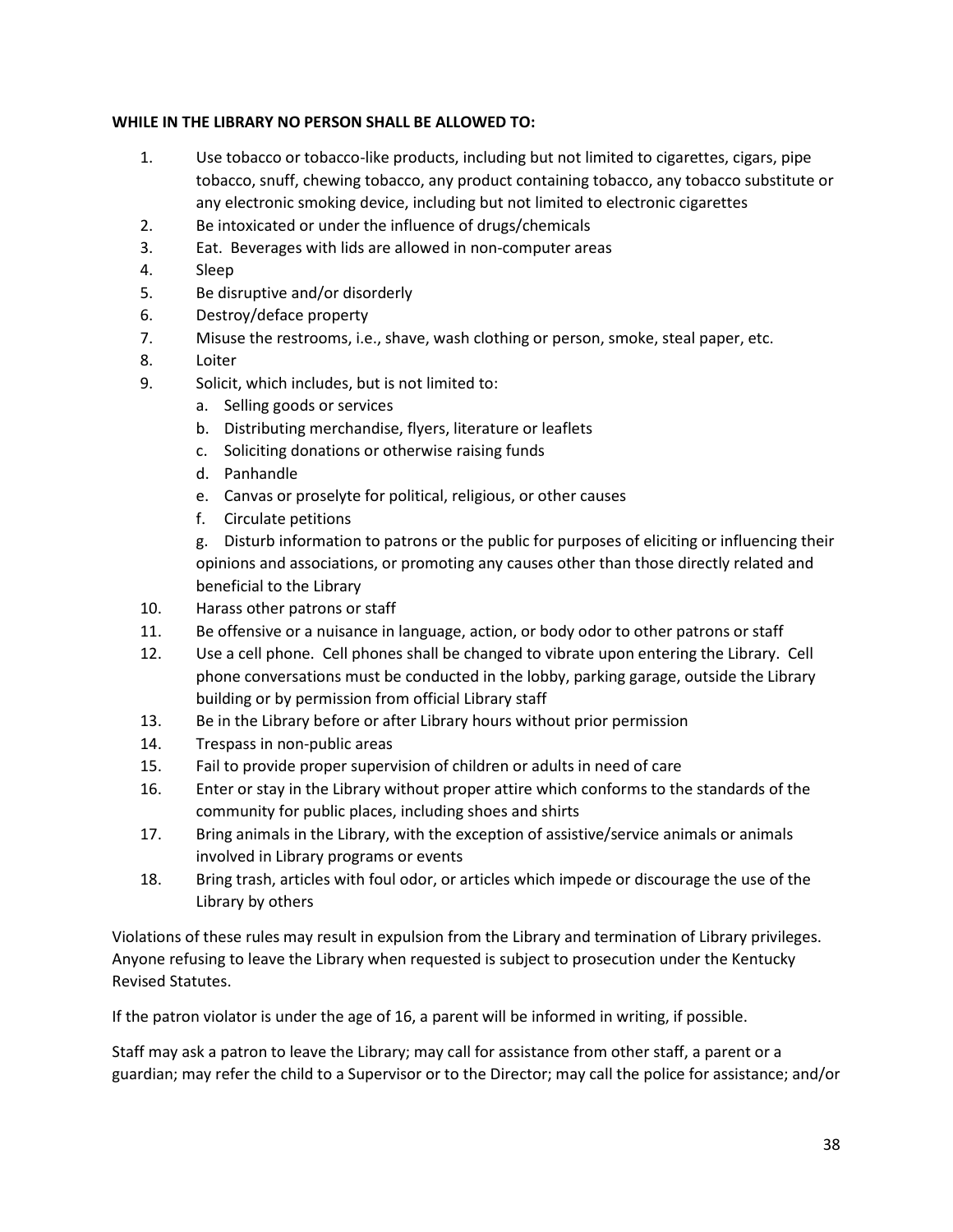may, with approval of the Supervisor and Director, suspend Library privileges of any patron who is not appropriately respecting the Library, Library staff or Library furniture or equipment.

Staff in the Youth Services Department may ask a child to leave the Library, may call for assistance from other staff, may call a parent or guardian, may refer the child to a Supervisor or to the Director, may call the police for assistance, and/or with the approval of the Supervisor and Director, suspend the Library privileges of any child who is not appropriately respecting the Library, Library staff or Library furniture or equipment.

# **6-5. Youth Services Area Policy**

Because of safety considerations adult patrons shall remain on the first floor of the Library except,

- 1. when accompanying a child; or
- 2. when actively selecting materials from the second floor; or
- 3. when attending public meetings or class on the second floor; or
- 4. when using a study room.

The Library reserves the right to ask adults to remain on or to return to the first floor or to leave the Library.

# **6-6. Unattended Children**

The Paul Sawyier Public Library welcomes and encourages children to use the Library's facilities and services; however, the safety of young children left alone at the Library can be a serious concern. When young children are left unattended, they can become the vulnerable target of abuse by others as well as bored and/or disruptive. Library staff cannot know if children are leaving the building with guardians, parents, or strangers. For the protection and well-being of all children who use and enjoy our Library, the following policies have been adopted.

- 1. While on Library property children under the age of ten (10) or adults in need of care may not be left unattended in the Library, i.e., unaccompanied by a parent, adult guardian or assigned adult chaperone.
- 2. Responsibility for the safety and behavior of ALL children/adults in need of care using the Library rests with the parent, guardian or assigned chaperone, not with Library staff.
- 3. Children and adults in need of care are required to observe Library rules and policies. Those creating disturbances who do not respond to correction will be required to leave.
- 4. A parent, adult guardian or adult chaperone must stay in the Library while his/her child is in the Library program.
- 5. If the child is under the age of 10, the parent, adult guardian or adult chaperone must stay in the Youth Services Department while the child is in a Youth Services Library program.
- 6. If a child needs to leave a Library program, it is the responsibility of the parent, guardian or chaperone to ensure the safety of the child.
- 7. Parents and guardians are responsible for picking up their children in a timely manner.
- 8. It is not acceptable to leave children of any age unattended for an extended period of time, as determined by Library staff.
- 9. If it is determined that a child/adult in need of care is lost or unattended, staff will attempt to locate a parent, guardian or chaperone in the building and explain the policy to them.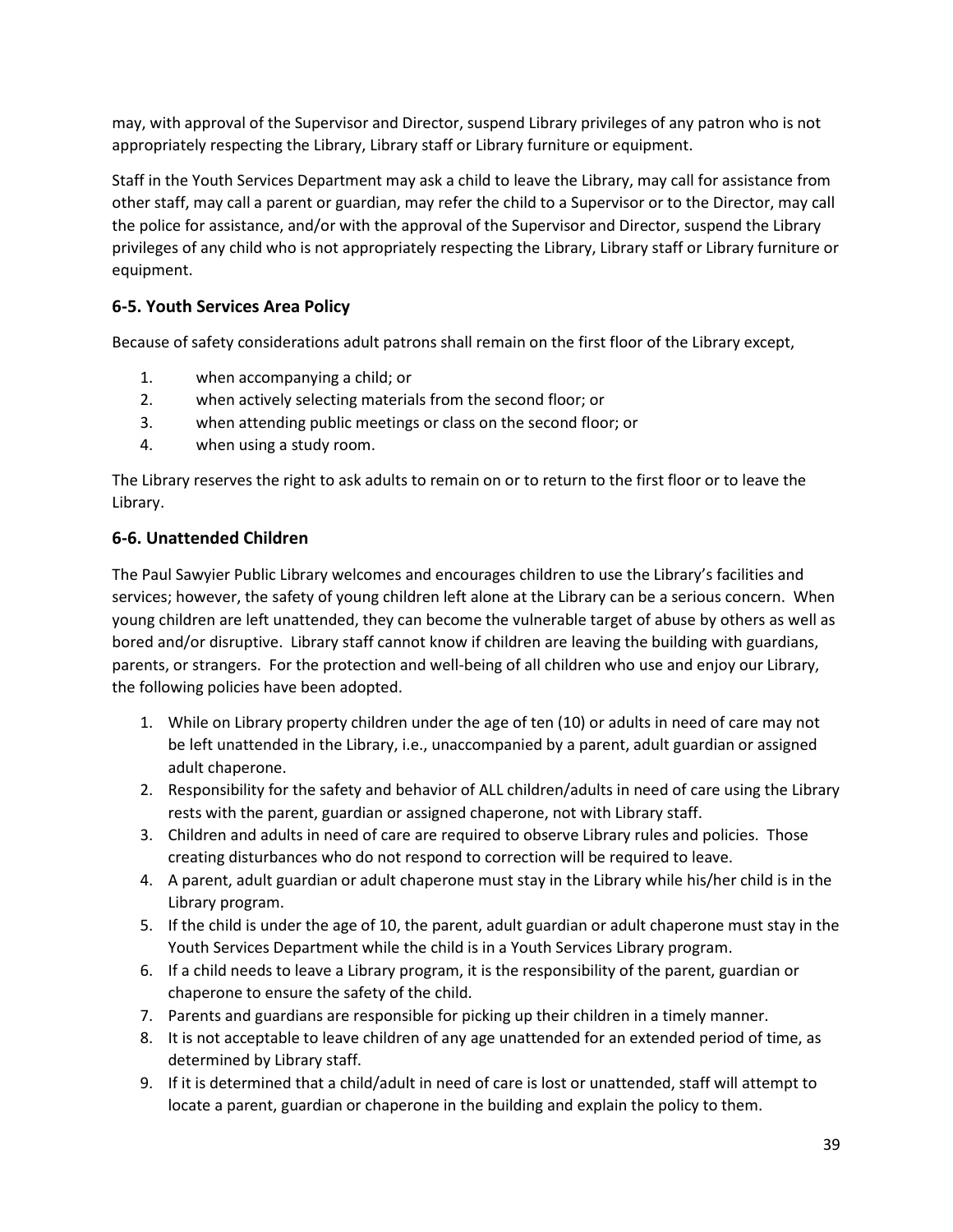- 10. If a parent, guardian or chaperone is not found in the building, staff will attempt to locate them through Library records, phone book, etc. When/If they are located by phone, they will be asked to join the child/adult in need of care in the Library or pick up the child/adult in need of care immediately. The policy will be explained.
- 11. If a parent, guardian or chaperone cannot be located within a reasonable amount of time or if the Library is closing, staff will call the police who will take custody of the child/adult in need of care.
- 12. If the Library is closing, two staff members will wait with any child or adult considered to be in need of care whose parent, guardian or chaperone is en route until the child/adult is picked up or until the police arrive to take custody of the child/adult.
- 13. Under no circumstances will a staff member take the child/adult in need of care out of the building nor will the child/adult be left alone outside the building after closing.

# **6-7. Service Animals**

The Paul Sawyier Public Library welcomes patrons with service animals. Service animals are limited to dogs and miniature horses that are individually trained to assist or accommodate a person with a sensory, mental, or physical disability or to perform tasks for the benefit of an individual with a disability. While acknowledging legal rights under applicable federal and state laws regarding use of service animals, the Library will also take into consideration the importance of the safety and health of all the people in the Library.

No animals other than service animals are allowed in the Library building. Persons bringing in animals other than service animals, except in connection with Library programs expressly soliciting the participation of animals, will be asked to remove them from the Library building.

Owners/handlers must keep service animals with them and under their control at all times. If a service animal cannot be leashed or harnessed, due to disability or interference with the performance of tasks, it must be otherwise clearly under the handler's control, e.g., voice control, signals, or other effective means. Owners of service animals are solely responsible for the supervision and care of the service animal while on Library property.

If the service animal is not under the handler's control, and the handler is unwilling or unable to take effective action to place the service animal under control, or if the service animal's behavior fundamentally alters the nature of a Library program or service, the handler may be asked to remove the service animal from the Library.

# **6-8. Computer Use Policies**

Before using a computer and/or accessing the internet, each adult user must have a Library account in good standing and be enrolled in the Biometric System. Exceptions, such as visitors, will be addressed by staff as needed.

Use of the computers will be on a first come, first served basis.

Second floor computers are reserved for those under age 16. Adults may not use these computers unless they are assisting their child and the child is with them at the computer terminal, paying attention to the screen.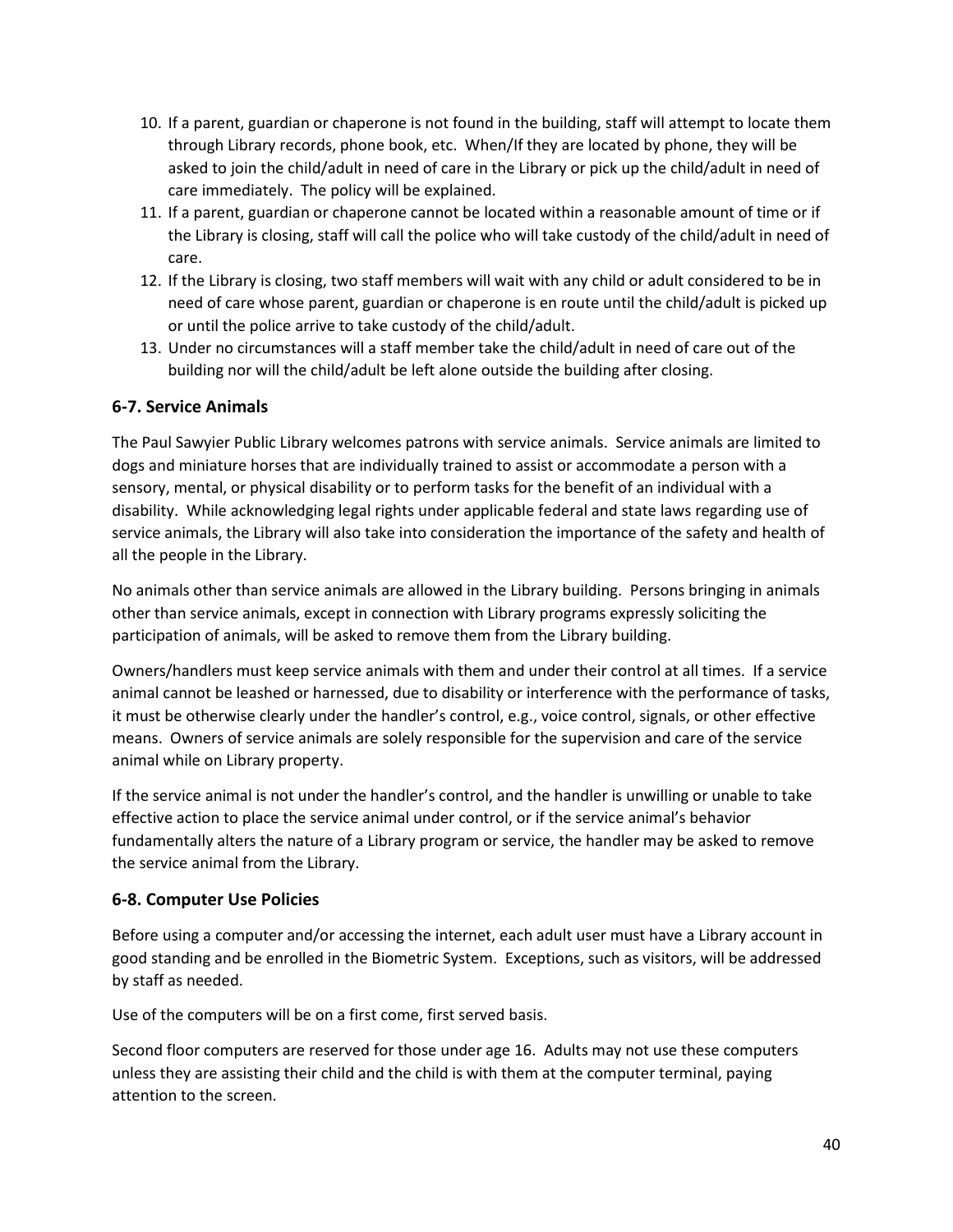Use of a Library computer indicates agreement to all of the Library's policies.

### **PAUL SAWYIER PUBLIC LIBRARY INTERNET DISCLAIMER**

The internet and its available resources contain a wide variety of materials and opinions. In offering internet access, the staff of the Paul Sawyier Public Library cannot control or edit the accessed content. Users are responsible for the content they access. Parents of minor children must assume responsibility for their children's use of the internet in the Library. The Paul Sawyier Public Library assumes no responsibility for any damages or consequences, direct or indirect, arising from use of its internet services.

### **Paul Sawyier Public Library Computer/Internet Use Policy**

Using any public access computer/internet workstation at the Paul Sawyier Public Library is a privilege, not a right, and inappropriate use will result in loss of this privilege. Examples of inappropriate use include, but are not limited to, those listed below.

- 1. Any illegal activity
- 2. Unauthorized copying of copyright-protected materials
- 3. Tampering with Library software and hardware, including, but not limited to attempting to circumvent security, changing wallpaper, adding/deleting icons, bookmarks, etc.; sending threatening, obscene or harassing materials, messages
- 4. Sending, receiving, displaying, viewing, printing text and/or graphics which may reasonably be construed as obscene

When a patron uses a public access computer/internet workstation at the Paul Sawyier Public Library, he/she agrees to use the computer/internet resources in a responsible manner, consistent with the educational and informational purposes for which they are provided. He/she agrees to abide by the Library's rules and regulations. Misuse of the Library's computer/internet workstations and/or equipment may result in the loss of patron privilege to use this equipment.

Library staff is available to assist patrons with internet usage, but may not be familiar with every application patrons wish to use. Due to scheduling restraints, there may not be an internet-trained librarian on duty at all times. Because of the many different available applications, Library staff cannot provide complete technical support.

### **Paul Sawyier Public Library Wireless Access Policy**

The Paul Sawyier Public Library will provide free internet access points or "hot spots" for users with portable computers or devices capable of receiving wireless signals during normal Library business hours. These access points will allow users to access the internet from their laptop computers when sitting within range of the access points.

Library staff members will provide general information on the settings necessary to access the internet via these connections, but are not responsible for any changes users make to their computer settings and cannot guarantee that a user's hardware will work with the Library's wireless connection.

Most Wi-Fi network cards will be compatible; however, the Paul Sawyier Public Library can make no guarantees as to compatibility of patron's equipment with the Library's network.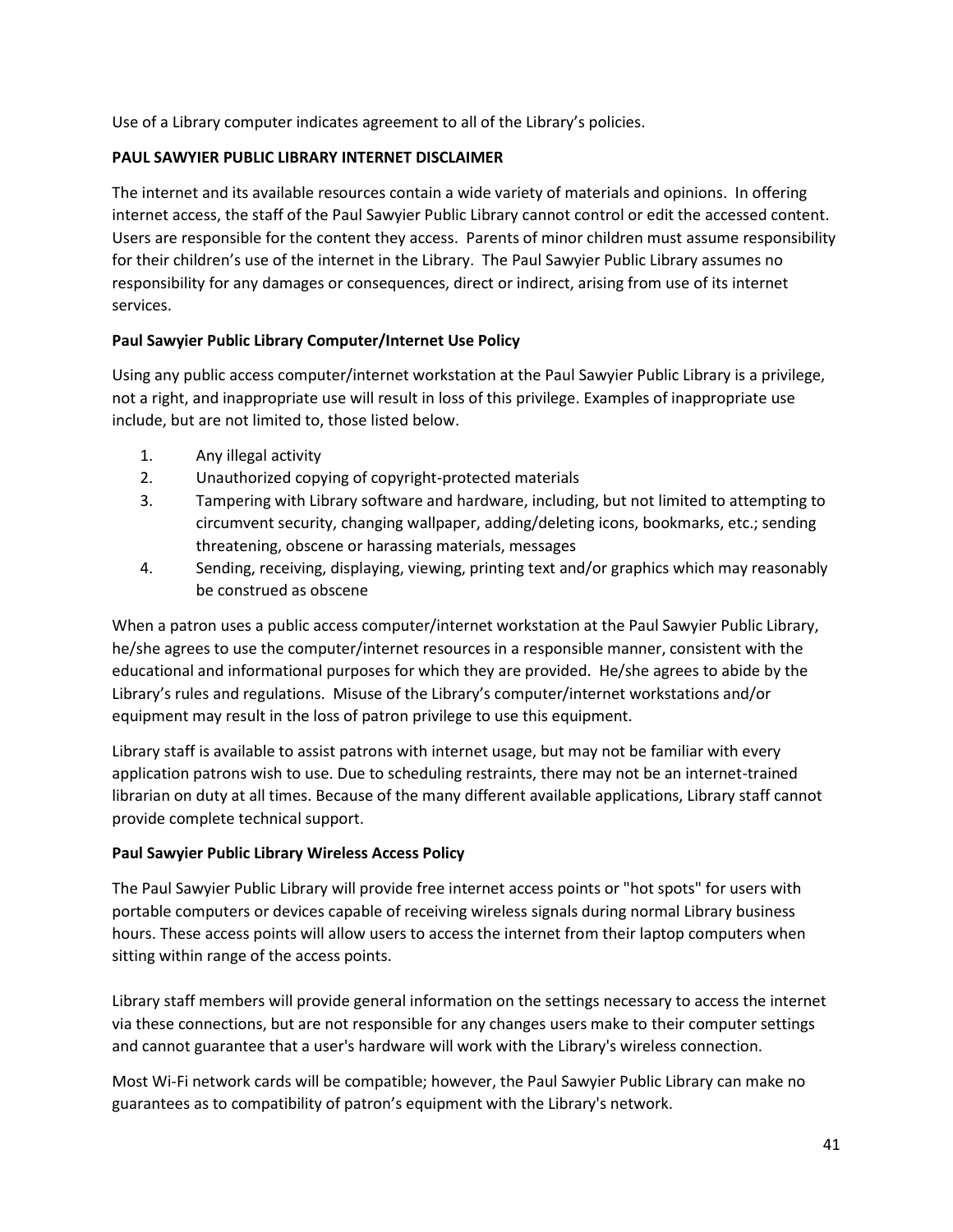The Paul Sawyier Public Library wireless network has been configured and sized for interactive searches and knowledge gathering on the World Wide Web. The Library's network is not sized for large downloads from the web. Therefore, the downloading of software, large images, music, etc. from the web onto a patron's laptop is not permitted. Patrons will be asked to immediately terminate any activity that adversely impacts the Library's network performance.

If a user has problems accessing the internet over these connections, staff cannot assist in making changes to the user's network settings or perform any troubleshooting on the user's own computer. Users should refer to their owners' manuals or other support services offered by their device manufacturer.

As with most public wireless "hot spots," the Library's wireless connection is not secure. There can be non-trustworthy third parties between the user and anybody with whom the user communicates. Any information being sent or received could potentially be intercepted by another wireless user. Cautious and informed wireless users should not transmit their credit card information, passwords and any other sensitive personal information while using any wireless "hot spot." Users must take appropriate precautions when using this service.

The Library will not be responsible for any personal information (e.g. credit card) that is compromised, or for any damage caused to your hardware or software due to electric surges, security issues or consequences caused by viruses or hacking. All wireless access users should have up-to-date virus protection on their personal laptop computers or wireless devices.

Dedicated printers are not available via the wireless connection at this time. The Library does offer wireless printing via our "PrinterOn" service.

Other methods for printing are for users to save their work to a portable storage device, wait to print a document on a home printer or email files to themselves, log in to a wired Library workstation and send documents to the public printer.

Use of these access points is governed by the Paul Sawyier Public Library Internet Use Policy. All users are expected to use the Library's wireless access in a legal and responsible manner, consistent with the educational and informational purposes for which it is provided. Users should not violate federal, Kentucky, or local laws, including the transmission or receiving of harmful material, fraud, or downloading copyrighted or illegal material.

Any restriction or monitoring of a minor's access to the Library's wireless network is the sole responsibility of the parent or guardian.

### **6-9. Loss of Library Privileges**

It is the policy of the Paul Sawyier Public Library System that all patrons have equal access to Library services, however, Library privileges may be suspended in conformity with this policy.

### **Authority to Take Away Privileges**

All staff members may issue verbal warnings to patrons to inform or remind them of Library policy. The staff member shall inform a Supervisor, or security, if on site, that a verbal warning has been given. The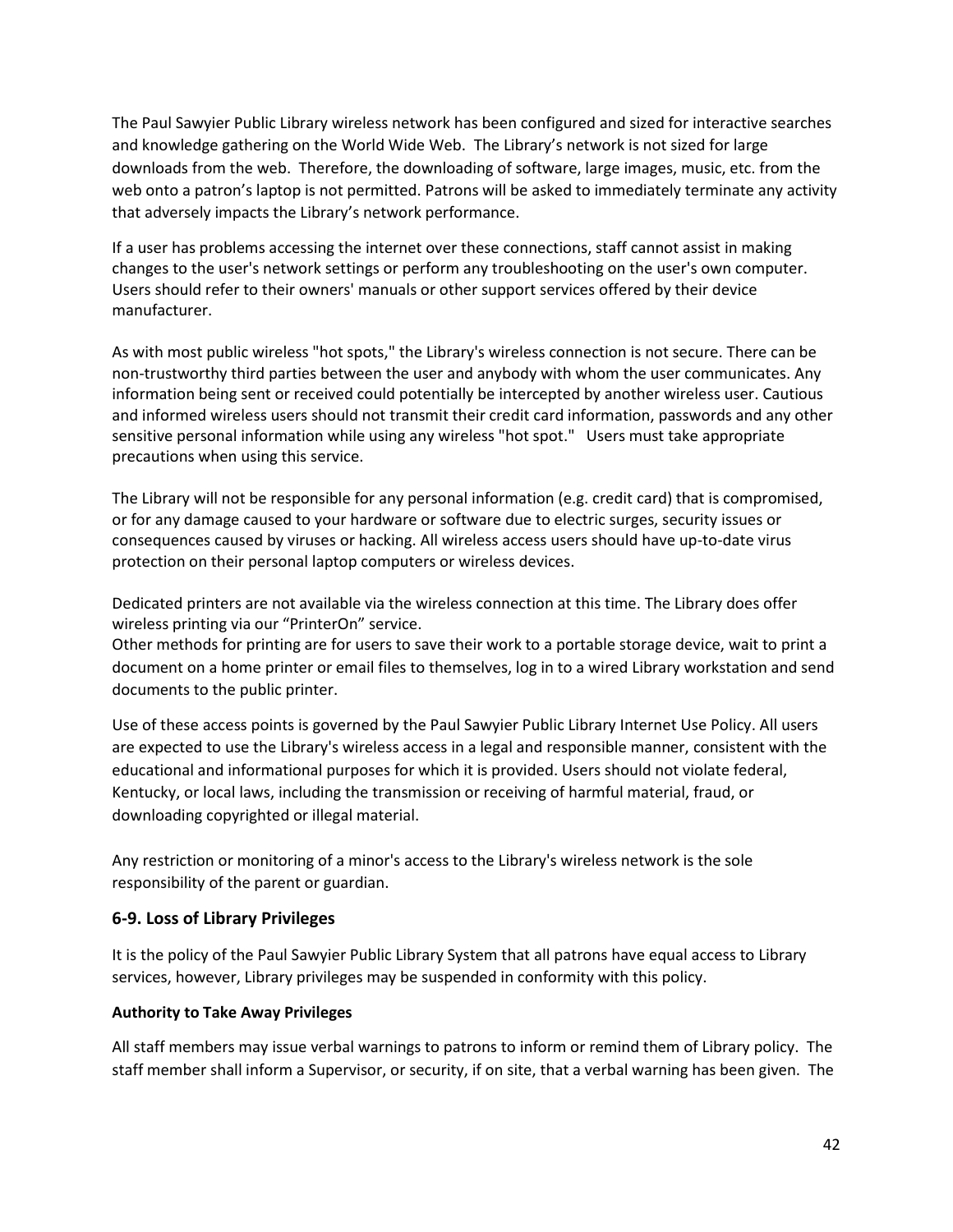staff member giving the verbal warning shall attempt, if it can be safely done, to ascertain the identity of the patron to whom the warning is given.

Only Supervisors, the Director, or security may suspend a patron's Library privileges. Such suspensions will be in accordance with this policy.

When a patron's Library privileges have been revoked, he or she will not be permitted to enter or remain on the Library's property, use the computers, check out materials, or use any other Library service. His or her account will be blocked during this time. Only a Supervisor may unblock the patron's account when Library privileges have been restored. The Supervisor should notify the patron of the consequences of further offenses.

### **Reasons for Loss of Privileges**

Loss of privileges is reserved for serious or repeat offenses. Examples include but are not limited to:

- 1. theft of Library materials
- 2. tampering with Library computers
- 3. tampering with or intentional destruction of Library materials or equipment
- 4. verbal or physical assault of patrons or staff
- 5. illegal or criminal activity
- 6. vandalizing or misusing any part of the Library, including restrooms
- 7. repeated refusal to comply with any Library policy
- 8. actions reasonably deemed to be detrimental to the proper and efficient operation of the Library

### **Violations**

When a patron violates Library policy that does not constitute a criminal offense for the first time, he or she will be issued a verbal warning and be reminded of the Library's policy regarding the misstep.

Further offenses will result in the loss of Library privileges for a minimum of 24 hours. The Library Executive Director or his/her designee Library administration will determine the length of Library privilege suspension.

If the violation is violent, aggressive, threatening, destructive or offensive in language, action or body order, or constitutes a criminal offense or any criminal violation, a patron may be asked to leave immediately. Police may be called if needed. In addition, the patron's Library privileges shall be suspended for a period to be fixed by the Director and may include permanent loss of privileges, including the right to enter or remain on the Library's property. Conviction is not required for the revocation or suspension of the patron's Library privileges.

Suspension of a patron's Library privileges may be appealed by the patron in writing to the Library Director.

### **Record Keeping**

Staff or security should fill out an incident report following any interaction that could result or contribute to the decision to remove a patron or suspend a patron's privileges.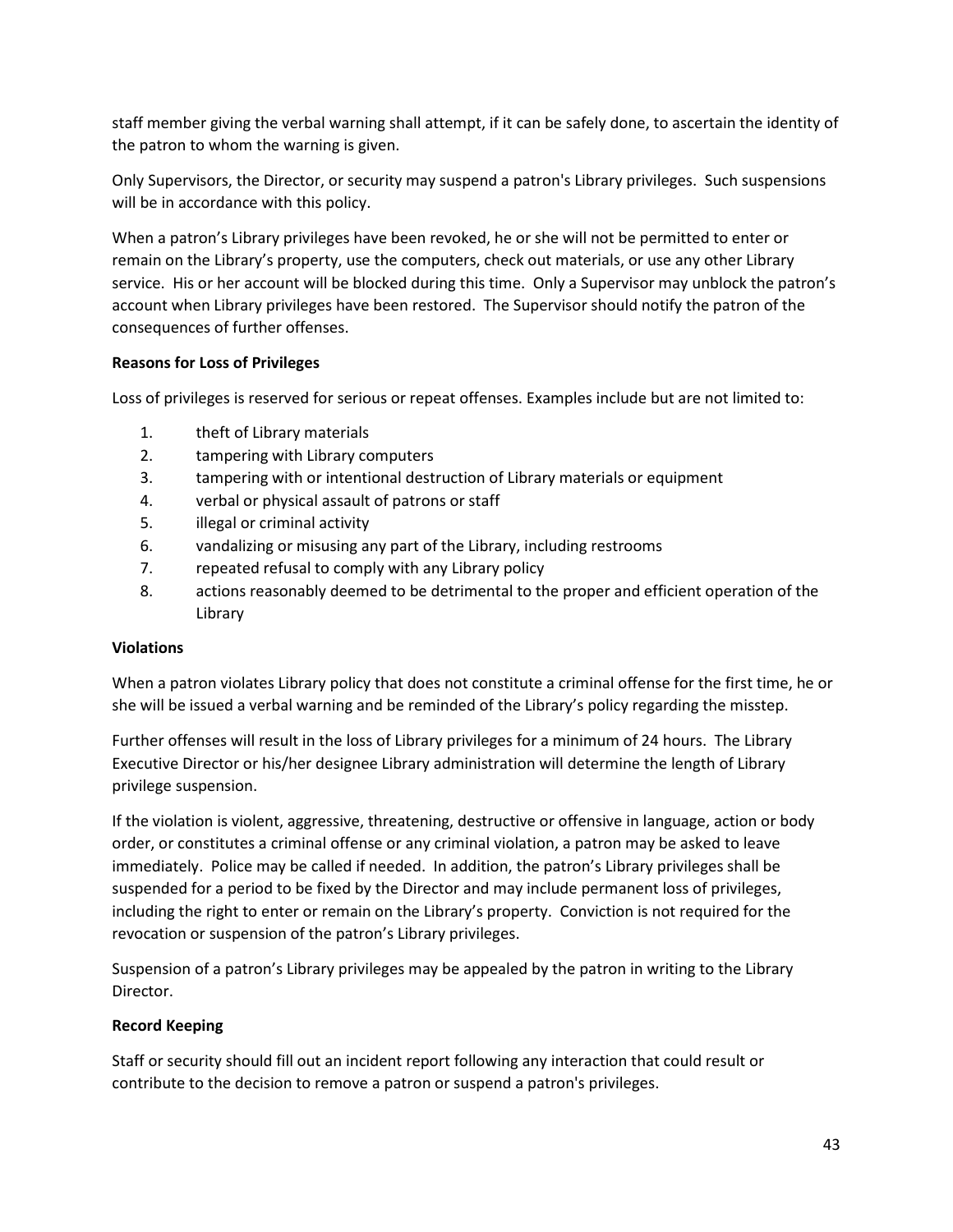### **Juvenile Patrons**

Children 16 and under are expected to abide by the rules and policies of the Library. Staff may ask a child to leave the Library, call for assistance from other staff, call a parent or guardian, refer the child to a Supervisor or to the Director, call the police for assistance, and/or, with the approval of the Supervisor and Director, suspend the Library privileges of any child who is not appropriately respecting the Library, Library staff or the Library building, furniture or equipment.

## **6-10. InterLibrary Loan**

The Library will borrow materials from other libraries according to the following guidelines:

- 1. The loan period for interLibrary loan materials is (30) days.
- 2. A patron must be 16 years old to borrow interLibrary loan books.
- 3. To qualify for interLibrary loan services a patron must in good standing with a current card.
- 4. Patrons may request a maximum of three (3) requests per visit and a total of ten (10) requests per month per borrower.
- 5. All charges from lending Library will be passed on to the patron.
- 6. The patron is responsible for returning material in good condition and on time.
- 7. The patron is responsible for a \$1.00 per day/item fee for late return of materials up to a \$10 maximum.
- 8. The patron is responsible for the replacement cost of lost or damaged materials, plus a service charge and accrued fine fees.
- 9. Books less than six (6) months old will not be requested.
- 10. Videos, DVD's, CD's and audio books will not be requested.

Failure to pick up three requested books will result in loss of ILL privileges for six (6) months.

### **6-11. Meeting Rooms**

The Paul Sawyier Public Library provides meeting facilities as a public service for the use of nonprofit and governmental organizations during regular Library hours. Meeting rooms are open to organizations engaged in educational, cultural, intellectual or charitable activities on an equitable basis. All meetings and events shall be open to the public. The Library Board of Trustees and Library administration do not endorse or sponsor groups meeting or endorse the thoughts, principles, or beliefs of any group. All groups will be required to conduct themselves in an orderly and lawful manner. The facilities may not be used for personal, social or commercial activities, political campaigns, promotion of specific political candidates, and/or fund-raising.

Programs, classes and other activities presented directly by the Library or by an organization with the support of the Library will take precedence over non-Library use of these rooms. Other organizations and individuals will be granted use of the rooms on a first-come, first-served basis. If the Library is closed due to bad weather, holidays, or any other unforeseen circumstance, the meeting rooms may not be available.

### **RESERVATIONS**—Community Room & Conference Room

The Community Room has a capacity of 100. The Conference Room has seating for 18.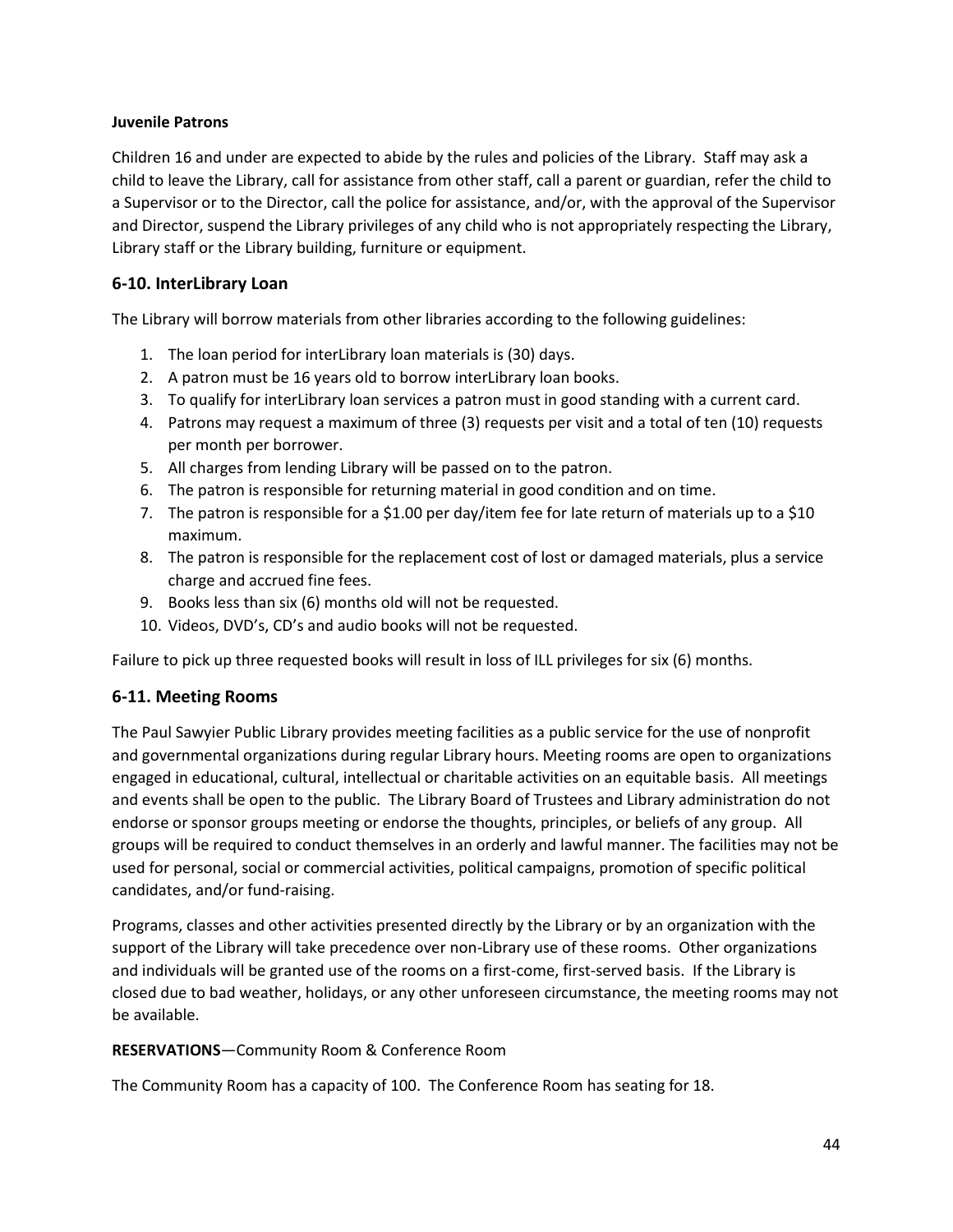Meeting rooms will be available for setup during regular Library hours.

Reservations may be made up to 60 days in advance.

Organizations may schedule a meeting room up to twice a month.

Library meeting rooms will be reserved on a first-come, first-served basis. Reservations will be confirmed upon the receipt of a completed online application.

### **RIVER ROOM**

The River Room is used for internal Library-sponsored programs, external events that have an education or cultural impact within the Frankfort and Franklin County community, and/or are of potential interest to which the greater community would be invited to attend. Use of the River Room for groups outside the Library is coordinated with the Library and is contingent upon a number of criteria, including, but not limited to:

- 1. Educational and/or cultural impact
- 2. Openness to the local public
- 3. Relevance to the local public
- 4. Of interest to the Frankfort and Franklin County community
- 5. Needs of the Library and other community organizations
- 6. Meets the requirements of the Library's Meeting Room Policy
- 7. Size of the group
- 8. Room availability
- 9. Advance reservation time

### **STUDY ROOM USAGE**

A Library patron may sign in to use a study room at the Youth Services desk with a Library card in good standing or other legal identification. The card or ID may be picked up at the Youth Services desk when the room is vacated. By use, the user agrees to the same rules and consequences that apply to other meeting room use.

- 1. Study rooms may be used on a first-come, first-served basis.
- 2. Covered or capped drinks are permitted in study rooms.
- 3. The rooms may be used by an individual or a small group.
- 4. The cardholder who signs up for the room is responsible for the condition of the room when vacated.

### **REGULATIONS FOR MEETING AND STUDY ROOMS**

- 1. Groups using the Library meeting and study rooms will hold the Paul Sawyier Public Library and the Library Board free from damage, liability, cost, and /or expense attributable to use of Library facilities.
- 2. The Library does not provide technical support for equipment provided by the Library or equipment provided by the reserving group. It is the responsibility of those using the meeting room and meeting room equipment to make arrangements before the event to become familiar with the operation of the equipment. Library staff will be available prior to the event for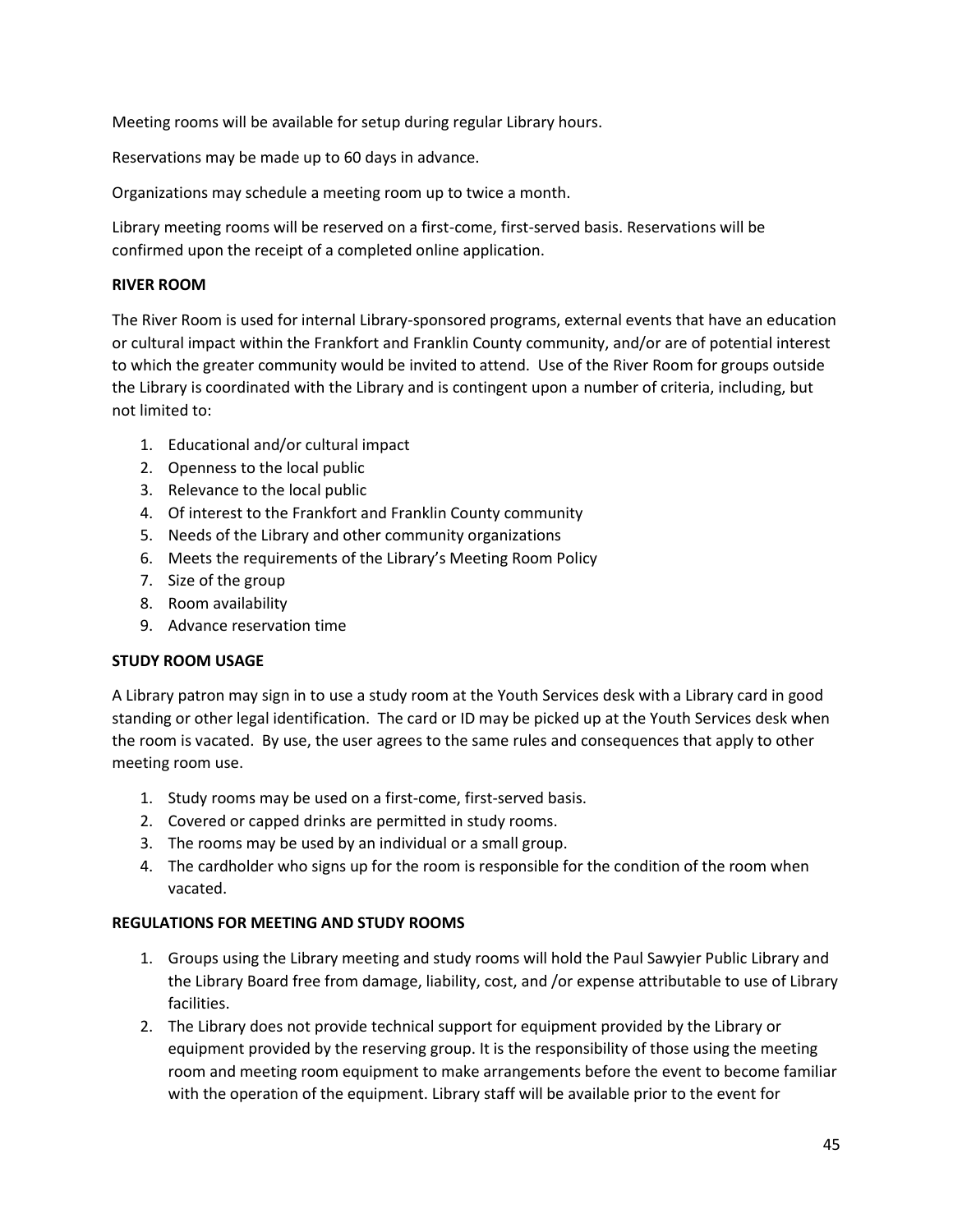familiarization but will not be available to setup or support the program during the program proper.

- 3. When advertising its meetings, any group that is not part of the Library's program should include the following in any advertisement it displays or has printed: "This program is not sponsored by the Paul Sawyier Public Library."
- 4. Groups may not collect money for any purpose other than tuition, dues or program fees. Groups may not charge admission, solicit donations or sell products and services.
- 5. Use of the meeting rooms by children and youth groups must be supervised by adult sponsors.
- 6. Meetings that interfere with the reasonable use of the Library are not permitted on Library property.
- 7. The Library will not be responsible for taking reservations or collecting money for non-Library programs.
- 8. No items may be attached to walls, floors, ceilings, windows, doors or facings.
- 9. The Library does not provide supplies (tape, paper, scissors, pens, etc.).
- 10. The Library is not responsible for the personal belonging of those using meeting rooms.
- 11. No materials may be left or stored at the Library.
- 12. Telephone messages will not be taken for group members.
- 13. Groups may not use the Library as a mailing address.
- 14. Smoking and alcoholic beverages are not allowed.
- 15. No food or drink is allowed in the Sower Conference Room with the exception of capped, bottled water.
- 16. No food, but capped beverages are allowed in the Study Rooms.
- 17. Food and beverages are acceptable in the Community Room and River Room but may not be consumed or carried outside the Community Room or River Room areas.

### **COMMUNITY, RIVER ROOM, AND CONFERENCE ROOM SET-UP/CLEAN UP**

Each group is responsible for furniture arrangement that meets their needs. Groups should allow proper time for set up and clean up when requesting their meeting time. Each group is responsible for leaving the room clean and orderly. If a group does not leave the room in reasonable order, it may be denied future use of all meeting facilities and/or the responsible party may be charged a fee for repair of damage to facilities or for special cleaning. If the group utilizes the Library projector or other technical equipment, it is their responsibility to have that equipment verified or secured by Library staff at the conclusion of the program.

# **Section 7-Guidelines for Paul Sawyier Public Library Staff Association**

- Every staff member will be given the option of joining the Staff Association (S.A.).
- Each staff member who wishes to join S.A. will sign a form so stating. Included with the form will be a copy of the S.A. guidelines.
- Each member will contribute through payroll deduction \$2.00 per pay period.
- Members have the option of increasing or decreasing the Staff Fund allotment.
- Uses of the S.A. funds include gifts/cards for S.A. members, periodic staff functions, coffee, tea, hot chocolate, creamer, and sweeteners used in the Staff Break Room.
- Members will be advised on purchases other than regular S.A. expenditures.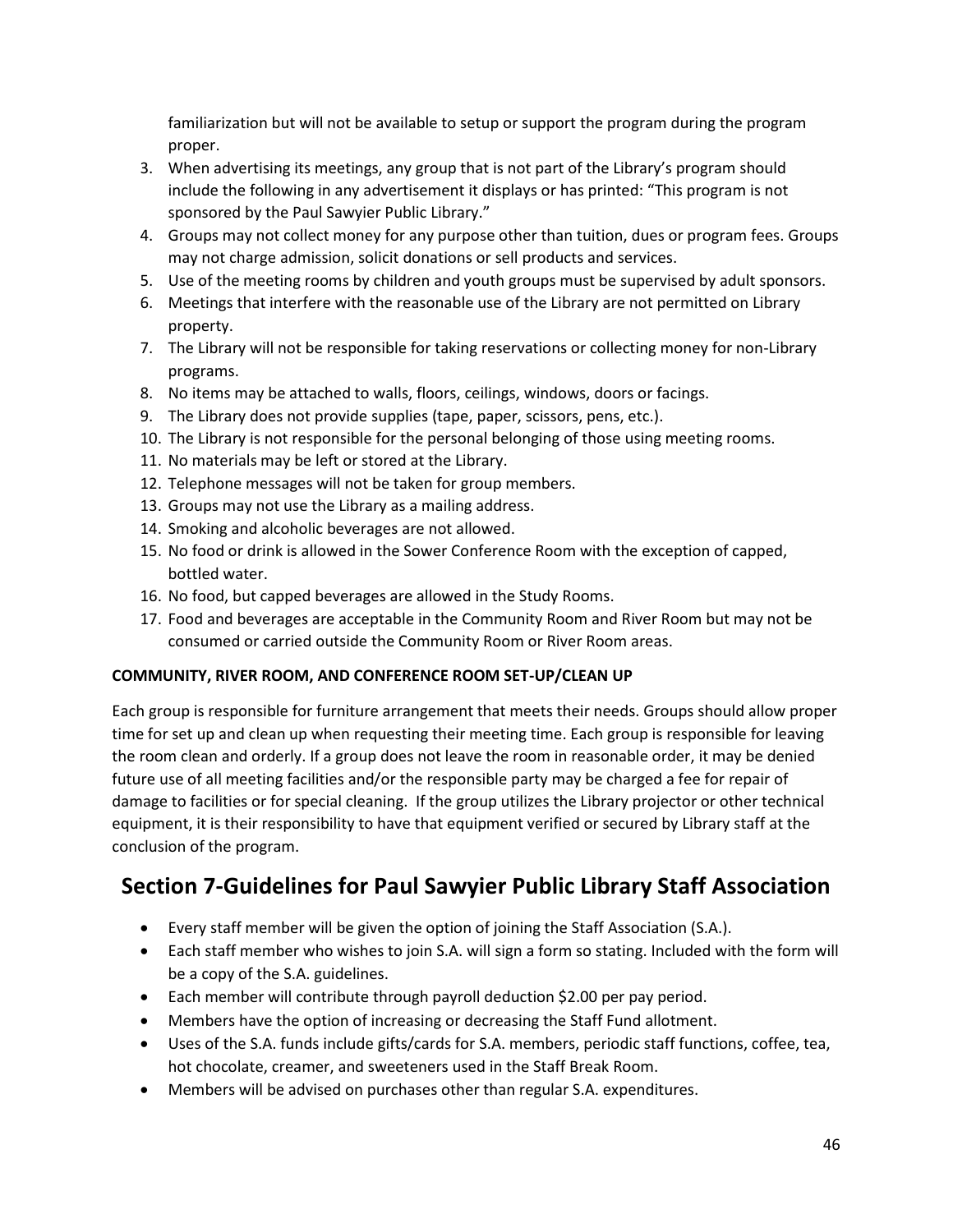- Members will vote on purchases over \$50.00.
- Funds should not drop below \$500.00.
- A monthly recap of Staff Association news will be sent via email to all members at the beginning of each month. Items included in the recap would be a report of how the funds are expended, resignations/retirements, weddings, pregnancies/adoptions, hospitalizations, etc.
- Account will be held at United Bank requiring one signature.

### **DISBURSEMENT OF STAFF ASSOCIATION FUNDS**

### **Weddings/Pregnancy and Adoption**

\$75.00 for use of gift. Staff Member required to be employed a minimum of one year. Members' discretion may be used.

### **Hospitalization of Member**

Suitable acknowledgement not to exceed \$50.00 from fund. Members' discretion may be used.

Hospitalization of Member's spouse or dependent children

Suitable acknowledgement not to exceed \$25.00 from fund. Members' discretion may be used.

### **Death of member**

\$100 for use of flowers, food, or donation as seen appropriate by staff; \$50.00 for death of member's immediate family for use of flowers, food or donation. (Immediate family shall include spouse, children, and parents.) Members' discretion may be used.

### **Term of Service**

After being employed at least one year, Staff Association members may receive the following amount upon their departure. Members' discretion may be used.

| <b>Terms of Service</b> |       |
|-------------------------|-------|
| 1 to 5 years            | \$30  |
| 6 to 10 years           | \$75  |
| $11-15$ years           | \$100 |
| 16-20 years             | \$150 |
| 21 and over             | \$200 |

Graduation (High School or Higher Education): \$30.00 will come from the fund, which can be added to by individual contributions. Members' discretion may be used.

### **STAFF ASSOCIATION REPRESENTITIVES TERM OF SERVICE**

Staff Association Representative term of service shall not exceed four years. Five Representatives shall be selected every four years.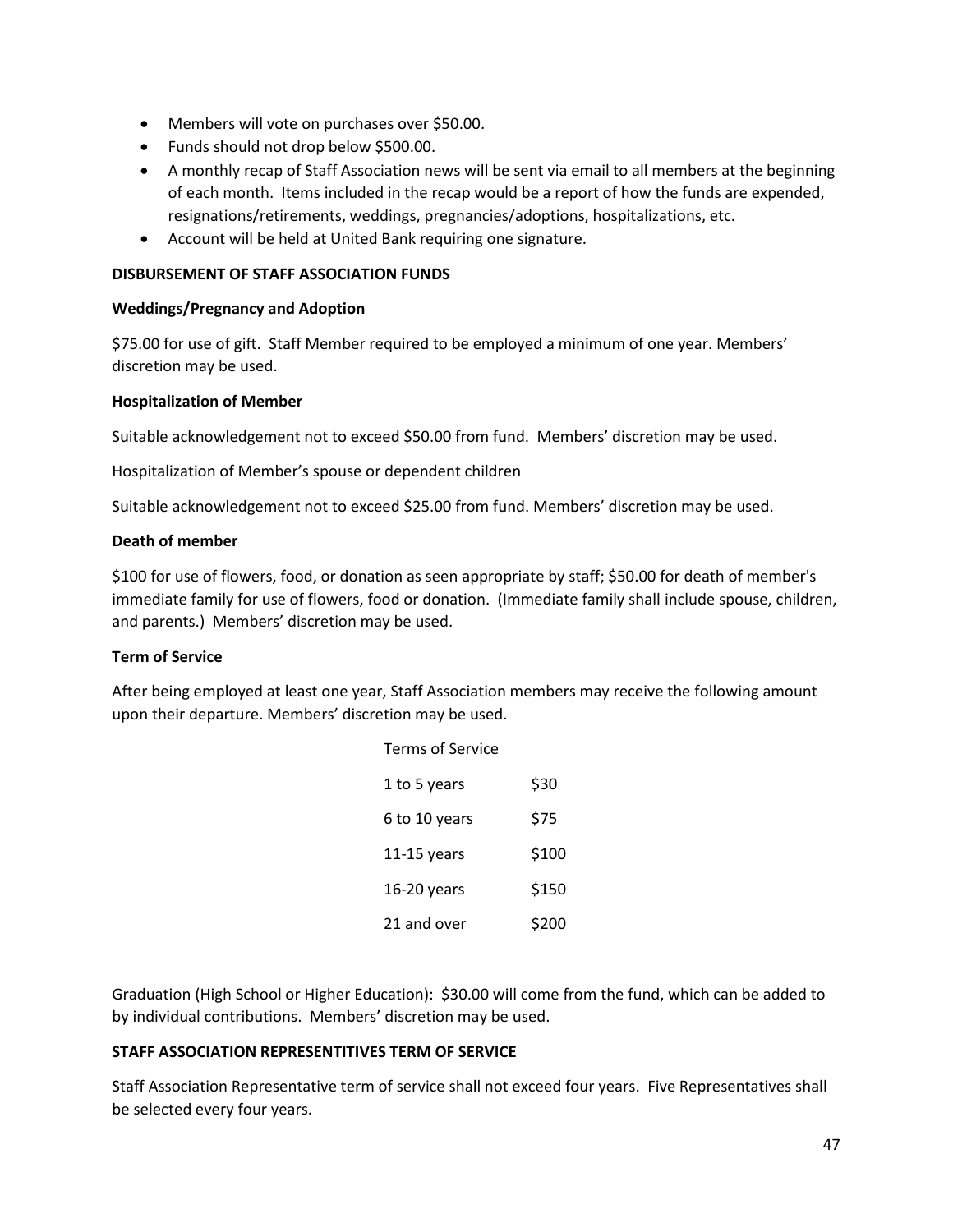## **NON-STAFF ASSOCIATION MEMBERS/VOLUNTEERS**

Cards or appropriate acknowledgement will be sent in the case of prolonged illness/hospitalization or death of immediate family. Members' discretion may be used.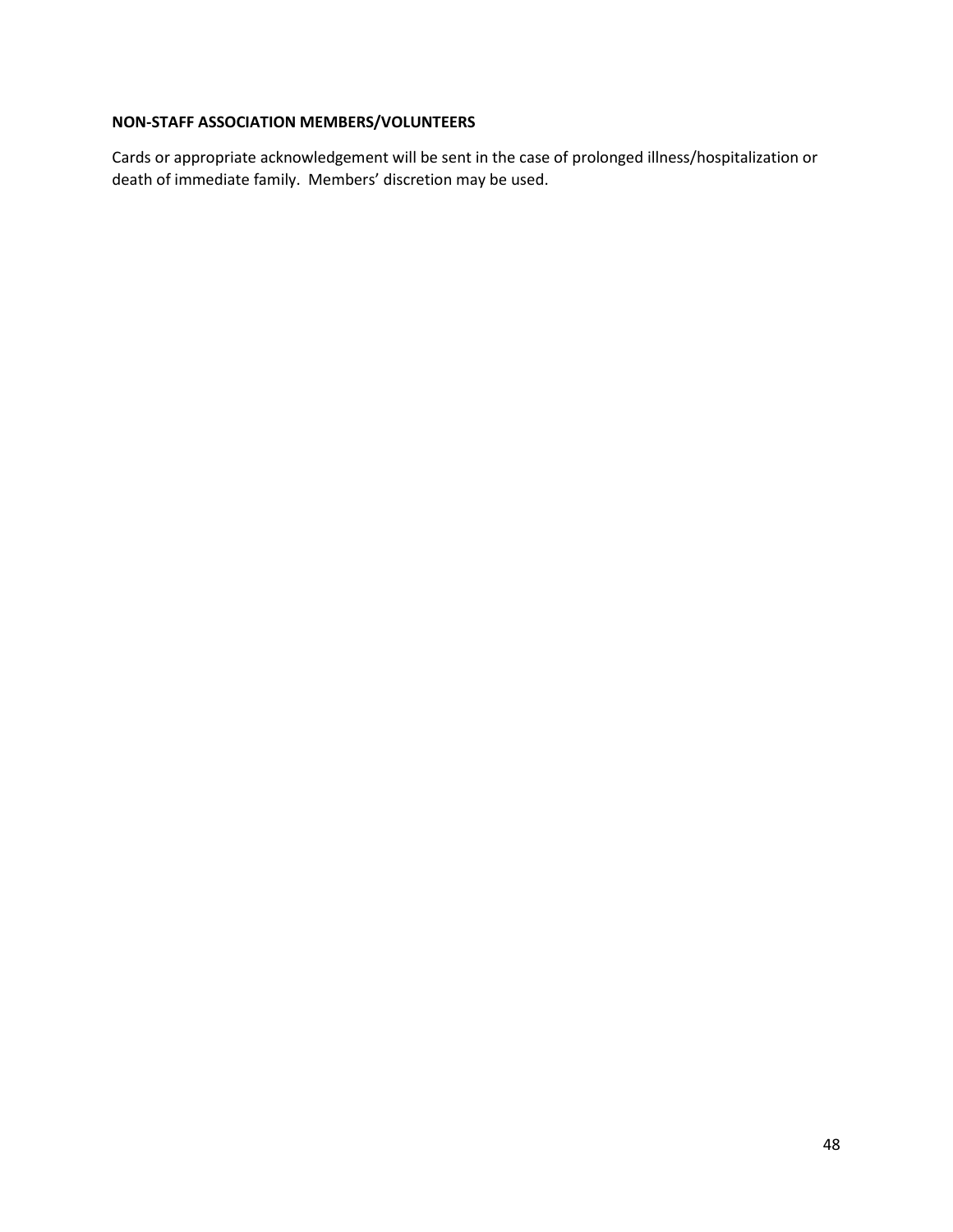# **Paul Sawyier Public Library Policy Acknowledgements**

### **Policy Manual**

I have read the Paul Sawyier Public Library Policy Manual and am aware that the manual is available for review or reference in electronic form on the staff web page. I am responsible for reviewing updated material.

I acknowledge I have read and understand the terms of this policy

|  | Employee's Signature |  |
|--|----------------------|--|
|--|----------------------|--|

### **Paul Sawyier Public Library Security and Privacy Policy**

All Library staff shall respect the privacy of all patrons. Information in patron files will not be revealed except in work related situations or by court order under the direction of the Library Executive Director.

All Library staff shall respect the privacy of their fellow staff. Personal information shall not be revealed.

All of the equipment and communication systems used by Library employees or any other individual, including but not limited to computers, electronic mail and voice mail are the property of the Library. This equipment should never be used for any document or communication that would cause embarrassment or concern to any person, if anyone else inside or outside, knew of its contents or existence. Even though passwords are used, they are meant to protect the electronic systems and their contents from third party intrusion and not to give the user any expectation of privacy or of confidentiality. The staff's use of the internet, email, word processing, voice mail and other functions and features of the Library's computer and communications facilities are subject to the policies governing the public's use of such equipment, and are subject to monitoring and review by the Executive Director and his or her designees.

Although the email, word processing and internet systems contain a delete function, any message, document or the name and contents of the site accessed (including any information entered by the user) are available and subject to review by the Executive Director or his or her designee even if the delete function has been used.

I acknowledge that I have read this policy, that it has been discussed with me, and I agree that my use of the Library's equipment and communication system are subject to its terms and conditions.

| Employee's Signature | า∽+ |  |
|----------------------|-----|--|
|----------------------|-----|--|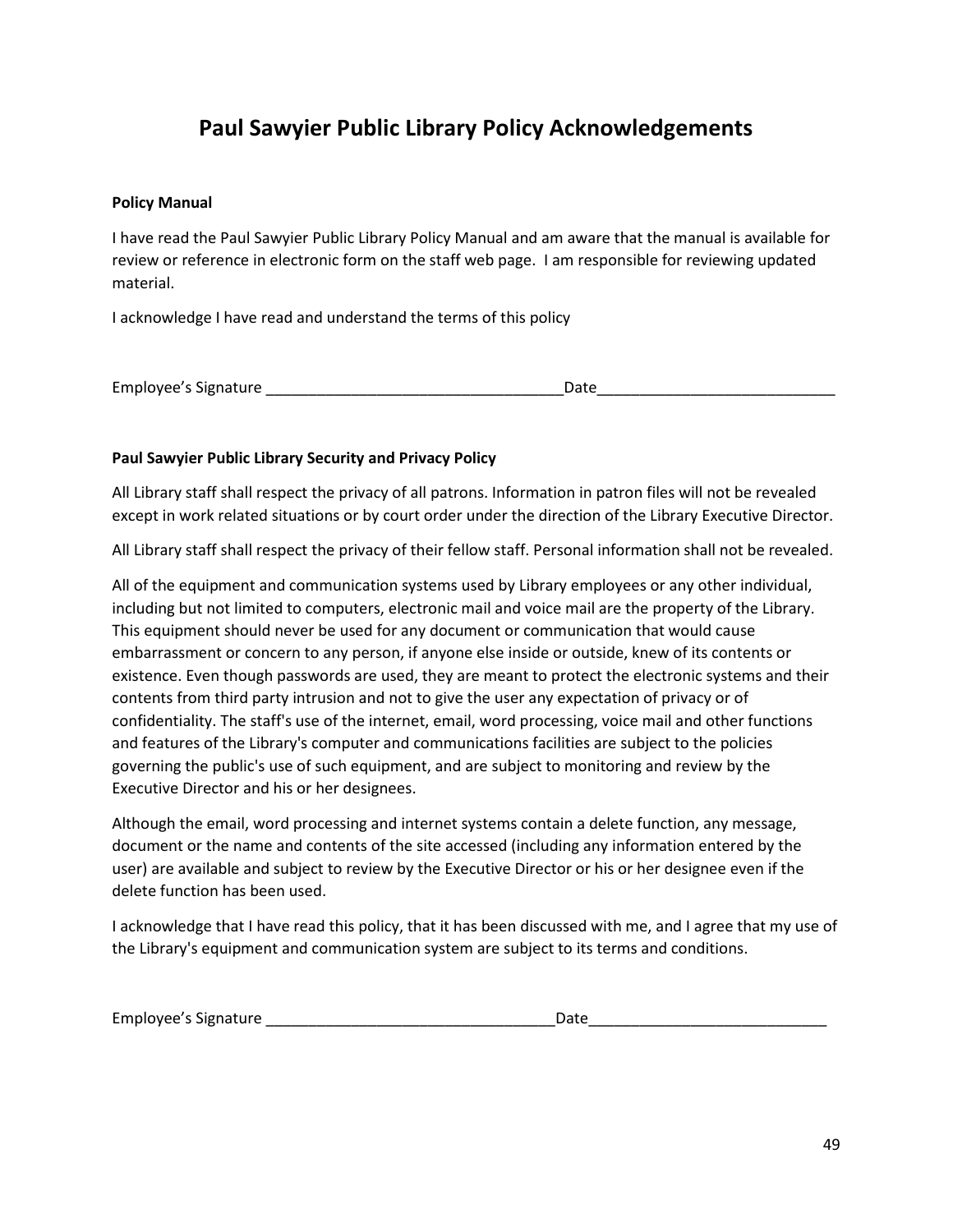# **Paul Sawyier Public Library Policy Acknowledgements cont.**

### **Wrongful Act**

Any action that is illegal or in violation of Library policies must be reported immediately. Any staff member who is aware of a wrongful act committed by any other staff, volunteer, patron and/or board member, must report the wrongful act to his/her Supervisor immediately. The Supervisor will report to the Director, who will consult with the President of the Board. In the event the Director commits the wrongful act, it should be reported to the President of the Board; if committed by the President of the Board, it should be reported to the Vice President of the Board or the Director.

I acknowledge I have read and understand the terms of the wrongful act policy

Employee's Signature and the state of the state of the Date of the State of the State of the State of the State of the State of the State of the State of the State of the State of the State of the State of the State of the

### **Non-Harassment Policy**

Paul Sawyier Public Library's policy prohibits intentional and unintentional harassment of any individual by another person based on any protected classification including, but not limited to, race, color, national origin, disability, religion, marital status, veteran status, sexual orientation or age.

Any employee, volunteer, patron or board member who feels that he or she has been subjected to conduct which violates this policy should immediately report the matter to his or her Supervisor, or the Library Director if the complaint involves the employee's Supervisor. Every report of perceived harassment will be brought to the Library Director and fully investigated. Corrective action will be taken where appropriate. Violation of this policy will result in disciplinary action, up to and including discharge. All complaints will be kept confidential to the extent possible, but confidentiality cannot be guaranteed. The Library will not tolerate any form of retaliation against individuals who report unwelcome conduct to management or who cooperate in the investigations of such reports in accordance with this policy. All employees must cooperate with all investigations. Employees who make complaints in bad faith may be subject to disciplinary action, up to and including discharge.

If the Library Director is the person toward whom the complaint is directed, the employee should contact the President of the Library Board of Trustees.

| <b>Employee's Signature</b> | Date |  |
|-----------------------------|------|--|
|                             |      |  |